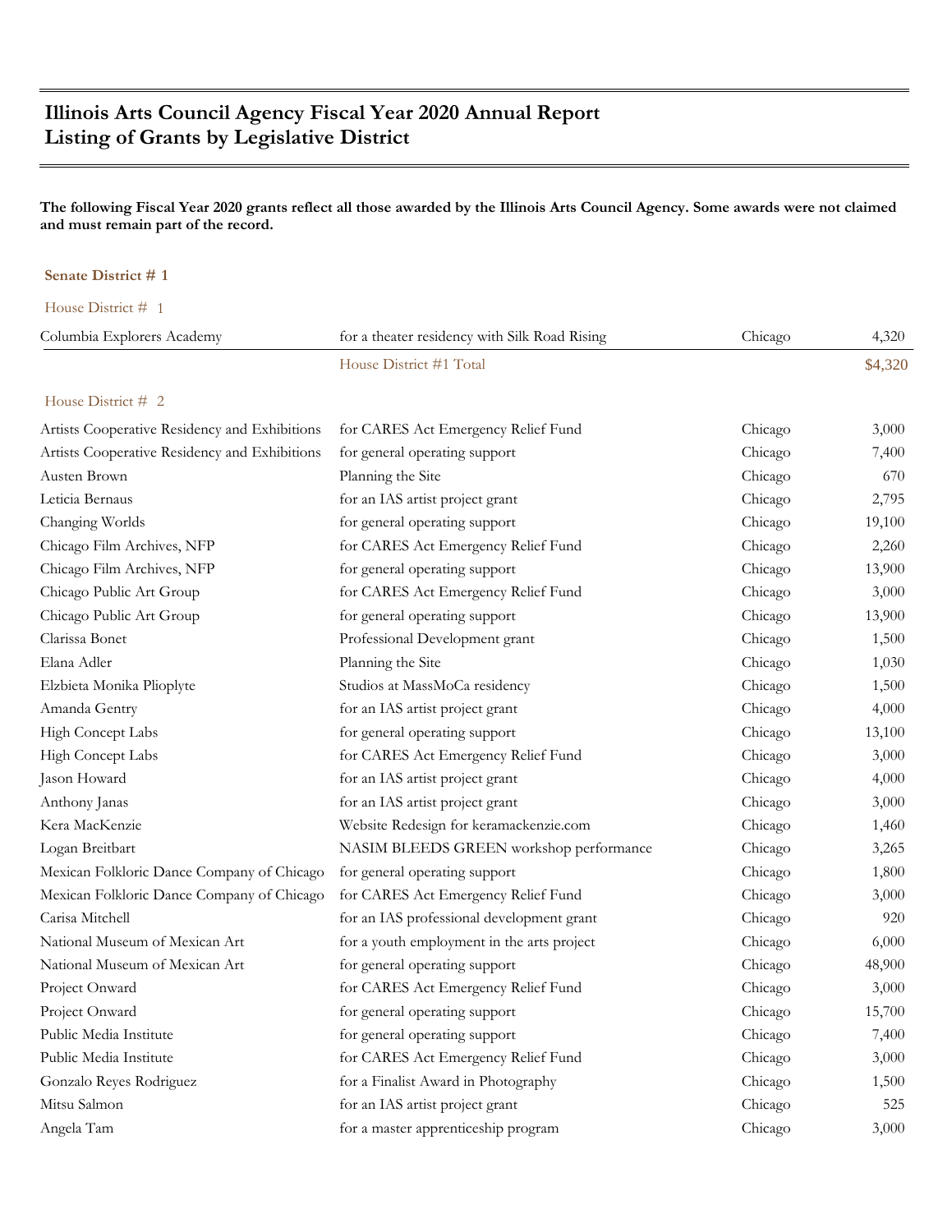| Woman Made   | for CARES Act Emergency Relief Fund        | Chicago | 3,000     |
|--------------|--------------------------------------------|---------|-----------|
| Woman Made   | for general operating support              | Chicago | 4,500     |
| Yin He Dance | for a youth employment in the arts project | Chicago | 6,000     |
| Yin He Dance | for general operating support              | Chicago | 1,700     |
| Yin He Dance | for CARES Act Emergency Relief Fund        | Chicago | 2,000     |
|              | House District #2 Total                    |         | \$213,825 |
|              | <b>Senate District #1 Total</b>            |         | \$218,145 |

### House District # 3

| Chicago a cappella                                  | for general operating support              | Chicago | 15,700   |
|-----------------------------------------------------|--------------------------------------------|---------|----------|
| Chicago Metamorphosis Orchestra Project<br>(ChiMOP) | for a youth employment in the arts project | Chicago | 1,820    |
| Chicago Metamorphosis Orchestra Project<br>(ChiMOP) | for general operating support              | Chicago | 4,500    |
| Carlos Mejia                                        | for a master apprenticeship program        | Chicago | 3,000    |
| Heather Mekkelson                                   | for a fellowship in Sculpture              | Chicago | 15,000   |
| The Miracle Center                                  | for general operating support              | Chicago | 12,200   |
| The Miracle Center                                  | for CARES Act Emergency Relief Fund        | Chicago | 3,000    |
| Soft Cage Films NFP                                 | for CARES Act Emergency Relief Fund        | Chicago | 3,000    |
| Soft Cage Films NFP                                 | for general operating support              | Chicago | 1,700    |
|                                                     | House District #3 Total                    |         | \$59,920 |

| ARC Educational Foundation                           | for CARES Act Emergency Relief Fund           | Chicago    | 2,000  |
|------------------------------------------------------|-----------------------------------------------|------------|--------|
| ARC Educational Foundation                           | for general operating support                 | Chicago    | 2,700  |
| Chicago Printers Guild                               | for general operating support                 | Chicago    | 900    |
| Community Television Network                         | for general operating support                 | Chicago    | 13,900 |
| Community Television Network                         | for a youth employment in the arts project    | Chicago    | 4,800  |
| John J Dorhauer                                      | for an IAS artist project grant               | Villa Park | 3,900  |
| Deidre Huckabay                                      | for an IAS artist project grant               | Chicago    | 2,850  |
| Invictus Theatre Company                             | for general operating support                 | Chicago    | 1,700  |
| Invictus Theatre Company                             | for CARES Act Emergency Relief Fund           | Chicago    | 2,000  |
| Mark Jeffery                                         | for an IAC artist project grant               | Chicago    | 4,000  |
| Melissa Leandro                                      | for a fellowship in Crafts                    | Chicago    | 15,000 |
| Midwest Film Inc                                     | for general operating support                 | Chicago    | 8,700  |
| Near NorthWest Arts Council                          | for general operating support                 | Chicago    | 1,300  |
| Near NorthWest Arts Council                          | for CARES Act Emergency Relief Fund           | Chicago    | 3,000  |
| Northwestern Settlement's Adventure Stage<br>Chicago | for Adventure Stage Chicago operating support | Chicago    | 17,300 |
| William J O'Brien                                    | for a fellowship in Visual-Based Arts         | Chicago    | 15,000 |
| OperaMatic                                           | for general operating support                 | Chicago    | 6,200  |
| OperaMatic                                           | for CARES Act Emergency Relief Fund           | Chicago    | 3,000  |
| Petra Bachmaier                                      | Requiem: A White Wanderer                     | Chicago    | 4,000  |
| Jason Roebke                                         | for an IAS artist project grant               | Chicago    | 1,425  |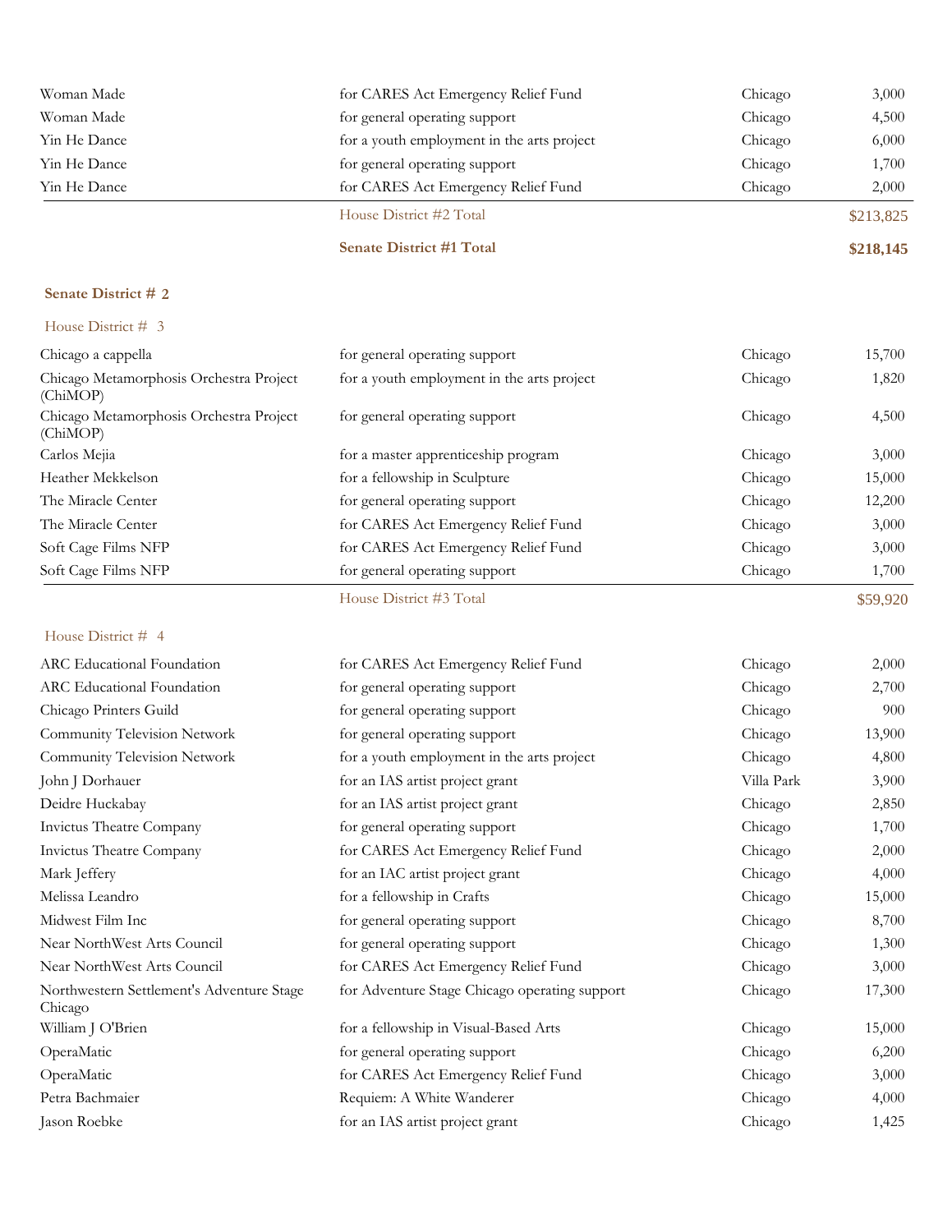| Roots & Culture                                                                       | for CARES Act Emergency Relief Fund                                         | Chicago | 3,000     |
|---------------------------------------------------------------------------------------|-----------------------------------------------------------------------------|---------|-----------|
| Roots & Culture                                                                       | for general operating support                                               | Chicago | 5,300     |
| Segundo Ruiz Belvis Cultural Center                                                   | for CARES Act Emergency Relief Fund                                         | Chicago | 3,000     |
| Segundo Ruiz Belvis Cultural Center                                                   | for general operating support                                               | Chicago | 13,900    |
| Eleanor Sharp                                                                         | for an IAS artist project grant                                             | Chicago | 3,000     |
| The Artistic Home Acting Ensemble                                                     | for general operating support                                               | Chicago | 7,400     |
| The Artistic Home Acting Ensemble                                                     | for CARES Act Emergency Relief Fund                                         | Chicago | 3,000     |
| The National Museum of Puerto Rican Arts and for general operating support<br>Culture |                                                                             | Chicago | 19,100    |
| Threewalls                                                                            | for general operating support                                               | Chicago | 13,900    |
| VGA Foundation                                                                        | for CARES Act Emergency Relief Fund                                         | Chicago | 3,000     |
| VGA Foundation                                                                        | for general operating support                                               | Chicago | 3,200     |
| The WasteShed                                                                         | for general operating support                                               | Chicago | 3,600     |
| Wicker Park Choral Singers, Inc.                                                      | for general operating support                                               | Chicago | 2,700     |
| Jay Alan Yim                                                                          | for a Finalist Award in Interdisciplinary/Computer-Based Arts               | Chicago | 1,500     |
| Young Chicago Authors                                                                 | for a youth employment in the arts project                                  | Chicago | 5,940     |
| Young Chicago Authors                                                                 | for general operating support                                               | Chicago | 20,900    |
| Avery R Young                                                                         | for the work "From Skyscrapers & Everything" published in<br>Chicago Review | Chicago | 1,000     |
|                                                                                       | House District #4 Total                                                     |         | \$227,115 |

**Senate District #2 Total \$287,035**

### **Senate District # 3**

| 3Arts, Inc.                                                                                | for support ofr the Arts for Illinois Relief Fund              | Chicago | 9,875  |
|--------------------------------------------------------------------------------------------|----------------------------------------------------------------|---------|--------|
| Access Living of Metropolitan Chicago                                                      | for Arts & Culture operating support                           | Chicago | 6,200  |
| Art Institute of Chicago                                                                   | for a multidisciplinary arts residency with Josh Shearer       | Chicago | 4,500  |
| Art Institute of Chicago                                                                   | for Dept of Exhibitions & Exhibition Studies operating support | Chicago | 13,900 |
| Art Institute of Chicago                                                                   | for general operating support                                  | Chicago | 48,900 |
| Art Institute of Chicago                                                                   | for Early College Program operating support                    | Chicago | 11,300 |
| Art Institute of Chicago                                                                   | for Gene Siskel Film Center operating support                  | Chicago | 19,100 |
| Art Institute of Chicago                                                                   | for Video Data Bank operating support                          | Chicago | 17,300 |
| Arts & Business Council of Chicago                                                         | for general operating support                                  | Chicago | 15,700 |
| Arts & Business Council of Chicago                                                         | for CARES Act Emergency Relief Fund                            | Chicago | 2,000  |
| Audience Architects NFP                                                                    | for CARES Act Emergency Relief Fund                            | Chicago | 3,000  |
| Audience Architects NFP                                                                    | for general operating support                                  | Chicago | 13,900 |
| Auditorium Theatre of Roosevelt Unviversity                                                | for general operating support                                  | Chicago | 19,100 |
| <b>Ballet Chicago</b>                                                                      | for general operating support                                  | Chicago | 17,300 |
| Crystal Barnes                                                                             | Churched Season 1                                              | Chicago | 4,000  |
| Blair Thomas & Company                                                                     | for general operating support                                  | Chicago | 20,900 |
| Blair Thomas & Company                                                                     | for performances by Chicago Puppet Fest Tour Artists           | Chicago | 6,000  |
| Catholic Charities of the Archdiocese of Chicago for visual arts program operating support |                                                                | Chicago | 2,700  |
| CDI/Concert Dance, Inc.                                                                    | for general operating support                                  | Chicago | 2,700  |
| Cerqua Rivera Art Experience                                                               | for general operating support                                  | Chicago | 7,400  |
| Cerqua Rivera Art Experience                                                               | for CARES Act Emergency Relief Fund                            | Chicago | 2,000  |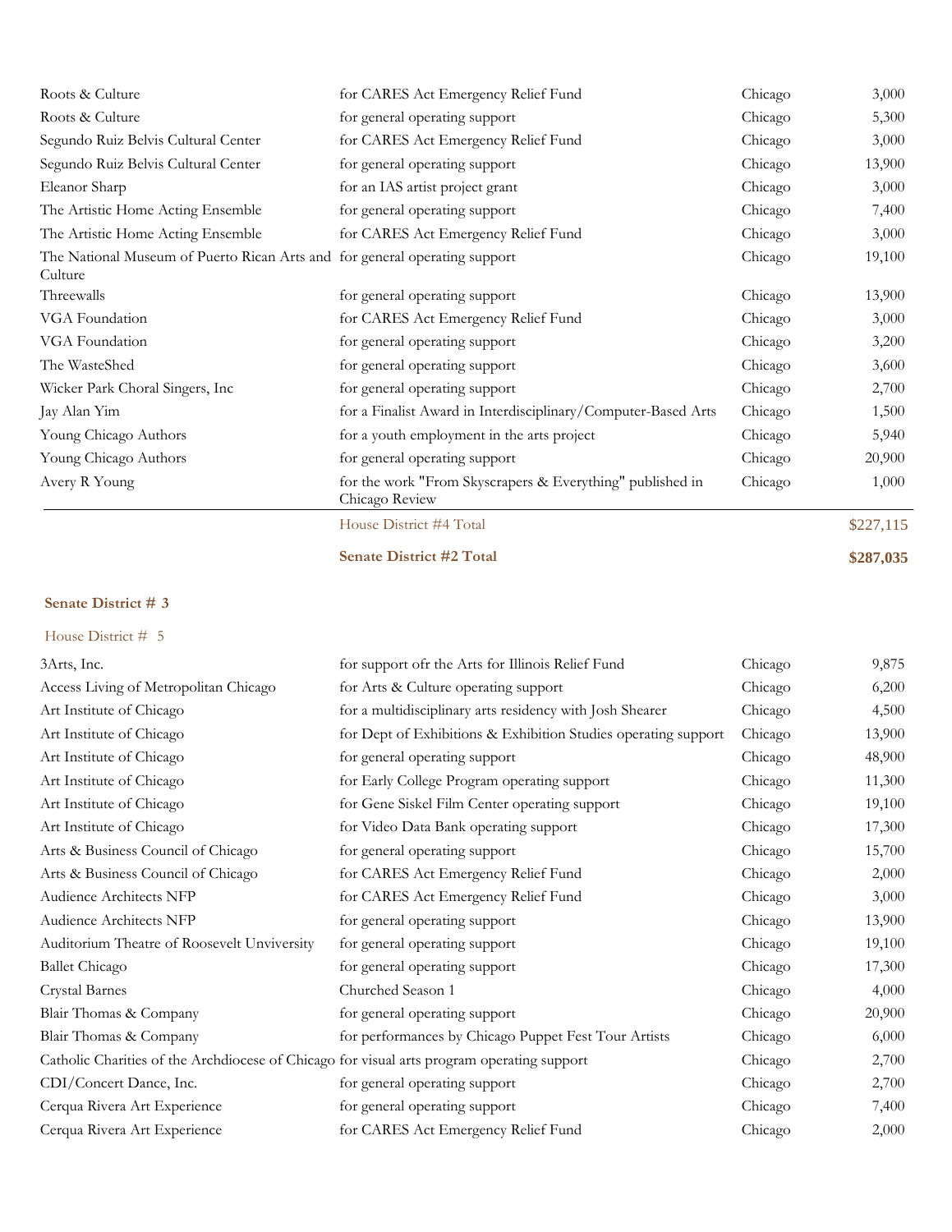| Chicago Acting in Film, NFP                                    | for general operating support                                  | Chicago | 1,700   |
|----------------------------------------------------------------|----------------------------------------------------------------|---------|---------|
| Chicago Architecture Foundation                                | for general operating support                                  | Chicago | 17,300  |
| Chicago Arts Partnerships in Education                         | for general operating support                                  | Chicago | 20,900  |
| Chicago Children's Choir                                       | for general operating support                                  | Chicago | 20,900  |
| Chicago Composers' Consortium                                  | for general operating support                                  | Chicago | 1,300   |
| Chicago Composers Orchestra                                    | for general operating support                                  | Chicago | 3,200   |
| Chicago Composers Orchestra                                    | for a performance by Origin of Animal                          | Chicago | 550     |
| Chicago Cultural Alliance                                      | for general operating support                                  | Chicago | 13,900  |
| Chicago Human Rhythm Project                                   | for general operating support                                  | Chicago | 20,900  |
| Chicago Humanities Festival                                    | for general operating support                                  | Chicago | 20,900  |
| Chicago Latino Theater Alliance                                | for general operating support                                  | Chicago | 8,700   |
| Chicago Opera Theater                                          | for general operating support                                  | Chicago | 20,900  |
| Chicago Sinfonietta                                            | for general operating support                                  | Chicago | 20,900  |
| Chicago Symphony Orchestra                                     | for general operating support                                  | Chicago | 44,500  |
| Chicago Symphony Orchestra                                     | for Civic Orchestra of Chicago operating support               | Chicago | 20,900  |
| Chicago Youth Symphony Orchestras                              | for general operating support                                  | Chicago | 20,900  |
| City of Chicago, Dept. of Cultural Affairs &<br>Special Events | for general operating support                                  | Chicago | 53,500  |
| City of Chicago, Dept. of Cultural Affairs &<br>Special Events | for the Community Arts Access Program                          | Chicago | 140,200 |
| Columbia College Chicago (MoCP)                                | for Department of Exhibition operating support                 | Chicago | 17,300  |
| Columbia College Chicago (MoCP)                                | for Museum of Contemporary Photography operating support       | Chicago | 17,300  |
| Columbia College Chicago (MoCP)                                | for Dance Center presenter series operating support            | Chicago | 13,900  |
| DanceWorks Chicago Inc NFP                                     | for general operating support                                  | Chicago | 12,200  |
| Deeply Rooted Productions                                      | for a youth employment in the arts project                     | Chicago | 5,985   |
| Deeply Rooted Productions                                      | for general operating support                                  | Chicago | 12,200  |
| Deeply Rooted Productions                                      | for CARES Act Emergency Relief Fund                            | Chicago | 3,000   |
| <b>Envision Unlimited</b>                                      | for general operating support                                  | Chicago | 19,200  |
| eta Creative Arts Foundation                                   | for general operating support                                  | Chicago | 10,500  |
| Fifth House Ensemble                                           | for general operating support                                  | Chicago | 20,900  |
| Gilloury Institute                                             | for general operating support                                  | Chicago | 20,900  |
| Guarneri Hall NFP                                              | for performances by Cliff Colnot Music                         | Chicago | 7,500   |
| Gus Giordano's Jazz Dance Chicago, Inc                         | for a performance by The Bourné Family                         | Chicago | 1,650   |
| Gus Giordano's Jazz Dance Chicago, Inc                         | for general operating support                                  | Chicago | 19,200  |
| Hedwig Dances Inc                                              | for CARES Act Emergency Relief Fund                            | Chicago | 2,000   |
| Hedwig Dances Inc                                              | for general operating support                                  | Chicago | 7,900   |
| Ruth Hoberman                                                  | for the work "How to Thatch a Roof" published in RHINO         | Chicago | 1,000   |
| House of Blues Music Forward Foundation                        | for general operating support                                  | Chicago | 9,600   |
| Ignite formerly Teen Living Programs                           | for a performance by Fifth House Ensemble                      | Chicago | 3,025   |
| Illinois Arts Alliance                                         | for One State Together in the Arts conference planning support | Chicago | 75,000  |
| Illinois Arts Alliance                                         | Support for the development of artsforillinois.org             | Chicago | 9,925   |
| Illinois Arts Alliance                                         | for general operating support                                  | Chicago | 20,900  |
| Ingenuity Incorporated Chicago                                 | for general operating support                                  | Chicago | 20,900  |
| Instituto Cervantes of Chicago Inc                             | for general operating support                                  | Chicago | 19,200  |
| International Music Foundation                                 | for general operating support                                  | Chicago | 20,900  |
| Jazz Institute of Chicago                                      | for general operating support                                  | Chicago | 15,675  |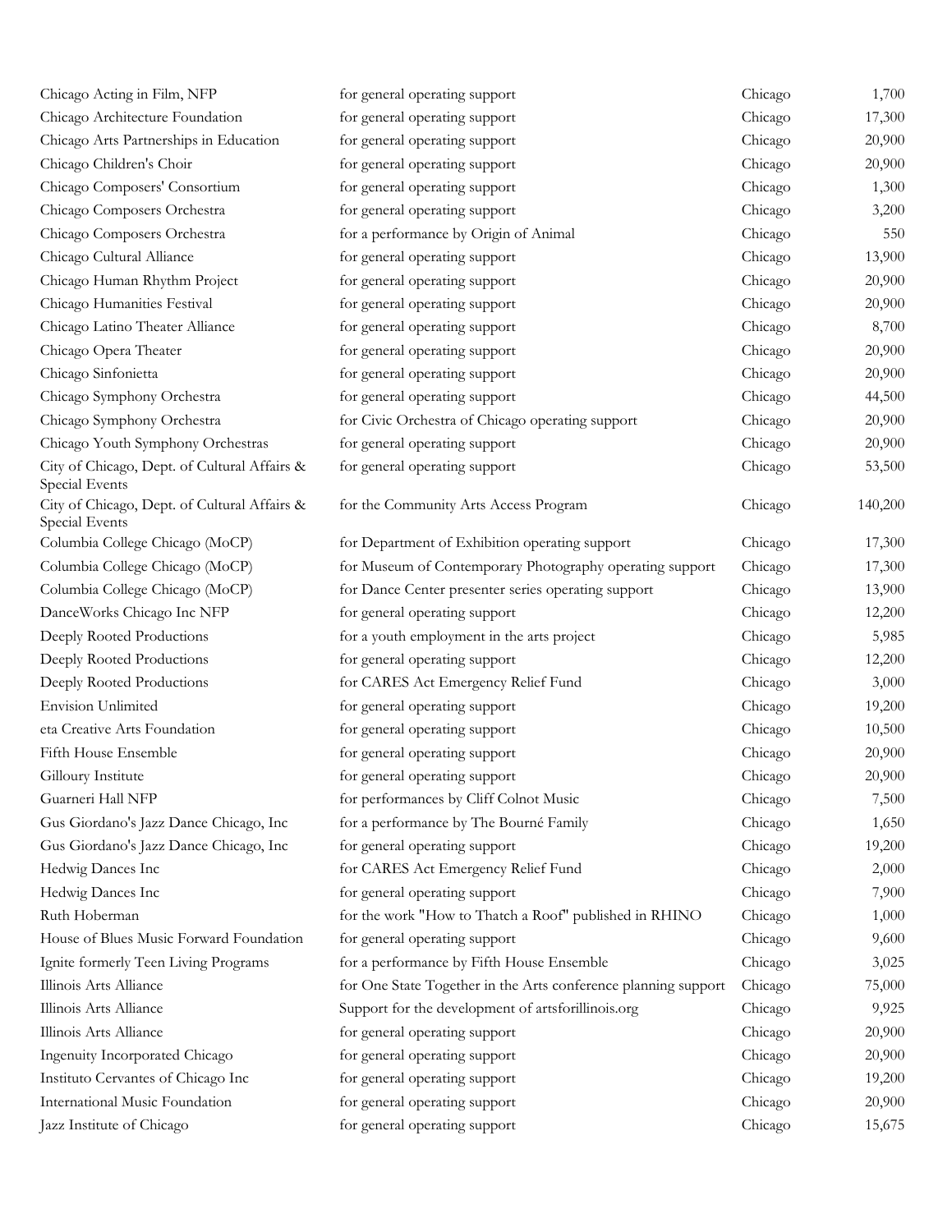| The Joffrey Ballet                                        | for general operating support                        | Chicago        | 53,400      |
|-----------------------------------------------------------|------------------------------------------------------|----------------|-------------|
| The Joffrey Ballet                                        | for a youth employment in the arts project           | Chicago        | 6,000       |
| Kalapriya Foundation Center for Indian<br>Performing Arts | for a youth employment in the arts project           | Chicago        | 6,000       |
| Kalapriya Foundation Center for Indian<br>Performing Arts | for general operating support                        | Chicago        | 7,400       |
| Kaufherr Members Resource Center                          | for general operating support                        | Chicago        | 10,500      |
| League of Chicago Theatres Foundation                     | for general operating support                        | Chicago        | 20,900      |
| Wen Liu                                                   | for a Finalist Award in Sculpture                    | Chicago        | 1,500       |
| Mandala Arts                                              | for general operating support                        | Chicago        | 10,100      |
| Mandala Arts                                              | for a youth employment in the arts project           | Chicago        | 5,920       |
| Mandala Arts                                              | for CARES Act Emergency Relief Fund                  | Chicago        | 2,000       |
| Music of the Baroque Concerts                             | for general operating support                        | Chicago        | 20,900      |
| NAJWA Dance Corps                                         | for general operating support                        | Chicago        | 2,700       |
| NAJWA Dance Corps                                         | for CARES Act Emergency Relief Fund                  | Chicago        | 3,000       |
| Natya Dance Theatre                                       | for a youth employment in the arts project           | Chicago        | 6,000       |
| Natya Dance Theatre                                       | for general operating support                        | Chicago        | 20,900      |
| Pranita Nayar                                             | for a Finalist Award in Ethnic and Folk Arts         | Chicago        | 1,500       |
| Palette & Chisel Acad/Fine Art                            | for general operating support                        | Chicago        | 13,900      |
| Ryan Banks Academy                                        | for performances by Silk Road Rising                 | <b>CHICAGO</b> | 3,320       |
| Ryan Banks Academy                                        | for an In-School Arts based residency with Space Lab | <b>CHICAGO</b> | 1,984       |
| South Shore Drill Team & Performing Arts<br>Ensemble      | for a youth employment in the arts project           | Chicago        | 6,000       |
| South Shore Drill Team & Performing Arts<br>Ensemble      | for general operating support                        | Chicago        | 19,200      |
| The Ruth Page Foundation                                  | for general operating support                        | Chicago        | 19,100      |
| Urban Gateways                                            | for general operating support                        | Chicago        | 53,400      |
| Vanessa Wright                                            | for an IAS artist project grant                      | Chicago        | 2,300       |
|                                                           | House District #5 Total                              |                | \$1,385,509 |

| Apollo Chorus of Chicago                                                                  | for CARES Act Emergency Relief Fund        | Chicago | 3,000  |
|-------------------------------------------------------------------------------------------|--------------------------------------------|---------|--------|
| Apollo Chorus of Chicago                                                                  | for general operating support              | Chicago | 13,900 |
| Chicago Dancers United                                                                    | for general operating support              | Chicago | 7,900  |
| Chicago Dancers United                                                                    | for CARES Act Emergency Relief Fund        | Chicago | 3,000  |
| Chicago International Film Festival Inc. Cinema- for general operating support<br>Chicago |                                            | Chicago | 19,200 |
| Chicago Multicultural Dance Center                                                        | for general operating support              | Chicago | 13,900 |
| Chicago Philharmonic Society                                                              | for a youth employment in the arts project | Chicago | 6,000  |
| Chicago Philharmonic Society                                                              | for general operating support              | Chicago | 20,900 |
| Chicago Theatre Group (dba Goodman Theatre) for general operating support                 |                                            | Chicago | 53,400 |
| Chicago Youth Shakespeare, Inc.                                                           | for general operating support              | Chicago | 2,700  |
| Chicago Youth Shakespeare, Inc.                                                           | for CARES Act Emergency Relief Fund        | Chicago | 3,000  |
| Enrich Chicago                                                                            | for general operating support              | Chicago | 13,100 |
| Enrich Chicago                                                                            | for a youth employment in the arts project | Chicago | 1,970  |
| Forward Momentum Chicago                                                                  | for general operating support              | Chicago | 17,300 |
| Frank Lloyd Wright Trust                                                                  | for general operating support              | Chicago | 17,300 |
|                                                                                           |                                            |         |        |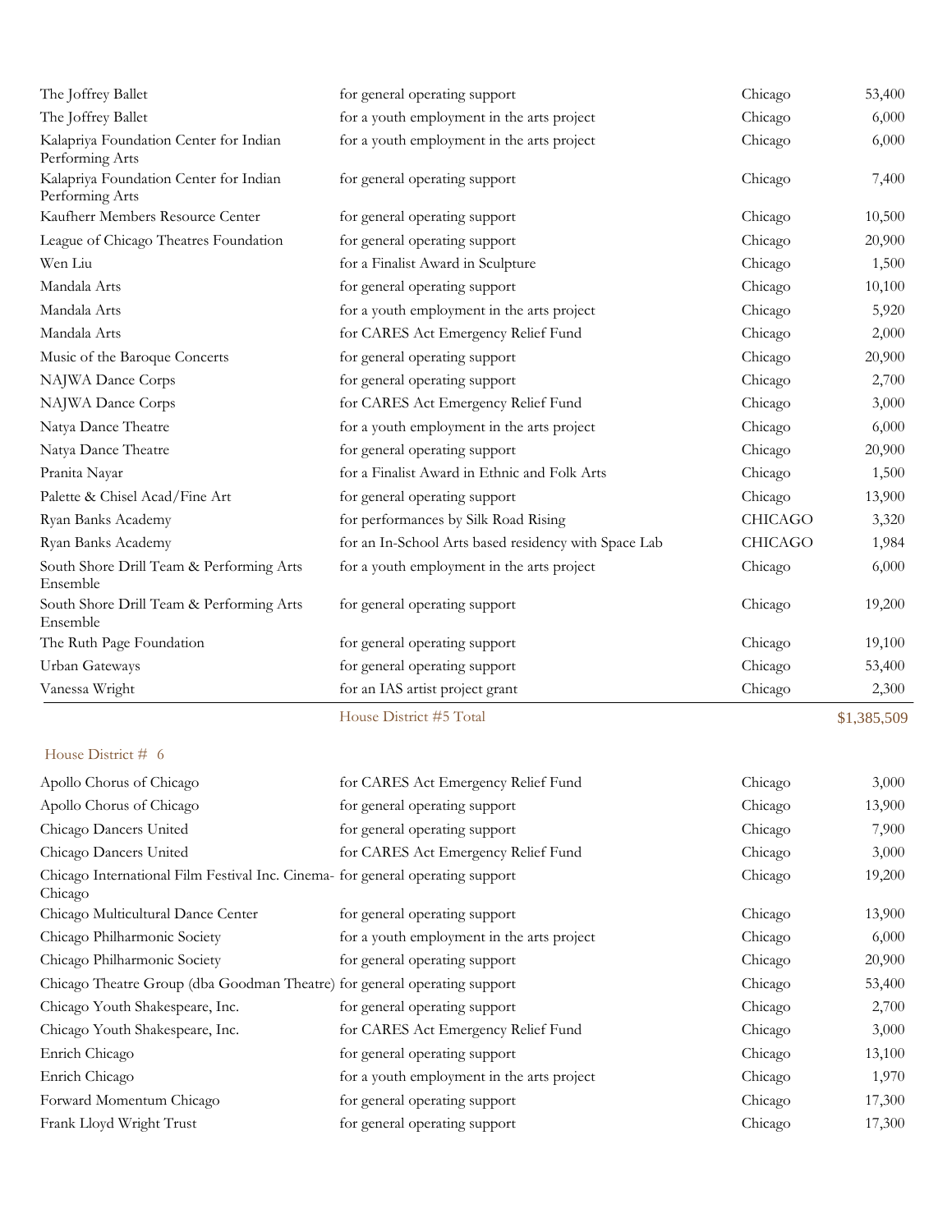| Fulcrum Point New Music Project                    | for general operating support                     | Chicago    | 12,200      |
|----------------------------------------------------|---------------------------------------------------|------------|-------------|
| Inner-City Muslim Action Network                   | for arts program operating support                | Chicago    | 20,900      |
| International Latino Cultural Center of Chicago    | for general operating support                     | Chicago    | 17,300      |
| Jones College Preparatory High School              | for an artist residency with Fifth House Ensemble | Chicago    | 3,695       |
| Gitanjali Kapila                                   | for an IAS artist project grant                   | Chicago IL | 3,000       |
| Live the Spirit Residency                          | for CARES Act Emergency Relief Fund               | Chicago    | 3,000       |
| Live the Spirit Residency                          | for general operating support                     | Chicago    | 3,600       |
| Lyric Opera of Chicago                             | for general operating support                     | Chicago    | 48,900      |
| National Public Housing Museum                     | for general operating support                     | Chicago    | 15,700      |
| Melissa Potter                                     | for an IAS artist project grant                   | Chicago    | 4,000       |
| The Patrick G. and Shirley W. Ryan Opera<br>Center | for general operating support                     | Chicago    | 20,900      |
| The Poetry Center of Chicago                       | for general operating support                     | Chicago    | 4,500       |
| The Poetry Center of Chicago                       | for CARES Act Emergency Relief Fund               | Chicago    | 3,000       |
| The Poetry Center of Chicago                       | for Poetry Out Loud project support               | Chicago    | 10,000      |
| Windy City Playhouse                               | for general operating support                     | Chicago    | 19,100      |
|                                                    | House District #6 Total                           |            | \$386,365   |
|                                                    | <b>Senate District #3 Total</b>                   |            | \$1,771,874 |

### House District # 7

|                                             | House District #7 Total                                   |                     | \$52,825 |
|---------------------------------------------|-----------------------------------------------------------|---------------------|----------|
| Maywood Fine Arts Association               | for general operating support                             | Maywood             | 19,200   |
| Maywood Fine Arts Association               | for a youth employment in the arts project                | Maywood             | 6,000    |
| Irving School (Berwyn South District 100)   | for an artist residency with Hubbard Street Dance Chicago | <b>River Forest</b> | 3,825    |
| Gateway to Music and Arts                   | for CARES Act Emergency Relief Fund                       | Maywood             | 3,000    |
| Gateway to Music and Arts                   | for general operating support                             | Maywood             | 1,100    |
| Dominican University Performing Arts Center | for Performing Arts Center operating support              | River Forest        | 17,300   |
| Dominican University Performing Arts Center | for Illinois Artist Roster support                        | River Forest        | 2,400    |

### House District # 8

| Kioto Aoki<br>Tatsuyuki Aoki | for a master apprenticeship<br>for a master apprenticeship program | Oak Park<br>Oak Park | 3,000<br>3,000 |
|------------------------------|--------------------------------------------------------------------|----------------------|----------------|
| Tatsuyuki Aoki               | for a fellowship in Ethnic and Folk Arts                           | Oak Park             | 15,000         |
| Steven Ciampaglia            | for a fellowship in Interdisciplinary/Computer-Based Arts          | Oak Park             | 15,000         |
| Friends of Casavant 3062     | for a performance by Grazyna Auguscik                              | LaGrange             | 550            |
| Friends of Casavant 3062     | for a performance by the Pat Mallinger Quintet                     | LaGrange             | 1,000          |
| Jennifer Mannebach           | A Seam, a Tear, an Opening                                         | Oak Park             | 1,500          |
| Steckman Studio of Music     | for general operating support                                      | Oak Park             | 2,025          |
| The Seldoms NFP              | for CARES Act Emergency Relief Fund                                | North Riverside      | 3,000          |
| The Seldoms NFP              | for general operating support                                      | North Riverside      | 9,600          |
|                              | House District #8 Total                                            |                      | \$53,675       |

**Senate District #4 Total \$106,500**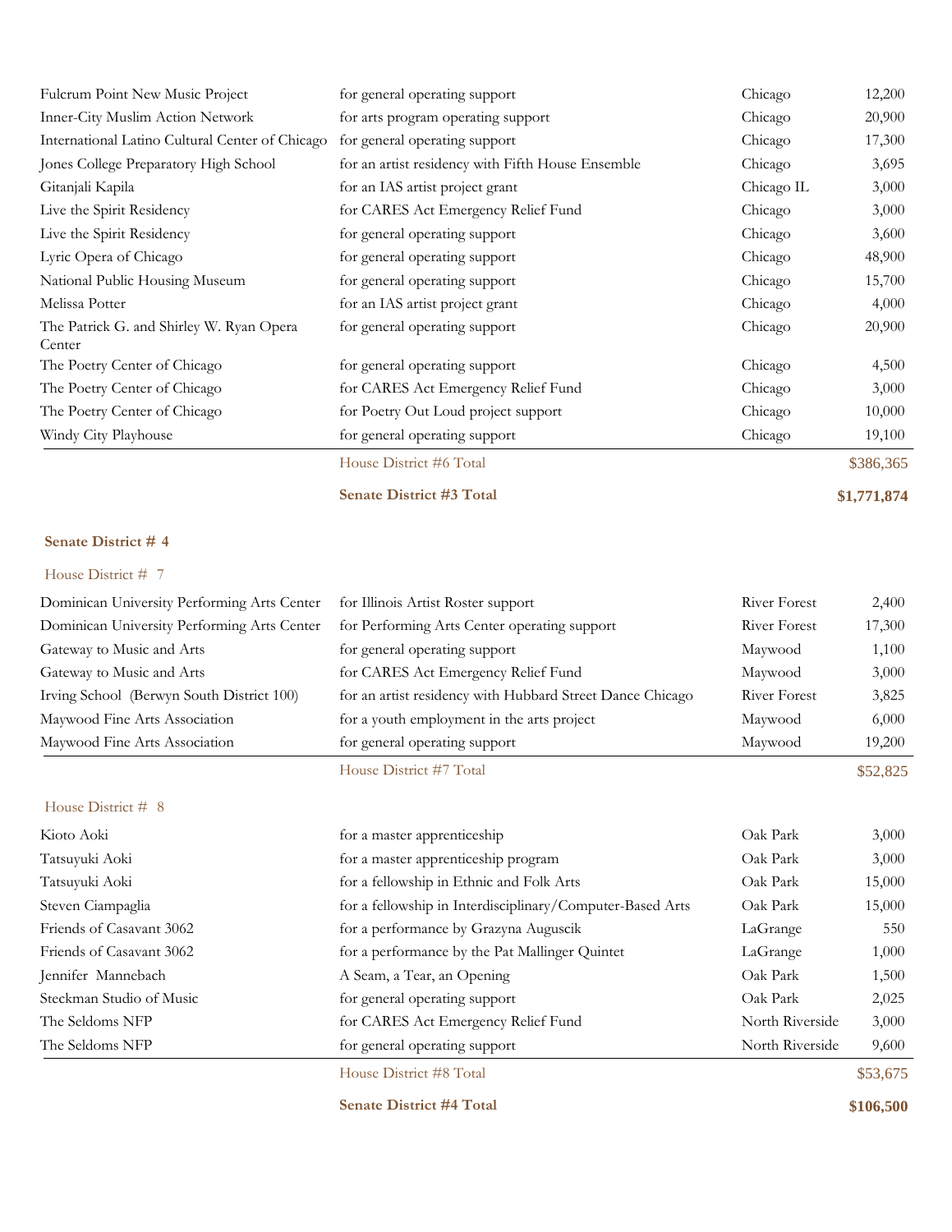### House District # 9

| Chicago Children's Theatre            | for general operating support                                           | Chicago | 19,200 |
|---------------------------------------|-------------------------------------------------------------------------|---------|--------|
| Chicago Jazz Philharmonic             | for general operating support                                           | Chicago | 20,900 |
| Free Spirit Media                     | for general operating support                                           | Chicago | 19,200 |
| Hubbard Street Dance Chicago          | for general operating support                                           | Chicago | 44,500 |
| Independent Filmmaker Project Midwest | for general operating support                                           | Chicago | 6,100  |
| Lawyers for the Creative Arts         | for general operating support                                           | Chicago | 15,700 |
| Marwen Foundation                     | for general operating support                                           | Chicago | 20,900 |
| Merit School of Music                 | for general operating support                                           | Chicago | 20,900 |
| Huong Ngo                             | for a Finalist Award in Visual-Based Arts                               | Chicago | 1,500  |
| Skinner West Elementary School        | for an artist residency with Gilloury Institute DBA Silk Road<br>Rising | Chicago | 4,500  |
| Snow City Arts Foundation             | for general operating support                                           | Chicago | 20,900 |
| Steppenwolf Theater                   | for general operating support                                           | Chicago | 53,400 |
| Storycatchers Theatre                 | for general operating support                                           | Chicago | 20,900 |
| Storycatchers Theatre                 | for a youth employment in the arts project                              | Chicago | 6,000  |
| University of Illinois/Chicago        | for Gallery 400 operating support                                       | Chicago | 13,900 |
| Amanda Williams                       | for a fellowship in Visual-Based Arts                                   | Chicago | 15,000 |

House District #9 Total \$303,500

| Arts of Life Inc                    | for general operating support              | Chicago | 20,900 |
|-------------------------------------|--------------------------------------------|---------|--------|
| Sharon Bladholm                     | for a Finalist Award in Crafts             | Chicago | 1,500  |
| <b>Broken Nose Theatre</b>          | for general operating support              | Chicago | 1,700  |
| Patricia Carroll                    | for a Finalist Award in Photography        | Chicago | 1,500  |
| Chicago Artists Coalition           | for general operating support              | Chicago | 19,200 |
| Chicago Artists Coalition           | for a visual arts project support          | Chicago | 2,500  |
| Chicago West Community Music Center | for general operating support              | Chicago | 13,900 |
| Collaboraction Theatre Company      | for general operating support              | Chicago | 9,150  |
| Faith Diggs                         | for an IAS artist project grant            | Chicago | 4,000  |
| Elevated Films Chicago              | for general operating support              | Chicago | 1,700  |
| <b>Esperanza Community Services</b> | for general operating support              | Chicago | 4,500  |
| Assaf Evron                         | for a fellowship in Visual-Based Arts      | Chicago | 15,000 |
| Filter Photo                        | for general operating support              | Chicago | 9,600  |
| Michael Fischer                     | for IAS professional development           | Chicago | 1,030  |
| Free Street Theater                 | for CARES Act Emergency Relief Fund        | Chicago | 3,000  |
| <b>Free Street Theater</b>          | for a youth employment in the arts project | Chicago | 6,000  |
| Free Street Theater                 | for general operating support              | Chicago | 11,300 |
| Fund for Innovative TV              | for a youth employment in the arts project | Chicago | 5,930  |
| Fund for Innovative TV              | for general operating support              | Chicago | 8,700  |
| Fund for Innovative TV              | for CARES Act Emergency Relief Fund        | Chicago | 2,000  |
| Garfield Park Conservatory Alliance | for general operating support              | Chicago | 17,300 |
| Alice Hargrave                      | for a fellowship in Photography            | Chicago | 15,000 |
| Heaven Gallery                      | for general operating support              | Chicago | 2,700  |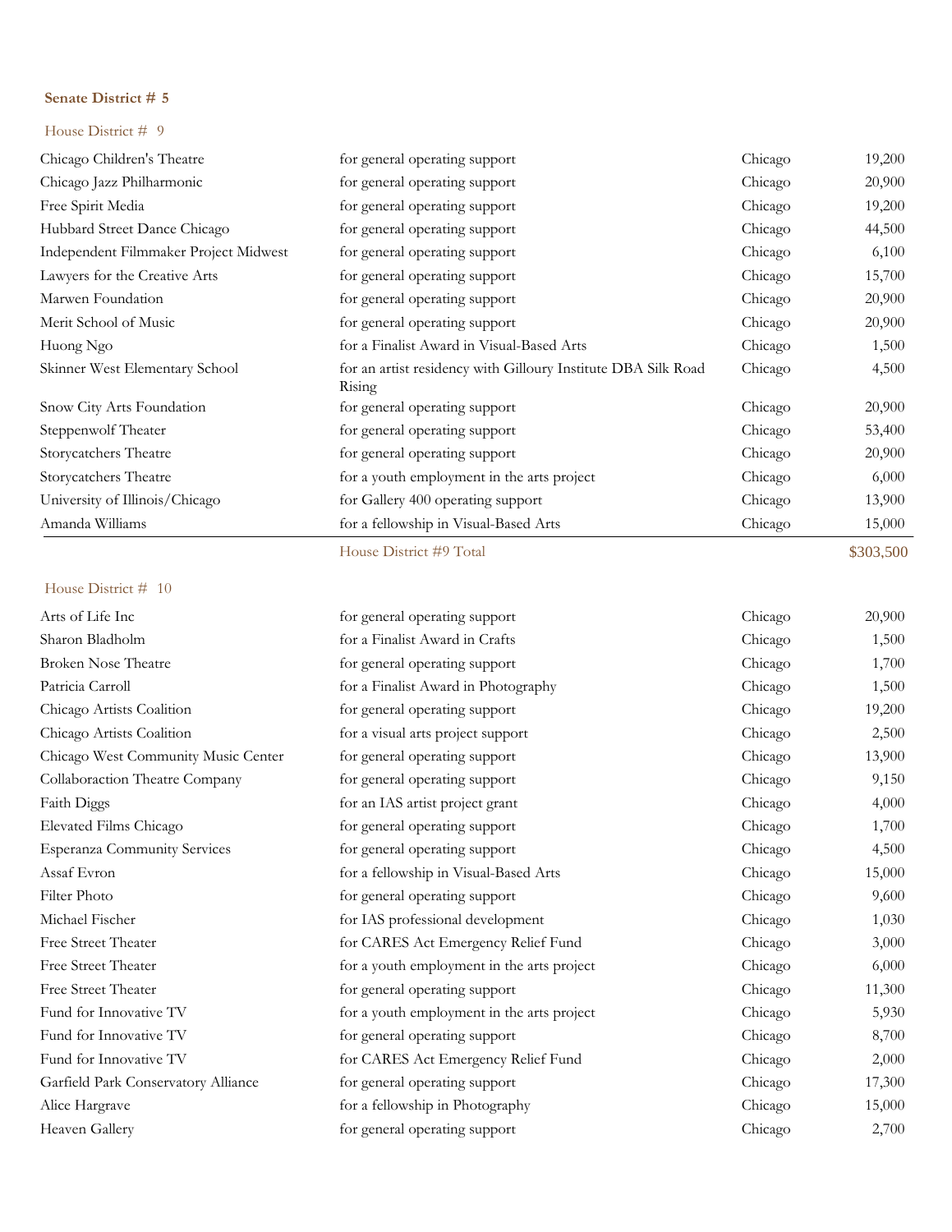| Heaven Gallery                                                                               | for CARES Act Emergency Relief Fund | Chicago | 3,000     |
|----------------------------------------------------------------------------------------------|-------------------------------------|---------|-----------|
| Homeroom NFP                                                                                 | for CARES Act Emergency Relief Fund | Chicago | 3,000     |
| Homeroom NFP                                                                                 | for general operating support       | Chicago | 900       |
| Intuit: The Center for Intuitive and Outsider Art for general operating support              |                                     | Chicago | 19,200    |
| Intuit: The Center for Intuitive and Outsider Art for a youth employment in the arts project |                                     | Chicago | 4,680     |
| Alejandro Jimenez                                                                            | for an IAS artist project grant     | Chicago | 2,045     |
| LATITUDE Chicago                                                                             | for general operating support       | Chicago | 8,700     |
| LATITUDE Chicago                                                                             | for CARES Act Emergency Relief Fund | Chicago | 3,000     |
| Pegasus Theatre Chicago                                                                      | for general operating support       | Chicago | 8,700     |
| Spudnik Press Cooperative                                                                    | for CARES Act Emergency Relief Fund | Chicago | 3,000     |
| Spudnik Press Cooperative                                                                    | for general operating support       | Chicago | 12,200    |
| Suzuki-Orff School for Young Musicians                                                       | for general operating support       | Chicago | 17,300    |
| Ukrainian Institute of Modern Art                                                            | for general operating support       | Chicago | 13,900    |
| Ukrainian Institute of Modern Art                                                            | for CARES Act Emergency Relief Fund | Chicago | 2,000     |
| Zephyr Dance Ensemble                                                                        | for general operating support       | Chicago | 3,600     |
| Zephyr Dance Ensemble                                                                        | for CARES Act Emergency Relief Fund | Chicago | 3,000     |
|                                                                                              | House District #10 Total            |         | \$286,335 |
|                                                                                              | <b>Senate District #5 Total</b>     |         | \$589,835 |

| Awakenings Art                                                                     | for general operating support                       | Chicago | 8,700    |
|------------------------------------------------------------------------------------|-----------------------------------------------------|---------|----------|
| Awakenings Art                                                                     | for CARES Act Emergency Relief Fund                 | Chicago | 3,000    |
|                                                                                    | House District #5 Total                             |         | \$11,700 |
| House District # 11                                                                |                                                     |         |          |
| Albany Park Theater Project                                                        | for general operating support                       | Chicago | 20,900   |
| Ars Musica Chicago                                                                 | for general operating support                       | Chicago | 1,300    |
| Ars Musica Chicago                                                                 | for CARES Act Emergency Relief Fund                 | Chicago | 2,600    |
| Beyond This Point Performing Arts Association for general operating support<br>Nfp |                                                     | Chicago | 1,300    |
| Daniel Joseph Borzutzky                                                            | for the work "Aquafina" published in Chicago Review | Chicago | 1,000    |
| Chicago Collections Consortium                                                     | for general operating support                       | Chicago | 7,400    |
| Chicago Collections Consortium                                                     | for CARES Act Emergency Relief Fund                 | Chicago | 3,000    |
| Chicago Independent Radio Project                                                  | for general operating support                       | Chicago | 13,100   |
| Chicago Independent Radio Project                                                  | for CARES Act Emergency Relief Fund                 | Chicago | 3,000    |
| Chicago Moving Company                                                             | for general operating support                       | Chicago | 4,500    |
| Corn Productions                                                                   | for CARES Act Emergency Relief Fund                 | Chicago | 3,000    |
| Dal Niente New Music NFP                                                           | for general operating support                       | Chicago | 9,600    |
| Dal Niente New Music NFP                                                           | for CARES Act Emergency Relief Fund                 | Chicago | 3,000    |
| Design Museum of Chicago                                                           | for general operating support                       | Chicago | 17,300   |
| Eclipse Theatre Company                                                            | for general operating support                       | Chicago | 4,500    |
| Eighth Blackbird Performing Arts Association                                       | for general operating support                       | Chicago | 19,100   |
| <b>Emerald City Theatre</b>                                                        | for general operating support                       | Chicago | 20,900   |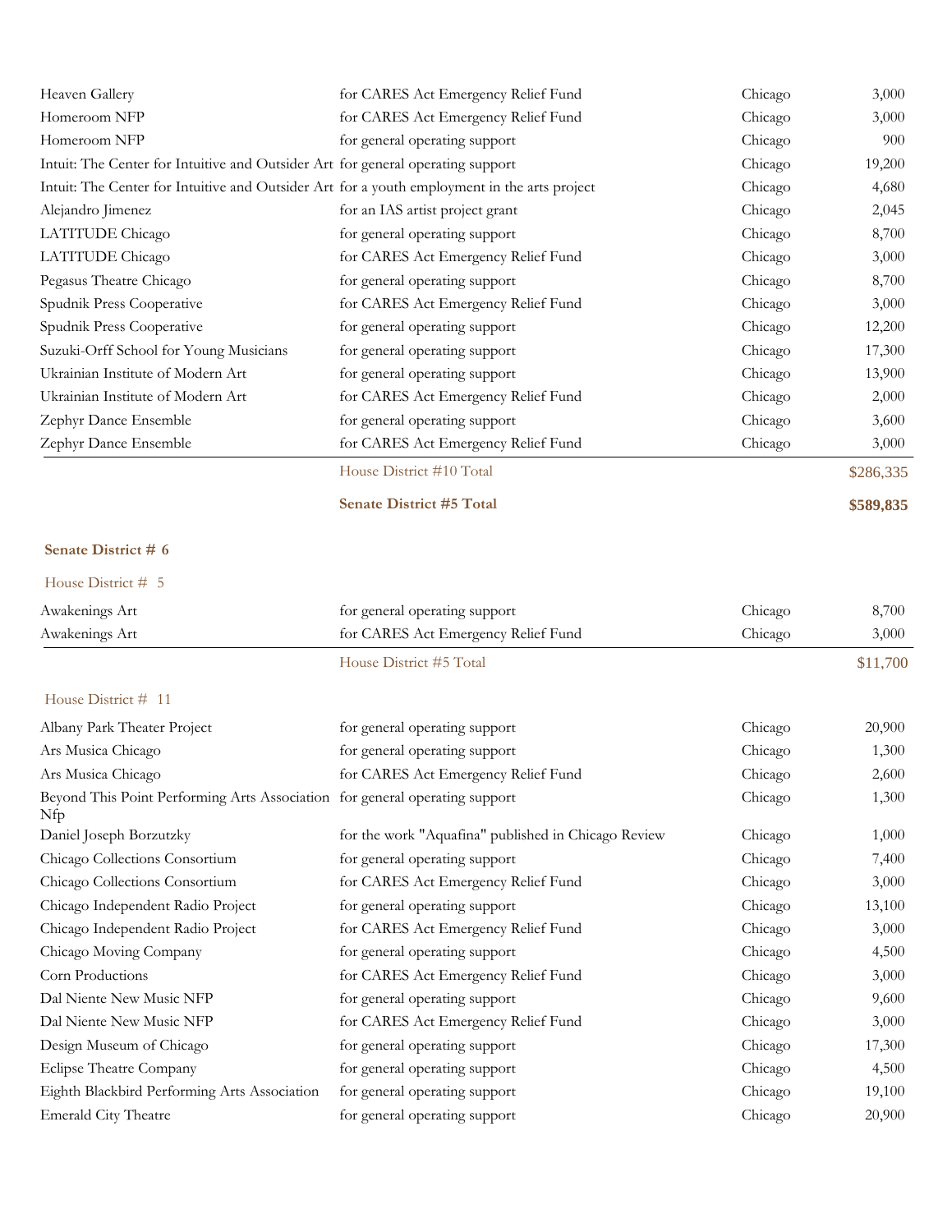| Erasing the Distance                                    | for general operating support                         | Chicago | 12,200    |
|---------------------------------------------------------|-------------------------------------------------------|---------|-----------|
| Erasing the Distance                                    | for CARES Act Emergency Relief Fund                   | Chicago | 3,000     |
| Full Spectrum Features NFP                              | for CARES Act Emergency Relief Fund                   | Chicago | 3,000     |
| Full Spectrum Features NFP                              | for general operating support                         | Chicago | 8,700     |
| Ghostlight Ensemble Theatre Company                     | for general operating support                         | Chicago | 1,000     |
| Gregory Hutter                                          | Gregory Hutter Works for Piano Solo Recording Project | Chicago | 1,840     |
| <b>HANA</b> Center                                      | for general operating support                         | Chicago | 17,300    |
| Hot Crowd                                               | for general operating support                         | Chicago | 1,500     |
| Hypertext Magazine & Studio                             | for works by Suzanne Clores                           | Chicago | 1,000     |
| Imagination Theatre, Inc                                | for CARES Act Emergency Relief Fund                   | Chicago | 3,000     |
| Imagination Theatre, Inc                                | for general operating support                         | Chicago | 10,500    |
| International Contemporary Ensemble<br>Foundation, Inc. | for general operating support                         | Chicago | 17,300    |
| Kartemquin Educational Films                            | for general operating support                         | Chicago | 20,900    |
| Kidworks Touring Theatre Co.                            | for general operating support                         | Chicago | 1,700     |
| Links Hall                                              | for general operating support                         | Chicago | 13,900    |
| Lucky Plush Productions                                 | for general operating support                         | Chicago | 13,900    |
| Otherworld Theatre Company                              | for CARES Act Emergency Relief Fund                   | Chicago | 3,000     |
| Otherworld Theatre Company                              | for general operating support                         | Chicago | 2,700     |
| Perceptual Motion Inc                                   | for general operating support                         | Chicago | 1,800     |
| Perceptual Motion Inc                                   | for CARES Act Emergency Relief Fund                   | Chicago | 3,000     |
| Red Tape Theatre                                        | for general operating support                         | Chicago | 2,700     |
| Red Tape Theatre                                        | for CARES Act Emergency Relief Fund                   | Chicago | 3,000     |
| Remy Bumppo Theatre Company                             | for general operating support                         | Chicago | 19,100    |
| Same Planet Different World                             | for general operating support                         | Chicago | 2,025     |
| Shattered Globe Theatre                                 | for general operating support                         | Chicago | 12,200    |
| South Asian Classical Music Society of Chicago          | for general operating support                         | Chicago | 1,000     |
| Strawdog Theatre Company                                | for general operating support                         | Chicago | 8,700     |
| The Oriana Singers                                      | for general operating support                         | Chicago | 2,300     |
| Theater Wit NFP                                         | for general operating support                         | Chicago | 19,100    |
| Third Coast Percussion NFP                              | for general operating support                         | Chicago | 20,900    |
| Trap Door Productions                                   | for general operating support                         | Chicago | 7,400     |
| Quinn Tsan                                              | for an IAS artist project grant                       | Chicago | 4,000     |
| Victory Gardens Theater                                 | for general operating support                         | Chicago | 53,400    |
| Christine Vrem-Ydstie                                   | for an IAS project grant                              | Chicago | 4,000     |
|                                                         | House District #11 Total                              |         | \$436,565 |
| House District # 12                                     |                                                       |         |           |
| 3Arts Inc                                               | for general operating support                         | Chicago | 20,900    |
| A Red Orchid Theatre                                    | for general operating support                         | Chicago | 13,900    |

| A Red Orchid Theatre                     | for general operating support              |   |
|------------------------------------------|--------------------------------------------|---|
| Joanne Aono                              | for an IAS artist project grant            | N |
| Michael Austin                           | for an IAS professional development grant  |   |
| Chicago History Museum                   | for general operating support              |   |
| Fran Zell                                | VERVE, the Musical                         |   |
| International Museum of Surgical Science | for a youth employment in the arts project |   |

| general operating support              | Chicago | 20,900 |
|----------------------------------------|---------|--------|
| general operating support              | Chicago | 13,900 |
| an IAS artist project grant            | Morris  | 1,265  |
| an IAS professional development grant  | Chicago | 1,235  |
| general operating support              | Chicago | 20,900 |
| RVE, the Musical                       | Chicago | 4,000  |
| a youth employment in the arts project | Chicago | 5,880  |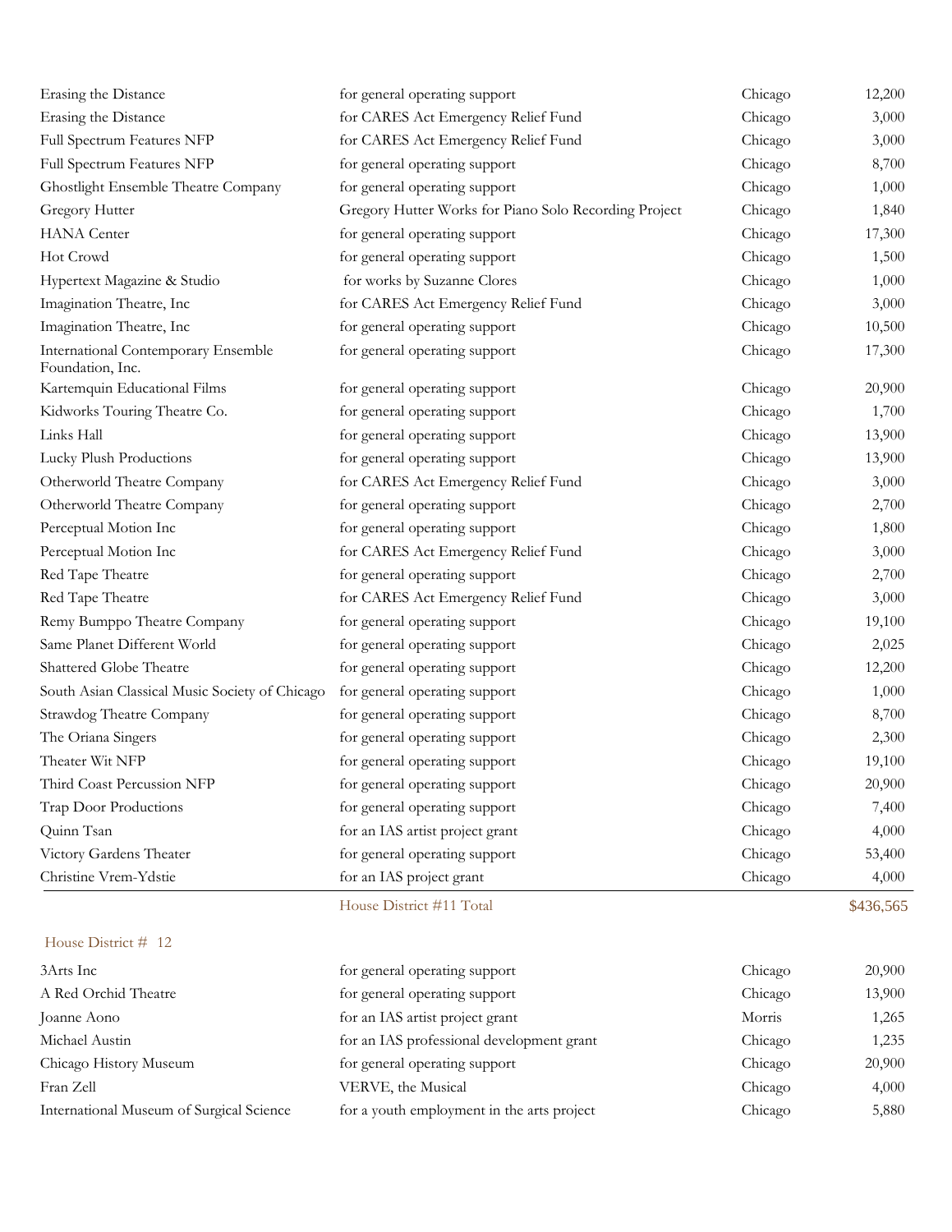| International Museum of Surgical Science | for general operating support       | Chicago | 10,500    |
|------------------------------------------|-------------------------------------|---------|-----------|
| Rodrigo Lara Zendejas                    | for a Finalist Award in Sculpture   | Chicago | 1,500     |
| Derek Lee McPhatter                      | for an IAS artist project grant     | Chicago | 4,000     |
| Playground Improv Theater                | for general operating support       | Chicago | 2,700     |
| Playground Improv Theater                | for CARES Act Emergency Relief Fund | Chicago | 3,000     |
| Pride Films and Plays                    | for CARES Act Emergency Relief Fund | Chicago | 1,200     |
| Pride Films and Plays                    | for general operating support       | Chicago | 10,500    |
| Teatro Vista, Theatre with a View, Inc.  | for general operating support       | Chicago | 15,700    |
| TimeLine Theatre Company                 | for general operating support       | Chicago | 19,100    |
| Windy City Performing Arts               | for CARES Act Emergency Relief Fund | Chicago | 3,000     |
| Windy City Performing Arts               | for general operating support       | Chicago | 6,200     |
|                                          | House District #12 Total            |         | \$145,480 |

**Senate District #6 Total \$593,745**

# **Senate District # 7**

| <b>Access Contemporary Music</b>          | for general operating support              | Chicago | 20,900 |
|-------------------------------------------|--------------------------------------------|---------|--------|
| African American Arts Alliance            | for CARES Act Emergency Relief Fund        | Chicago | 3,000  |
| African American Arts Alliance            | for general operating support              | Chicago | 6,100  |
| Alyssa Allgood                            | for an IAS artist projecct grant           | Chicago | 2,210  |
| American Blues Theater                    | for general operating support              | Chicago | 20,900 |
| ArtReach Chicago                          | for general operating support              | Chicago | 13,900 |
| ArtReach Chicago                          | for a youth employment in the arts project | Chicago | 6,000  |
| Asian Improv aRts Midwest                 | for general operating support              | Chicago | 13,900 |
| Asian Improv aRts Midwest                 | for CARES Act Emergency Relief Fund        | Chicago | 2,000  |
| <b>Barrel of Monkeys</b>                  | for general operating support              | Chicago | 13,900 |
| <b>Black Ensemble Theater Corporation</b> | for general operating support              | Chicago | 20,900 |
| <b>Black Ensemble Theater Corporation</b> | for a youth employment in the arts project | Chicago | 6,000  |
| Mark Blottner                             | for an IAS artist project grant            | Chicago | 4,000  |
| Chicago Chamber Choir                     | for general operating support              | Chicago | 3,200  |
| Chicago Dance Crash NFP                   | for general operating support              | Chicago | 8,700  |
| Chicago Dance Crash NFP                   | for CARES Act Emergency Relief Fund        | Chicago | 3,000  |
| Chicago Tap Theatre                       | for CARES Act Emergency Relief Fund        | Chicago | 3,000  |
| Chicago Tap Theatre                       | for general operating support              | Chicago | 7,400  |
| CircEsteem                                | for general operating support              | Chicago | 20,900 |
| Juan Dies                                 | for a fellowship in Ethnic and Folk Arts   | Chicago | 15,000 |
| Elements Contemporary Ballet NFP          | for general operating support              | Chicago | 2,700  |
| Experimental Sound Studio                 | for general operating support              | Chicago | 12,200 |
| <b>Experimental Sound Studio</b>          | for CARES Act Emergency Relief Fund        | Chicago | 3,000  |
| Griffin Theatre Company                   | for general operating support              | Chicago | 12,200 |
| Griffin Theatre Company                   | for CARES Act Emergency Relief Fund        | Chicago | 3,000  |
| Haitian American Museum of Chicago        | for CARES Act Emergency Relief Fund        | Chicago | 3,000  |
| Haitian American Museum of Chicago        | for general operating support              | Chicago | 1,300  |
| House Theatre of Chicago                  | for general operating support              | Chicago | 19,100 |
|                                           |                                            |         |        |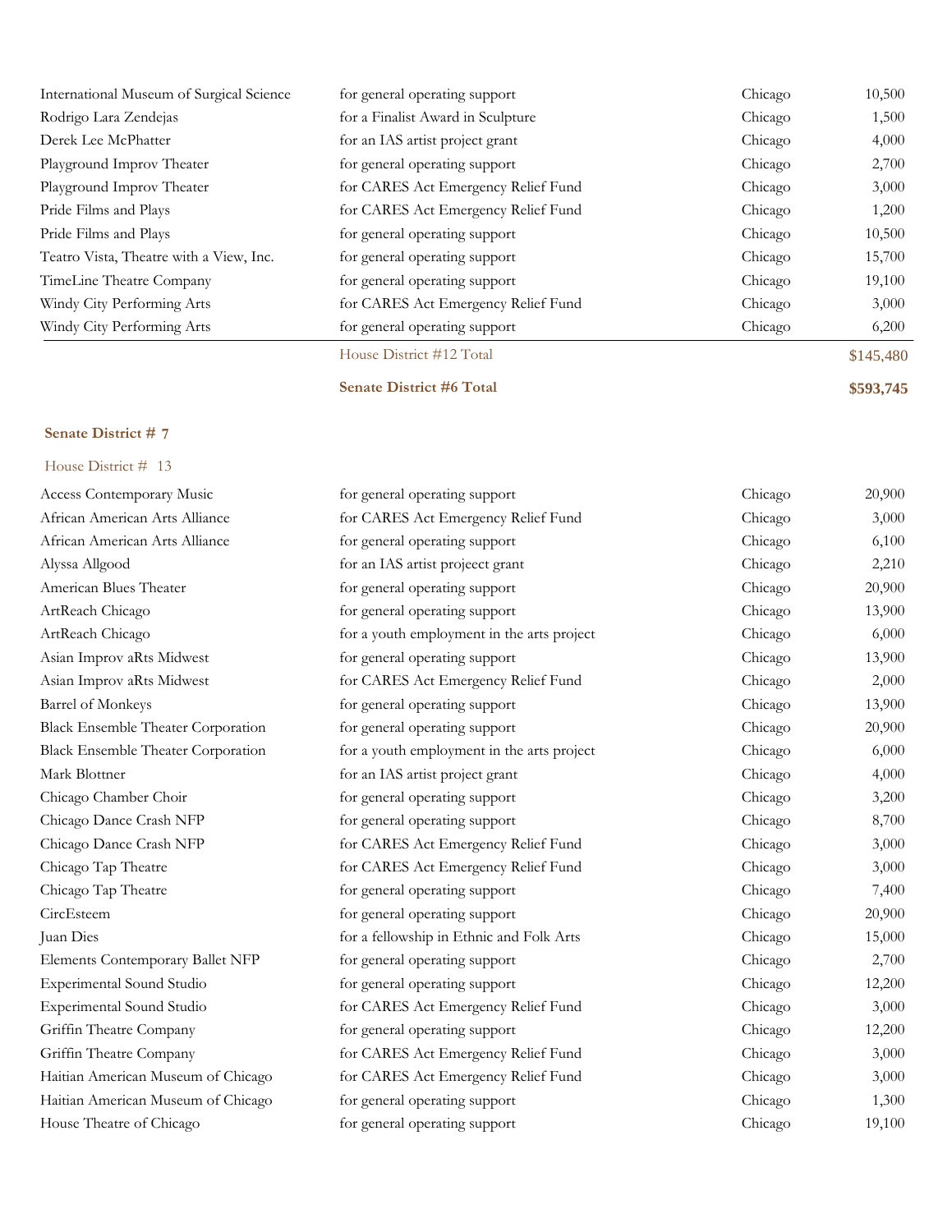| Kathleen Rooney                                                                             | Website Development for an Individual Artist: Cher Ami and<br>Major Whittlesey | Chicago | 500    |
|---------------------------------------------------------------------------------------------|--------------------------------------------------------------------------------|---------|--------|
| Genevieve Koester                                                                           | for a master apprenticeship program                                            | Chicago | 3,000  |
| Kuumba Lynx                                                                                 | for general operating support                                                  | Chicago | 15,700 |
| Kuumba Lynx                                                                                 | for a youth employment in the arts project                                     | Chicago | 6,000  |
| Kuumba Lynx                                                                                 | for an artist residency with Justin Zullo                                      | Chicago | 4,480  |
| Maplewood Housing for the Visually Impaired                                                 | for general operating support                                                  | Chicago | 2,700  |
| Kazuhiro Masuda                                                                             | for a master apprenticeship program                                            | Chicago | 3,000  |
| Midsommer Flight NFP                                                                        | for general operating support                                                  | Chicago | 1,700  |
| Midsommer Flight NFP                                                                        | for CARES Act Emergency Relief Fund                                            | Chicago | 3,000  |
| National Cambodian Heritage Museum/Killing<br>Fields Memorial                               | for CARES Act Emergency Relief Fund                                            | Chicago | 2,000  |
| National Cambodian Heritage Museum/Killing for general operating support<br>Fields Memorial |                                                                                | Chicago | 7,100  |
| Non:Op Inc                                                                                  | for general operating support                                                  | Chicago | 1,500  |
| Old Town School of Folk Music                                                               | for general operating support                                                  | Chicago | 48,900 |
| Alexander Phillips                                                                          | for an IAS artist project grant                                                | Chicago | 4,000  |
| Project Danztheatre Company                                                                 | for general operating support                                                  | Chicago | 11,300 |
| Project Danztheatre Company                                                                 | for CARES Act Emergency Relief Fund                                            | Chicago | 3,000  |
| Project Danztheatre Company                                                                 | for a youth employment in the arts project                                     | Chicago | 5,120  |
| Raven Theatre Company                                                                       | for general operating support                                                  | Chicago | 19,100 |
| Raven Theatre Company                                                                       | for a youth employment in the arts project                                     | Chicago | 5,275  |
| Red Theater                                                                                 | for general operating support                                                  | Chicago | 3,600  |
| Aram Sifuentes                                                                              | for a Finalist Award in Visual-Based Arts                                      | Chicago | 1,500  |
| Something Marvelous                                                                         | for general operating support                                                  | Chicago | 2,700  |
| Sones de Mexico Ensemble                                                                    | for general operating support                                                  | Chicago | 8,475  |
| Sones de Mexico Ensemble                                                                    | for 25th anniversary concert at Millennium Park                                | Chicago | 6,500  |
| Stir-Friday Night!                                                                          | for general operating support                                                  | Chicago | 1,500  |
| Synapse Arts                                                                                | for general operating support                                                  | Chicago | 2,700  |
| Synapse Arts                                                                                | for CARES Act Emergency Relief Fund                                            | Chicago | 3,000  |
| The Chicago Ensemble                                                                        | for general operating support                                                  | Chicago | 2,300  |
| The Conspirators NFP                                                                        | for general operating support                                                  | Chicago | 2,300  |
| The Neo-Futurists                                                                           | for general operating support                                                  | Chicago | 19,100 |
| The People's Music School                                                                   | for performances by Third Coast Percussion                                     | Chicago | 12,000 |
| The People's Music School                                                                   | for general operating support                                                  | Chicago | 20,900 |
| Uptown United                                                                               | for general operating support                                                  | Chicago | 13,900 |
| Vanessa S Valliere                                                                          | The Visitor                                                                    | Chicago | 4,000  |

| 6018 North                        | for general operating support             | Chicago | 2,700  |
|-----------------------------------|-------------------------------------------|---------|--------|
| 6018 North                        | for CARES Act Emergency Relief Fund       | Chicago | 3,000  |
| Kristin Abhalter                  | for an IAS professional development grant | Chicago | 1,500  |
| About Face Theatre Collective     | for general operating support             | Chicago | 17,300 |
| Alex Benjamin                     | The Witch Project                         | Chicago | 3,105  |
| Artemisia, A Chicago Theatre, NFP | for general operating support             | Chicago | 3,600  |

House District #13 Total \$503,260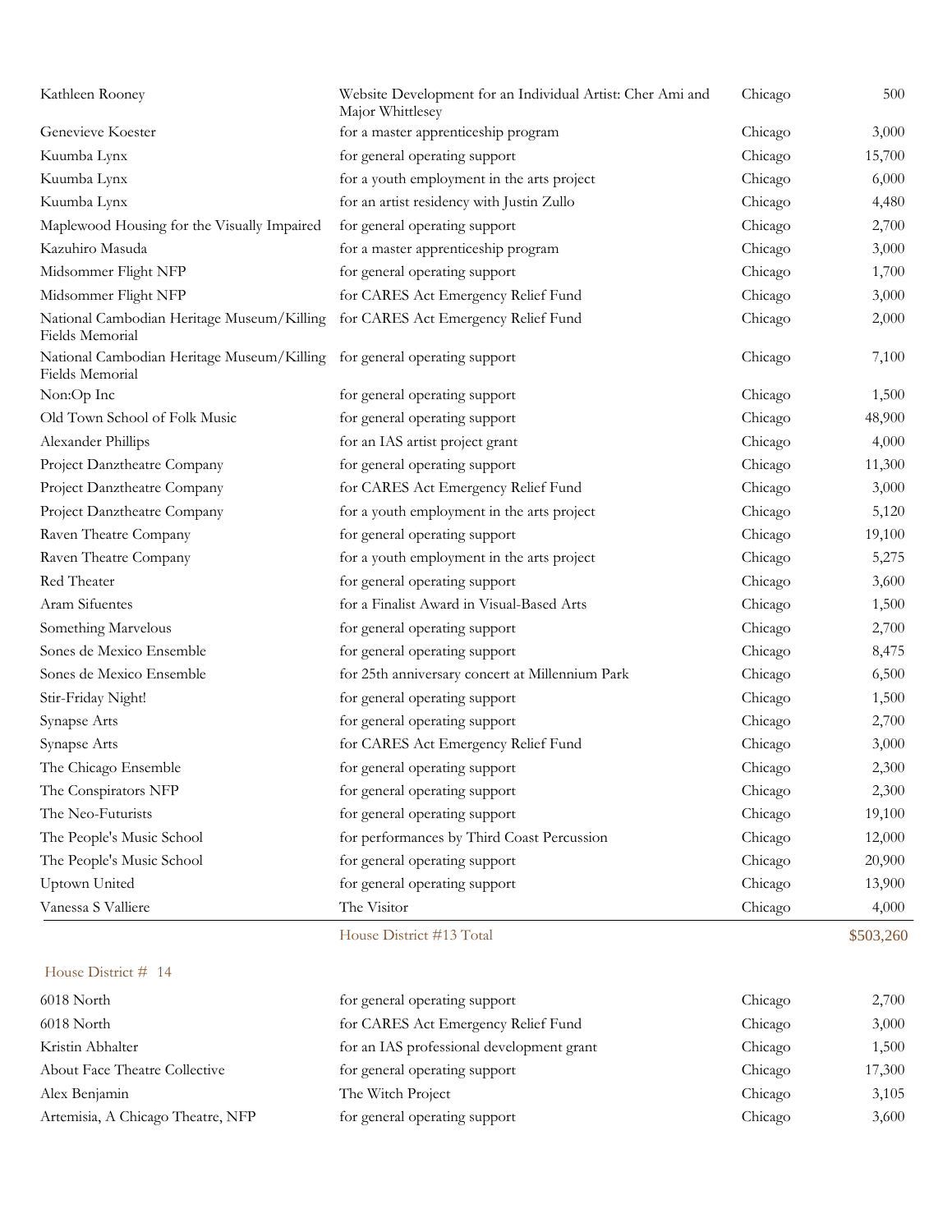| AstonRep Theatre Company                  | for general operating support                                                     | Chicago | 2,700  |
|-------------------------------------------|-----------------------------------------------------------------------------------|---------|--------|
| Anna Melika Bass                          | for an IAS artist project grant                                                   | Chicago | 4,000  |
| Ben Roidl-Ward                            | Wolftone 2020 Commissions                                                         | Chicago | 2,870  |
| Cedille Chicago NFP                       | for general operating support                                                     | Chicago | 20,900 |
| Cheryl Graeff                             | The Resentful Angel                                                               | Chicago | 4,000  |
| Chicago Arts and Music Project            | for general operating support                                                     | Chicago | 1,300  |
| Chicago City Theatre Company              | for general operating support                                                     | Chicago | 12,200 |
| Chicago City Theatre Company              | for CARES Act Emergency Relief Fund                                               | Chicago | 3,000  |
| Chicago Cultural Accessibility Consortium | for general operating support                                                     | Chicago | 1,500  |
| Chicago Cultural Accessibility Consortium | for support for the creation of Illinois Cultural Accessibility<br>Network (ICAN) | Chicago | 7,500  |
| Chicago Dance History Project             | for general operating support                                                     | Chicago | 6,200  |
| Chicago Filmmakers                        | for general operating support                                                     | Chicago | 20,900 |
| Chicago Gay Men's Chorus                  | for general operating support                                                     | Chicago | 13,900 |
| Chicago Gay Men's Chorus                  | for CARES Act Emergency Relief Fund                                               | Chicago | 3,000  |
| The Chicago Mosaic School                 | for general operating support                                                     | Chicago | 12,200 |
| The Chicago Mosaic School                 | for CARES Act Emergency Relief Fund                                               | Chicago | 3,000  |
| City Lit Theater Company                  | for general operating support                                                     | Chicago | 7,400  |
| Classical Kids Music Education            | for CARES Act Emergency Relief Fund                                               | Chicago | 3,000  |
| Classical Kids Music Education            | for general operating support                                                     | Chicago | 9,600  |
| Collaborative Arts Institute of Chicago   | for general operating support                                                     | Chicago | 3,600  |
| Company of Folk                           | for fieldwork and technical assistance support                                    | Chicago | 20,000 |
| Crossing Borders Music Collective         | for general operating support                                                     | Chicago | 3,800  |
| Savannah Dunn                             | for IAS professional development                                                  | Chicago | 1,500  |
| Naomi Epstein                             | for an IAS artist project grant                                                   | Chicago | 2,650  |
| Howard Area Community Center              | for an artist residency with Molly Costello                                       | Chicago | 4,460  |
| Idle Muse Theatre Company                 | for general operating support                                                     | Chicago | 1,300  |
| Idle Muse Theatre Company                 | for CARES Act Emergency Relief Fund                                               | Chicago | 3,000  |
| Interrobang Theatre Project               | for general operating support                                                     | Chicago | 2,700  |
| Jackalope Theatre Company                 | for general operating support                                                     | Chicago | 8,700  |
| Kevin Larson                              | for an IAS artist project grant                                                   | Chicago | 2,420  |
| Lifeline Theatre                          | for general operating support                                                     | Chicago | 19,100 |
| Mad Shak Dance Company                    | for general operating support                                                     | Chicago | 1,800  |
| Mad Shak Dance Company                    | for CARES Act Emergency Relief Fund                                               | Chicago | 3,000  |
| Matthew Martin                            | for IAS artist project                                                            | Chicago | 1,000  |
| Pivot Arts                                | for general operating support                                                     | Chicago | 4,500  |
| Kyle G Price                              | for an IAS artist project grant                                                   | Chicago | 3,000  |
| Promethean Theatre Ensemble NFP           | for general operating support                                                     | Chicago | 2,700  |
| Promethean Theatre Ensemble NFP           | for CARES Act Emergency Relief Fund                                               | Chicago | 1,015  |
| Redtwist Theatre                          | for general operating support                                                     | Chicago | 7,400  |
| Redtwist Theatre                          | for CARES Act Emergency Relief Fund                                               | Chicago | 3,000  |
| Rivendell Theatre Ensemble                | for CARES Act Emergency Relief Fund                                               | Chicago | 3,000  |
| Rivendell Theatre Ensemble                | for general operating support                                                     | Chicago | 13,900 |
| Luis Romero                               | for an IAS artist project grant                                                   | Chicago | 3,650  |
| Ruby Thorkelson                           | Underwater Flood                                                                  | Chicago | 2,660  |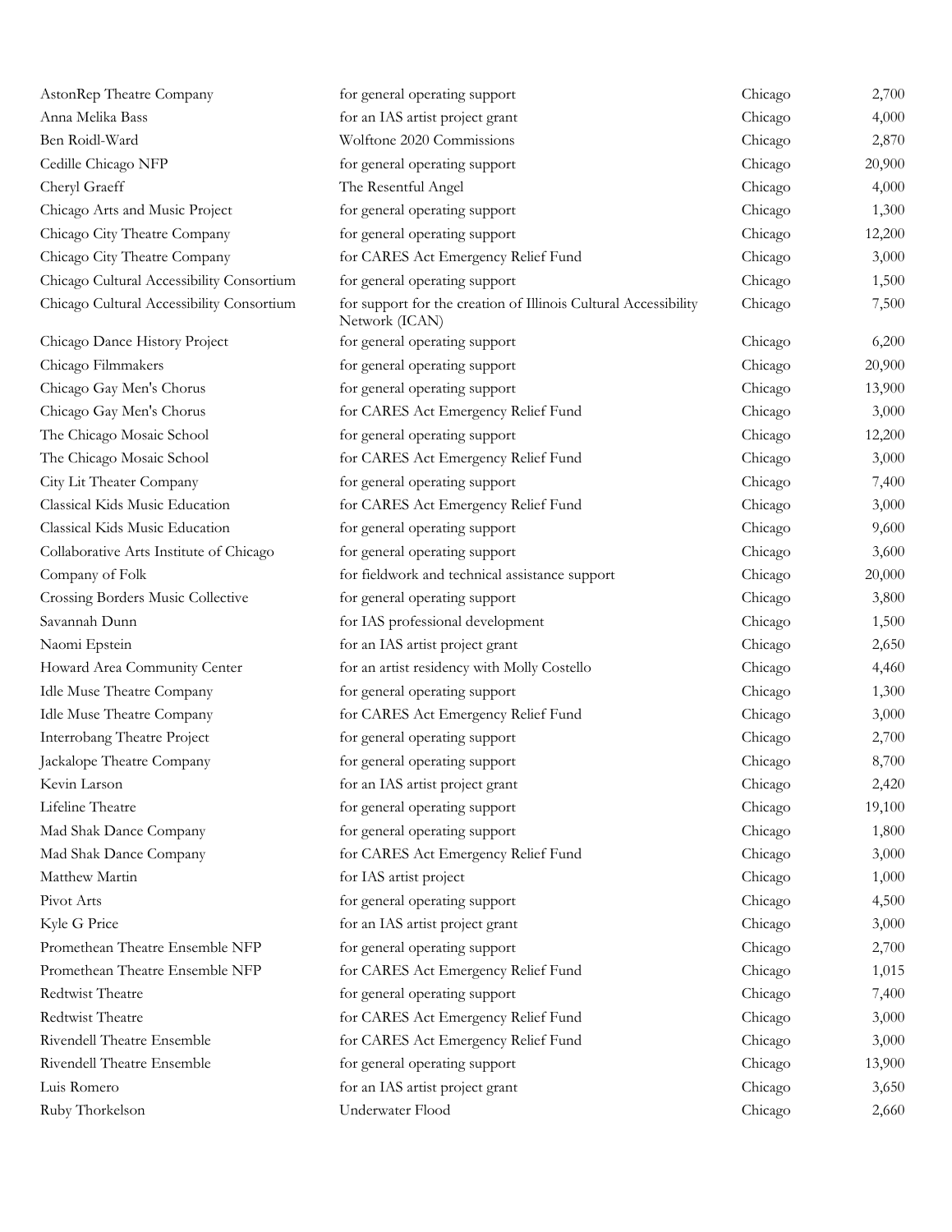| Sheri Rush                              | for an IAS artist project grant                           | Chicago | 2,250     |
|-----------------------------------------|-----------------------------------------------------------|---------|-----------|
| Sideshow Theatre Company, NFP           | for CARES Act Emergency Relief Fund                       | Chicago | 2,550     |
| Sideshow Theatre Company, NFP           | for general operating support                             | Chicago | 11,300    |
| Steep Theatre Company                   | for general operating support                             | Chicago | 13,900    |
| Swedish American Museum Assn of Chicago | for general operating support                             | Chicago | 20,900    |
| The Factory Theater                     | for general operating support                             | Chicago | 5,300     |
| The Lira Ensemble                       | for general operating support                             | Chicago | 13,900    |
| The Lira Ensemble                       | for CARES Act Emergency Relief Fund                       | Chicago | 3,000     |
| The Newberry Consort                    | for general operating support                             | Chicago | 13,100    |
| Third Coast Baroque NFP                 | for general operating support                             | Chicago | 3,800     |
| Thompson Street Opera Company           | for general operating support                             | Chicago | 1,100     |
| Alison Thumel                           | for the work "Vocabulary Lesson" publised in Ninth Letter | Chicago | 1,000     |
| The Utopian Theatre Asyslum             | for CARES Act Emergency Relief Fund                       | Chicago | 3,000     |
| The Utopian Theatre Asyslum             | for general operating support                             | Chicago | 2,700     |
| Walkabout Theater Company               | for general operating support                             | Chicago | 2,700     |
|                                         | House District #14 Total                                  |         | \$394,730 |

**Senate District #7 Total \$897,990**

#### **Senate District # 8**

### House District # 15

| Child's Play Touring Theatre                        | for general operating support                 | Chicago | 7,400     |
|-----------------------------------------------------|-----------------------------------------------|---------|-----------|
| Ensemble Espa $\tilde{A}$ ±ol Spanish Dance Theater | for general operating support                 | Chicago | 20,900    |
| Lake Shore Symphony Orchestra of Chicago            | for CARES Act Emergency Relief Fund           | Chicago | 3,000     |
| Lake Shore Symphony Orchestra of Chicago            | for general operating support                 | Chicago | 2,700     |
| Northeastern Illinois University                    | for PNAP operating support                    | Chicago | 4,500     |
| Window to the World Communications, Inc.            | for Public Radio & Television Basic Grant     | Chicago | 42,385    |
| Window to the World Communications, Inc.            | for Public Radio & Television Operating Grant | Chicago | 514,205   |
| Window to the World Communications, Inc.            | for general operating support                 | Chicago | 53,400    |
|                                                     | House District #15 Total                      |         | \$648,490 |
| House District # 16                                 |                                               |         |           |
| T Daniel Productions, NFP                           | for general operating support                 | Chicago | 900       |
| T Daniel Productions, NFP                           | for CARES Act Emergency Relief Fund           | Chicago | 2,800     |
| Global Pungmul Institute                            | for general operating support                 | Skokie  | 11,300    |
| Byoung Sug Kim                                      | for a master apprentice program               | Skokie  | 3,000     |
| Mark Mann                                           | for IAS professional development              | Chicago | 1,500     |
| Vaudeville Chicago                                  | for general operating support                 | Chicago | 1,800     |
|                                                     | House District #16 Total                      |         | \$21,300  |
|                                                     | <b>Senate District #8 Total</b>               |         | \$669,790 |

### **Senate District # 9**

House District # 9

Bella Voce for CARES Act Emergency Relief Fund Evanston 3,000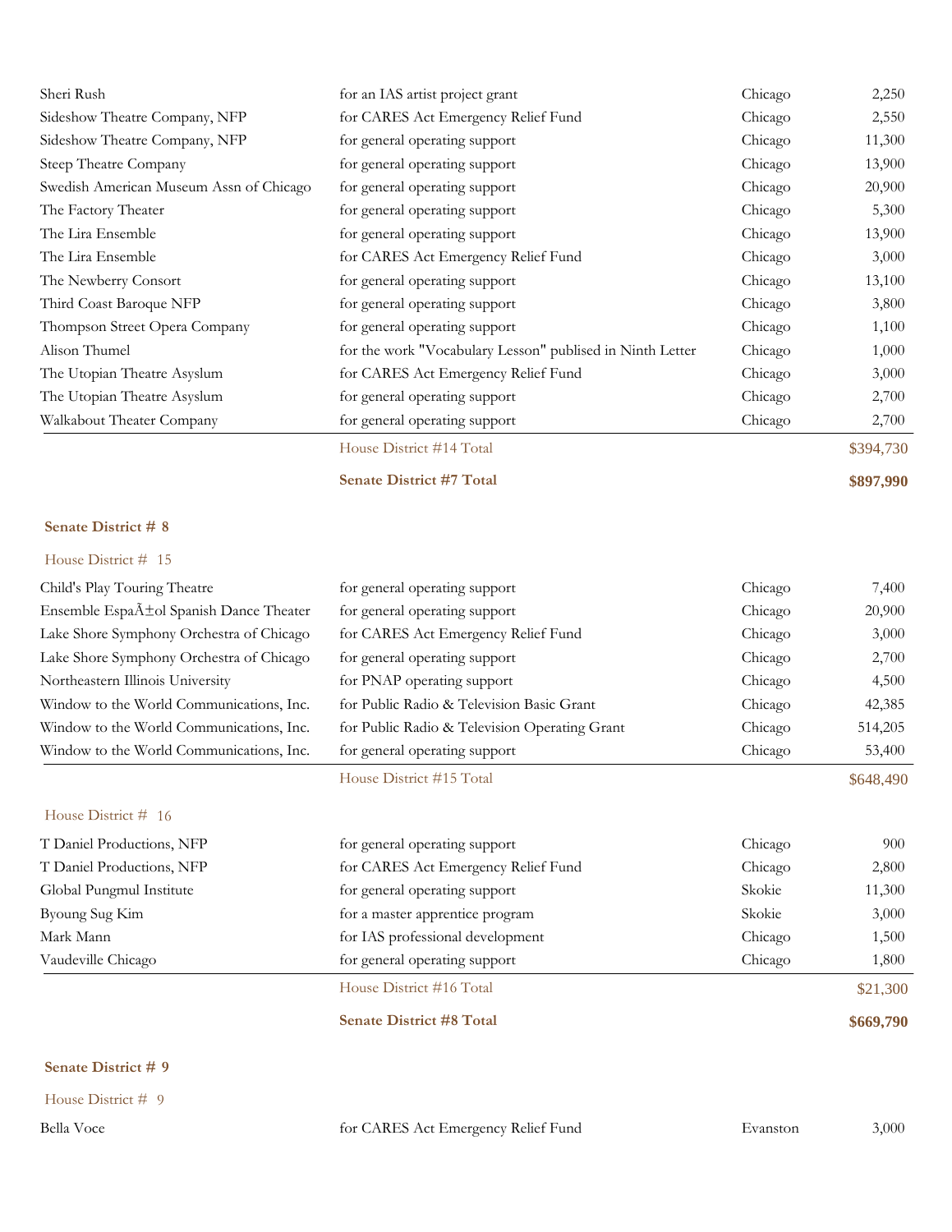| Bella Voce                                                                         | for general operating support                                      | Evanston | 8,700     |
|------------------------------------------------------------------------------------|--------------------------------------------------------------------|----------|-----------|
|                                                                                    | House District #9 Total                                            |          | \$11,700  |
| House District # 17                                                                |                                                                    |          |           |
| Anatomically Correct                                                               | for general operating support                                      | Skokie   | 2,700     |
| Chicago Jazz Orchestra Association                                                 | for general operating support                                      | Skokie   | 11,300    |
| Chicago Jazz Orchestra Association                                                 | for CARES Act Emergency Relief Fund                                | Skokie   | 3,000     |
| Joseph Ehrenpreis                                                                  | for an IAS artist project grant                                    | Skokie   | 2,700     |
| Evanston In-School Music Association                                               | for general operating support                                      | Evanston | 3,800     |
| Evanston Symphony Orchestra Association                                            | for CARES Act Emergency Relief Fund                                | Evanston | 3,000     |
| Evanston Symphony Orchestra Association                                            | for general operating support                                      | Evanston | 13,100    |
| Holocaust Memorial Foundation of Illinois, Inc. for general operating support      |                                                                    | Skokie   | 20,900    |
| JourneyCare Inc                                                                    | for general operating support                                      | Glenview | 19,200    |
| Julie Lambert                                                                      | Monthly Mentorship with Katey Schultz                              | Wilmette | 1,500     |
| Kohl Children's Museum of Greater Chicago                                          | for general operating support                                      | Glenview | 19,200    |
| Kohl Children's Museum of Greater Chicago                                          | for a youth employment in the arts project                         | Glenview | 3,840     |
| North Shore Choral Society                                                         | for general operating support                                      | Evanston | 5,300     |
| Northlight Theatre                                                                 | for general operating support                                      | Skokie   | 48,900    |
| Northlight Theatre                                                                 | for a youth employment in the arts project                         | Skokie   | 6,000     |
| Northwest Center of Traditional Polish Dancers for CARES Act Emergency Relief Fund |                                                                    | Glenview | 3,000     |
| Northwest Center of Traditional Polish Dancers for general operating support       |                                                                    | Glenview | 4,500     |
| Skokie Valley Orchestral Association                                               | for general operating support                                      | Skokie   | 5,300     |
|                                                                                    | House District #17 Total                                           |          | \$177,240 |
| House District # 18                                                                |                                                                    |          |           |
| Actors Gymnasium                                                                   | for general operating support                                      | Evanston | 19,100    |
| Art Encounter                                                                      | for general operating support                                      | Evanston | 10,500    |
| Bach Week in Evanston                                                              | for general operating support                                      | Evanston | 6,200     |
| City of Evanston                                                                   | Cultural Fund program Grant                                        | Evanston | 10,000    |
| City of Evanston                                                                   | for PRCS arts programs operating support                           | Evanston | 19,100    |
| Suzanne V Clores                                                                   | for the work "The Second Sight" published in Hypertext<br>Magazine | Evanston | 1,000     |
| <b>Esprit des Concerts</b>                                                         | for general operating support                                      | Evanston | 1,500     |
| Evanston Art Center (EAC)                                                          | for general operating support                                      | Evanston | 20,900    |
| Evanston Art Center (EAC)                                                          | for a youth employment in the arts project                         | Evanston | 6,000     |
| <b>Evanston Dance Ensemble</b>                                                     | for general operating support                                      | Evanston | 6,100     |
| Lakeside Singers Inc                                                               | for CARES Act Emergency Relief Fund                                | Evanston | 3,000     |
| Lakeside Singers Inc                                                               | for general operating support                                      | Evanston | 7,400     |
| Literature for All of Us                                                           | for general operating support                                      | Chicago  | 19,100    |
| Mudlark Theater Company NFP                                                        | for general operating support                                      | Evanston | 19,100    |
| Mudlark Theater Company NFP                                                        | for a youth employment in the arts project                         | Evanston | 5,840     |
| Music Institute of Chicago                                                         | for general operating support                                      | Evanston | 17,300    |
| Music Theater Works                                                                | for a youth employment in the arts project                         | Wilmette | 4,160     |
| Music Theater Works                                                                | for general operating support                                      | Wilmette | 20,900    |
| North Shore Art League                                                             | for general operating support                                      | Winnetka | 12,200    |
|                                                                                    |                                                                    |          |           |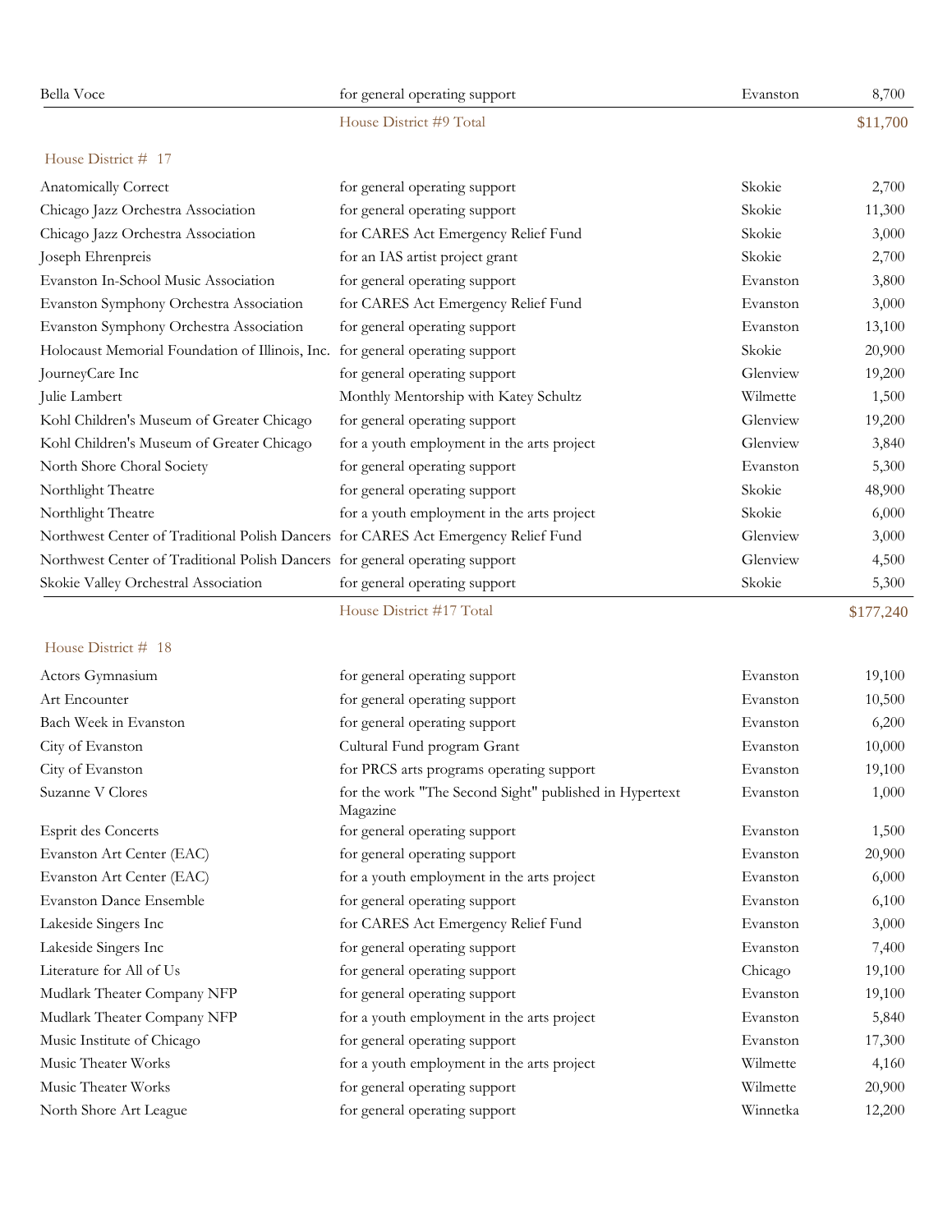| North Shore Art League              | for CARES Act Emergency Relief Fund                               | Winnetka   | 3,000     |
|-------------------------------------|-------------------------------------------------------------------|------------|-----------|
| Northbrook Symphony Orchestra, Inc. | for general operating support                                     | Northbrook | 12,200    |
| Northbrook Symphony Orchestra, Inc. | for CARES Act Emergency Relief Fund                               | Northbrook | 3,000     |
| Northshore Concert Band             | for general operating support                                     | Evanston   | 8,700     |
| Open Studio Project                 | for general operating support                                     | Evanston   | 7,400     |
| Piven Theatre Workshop              | for a youth employment in the arts project                        | Evanston   | 4,210     |
| Piven Theatre Workshop              | for general operating support                                     | Evanston   | 19,200    |
| The Poetry Forum Inc                | for works by R Hoberman, K Dixon-Mays, K Schleuter & A<br>Knowles | Evanston   | 4,000     |
| The Poetry Forum Inc                | for general operating support                                     | Evanston   | 2,000     |
| Rembrandt Chamber Players Inc       | for CARES Act Emergency Relief Fund                               | Evanston   | 3,000     |
| Rembrandt Chamber Players Inc       | for general operating support                                     | Evanston   | 7,400     |
| Ronnie Malley                       | for a master apprenticeship program                               | Evanston   | 3,000     |
| The Savoyaires                      | for general operating support                                     | Evanston   | 2,700     |
| Shift:Englewood                     | for general operating support                                     | Chicago    | 7,400     |
| Shift:Englewood                     | for CARES Act Emergency Relief Fund                               | Chicago    | 3,000     |
| Clark Sommers                       | for an IAS artist project grant                                   | Evanston   | 2,450     |
| Special Gifts Theatre Inc           | for general operating support                                     | Northbrook | 13,900    |
| Special Gifts Theatre Inc           | for CARES Act Emergency Relief Fund                               | Northbrook | 3,000     |
| Stephen Guenther                    | Suiseki Photography Gallery Show                                  | Evanston   | 2,365     |
| Youth Choral Theater of C           | for general operating support                                     | Wilmette   | 7,900     |
|                                     | House District #18 Total                                          |            | \$329,225 |
| House District # 81                 |                                                                   |            |           |
| Chicago Choral Artists              | for general operating support                                     | Oak Park   | 3,600     |
|                                     | House District #81 Total                                          |            | \$3,600   |
|                                     | <b>Senate District #9 Total</b>                                   |            | \$521,765 |
| Senate District # 10                |                                                                   |            |           |
| House District # 19                 |                                                                   |            |           |
| Chicago Kids Company                | for CARES Act Emergency Relief Fund                               | Chicago    | 3,000     |
| Chicago Kids Company                | for general operating support                                     | Chicago    | 12,200    |
| Dukati and Biseri Folklore Ensemble | for general operating support                                     | Chicago    | 2,300     |
| Lux Cantorum Chicago                | for general operating support                                     | Chicago    | 1,800     |
| Paderewski Symphony Orchestra       | for a youth employment in the arts project                        | Chicago    | 6,000     |
| Paderewski Symphony Orchestra       | for general operating support                                     | Chicago    | 13,900    |
| Sounds and Notes Foundation         | for general operating support                                     | Chicago    | 3,200     |
| The Gift Theatre                    | for CARES Act Emergency Relief Fund                               | Chicago    | 3,000     |
| The Gift Theatre                    | for general operating support                                     | Chicago    | 12,200    |
|                                     | House District #19 Total                                          |            | \$57,600  |
| House District # 20                 |                                                                   |            |           |
| Brickton Art Center                 | for general operating support                                     | Park Ridge | 8,700     |
| Brickton Art Center                 | for CARES Act Emergency Relief Fund                               | Park Ridge | 3,000     |
|                                     |                                                                   |            |           |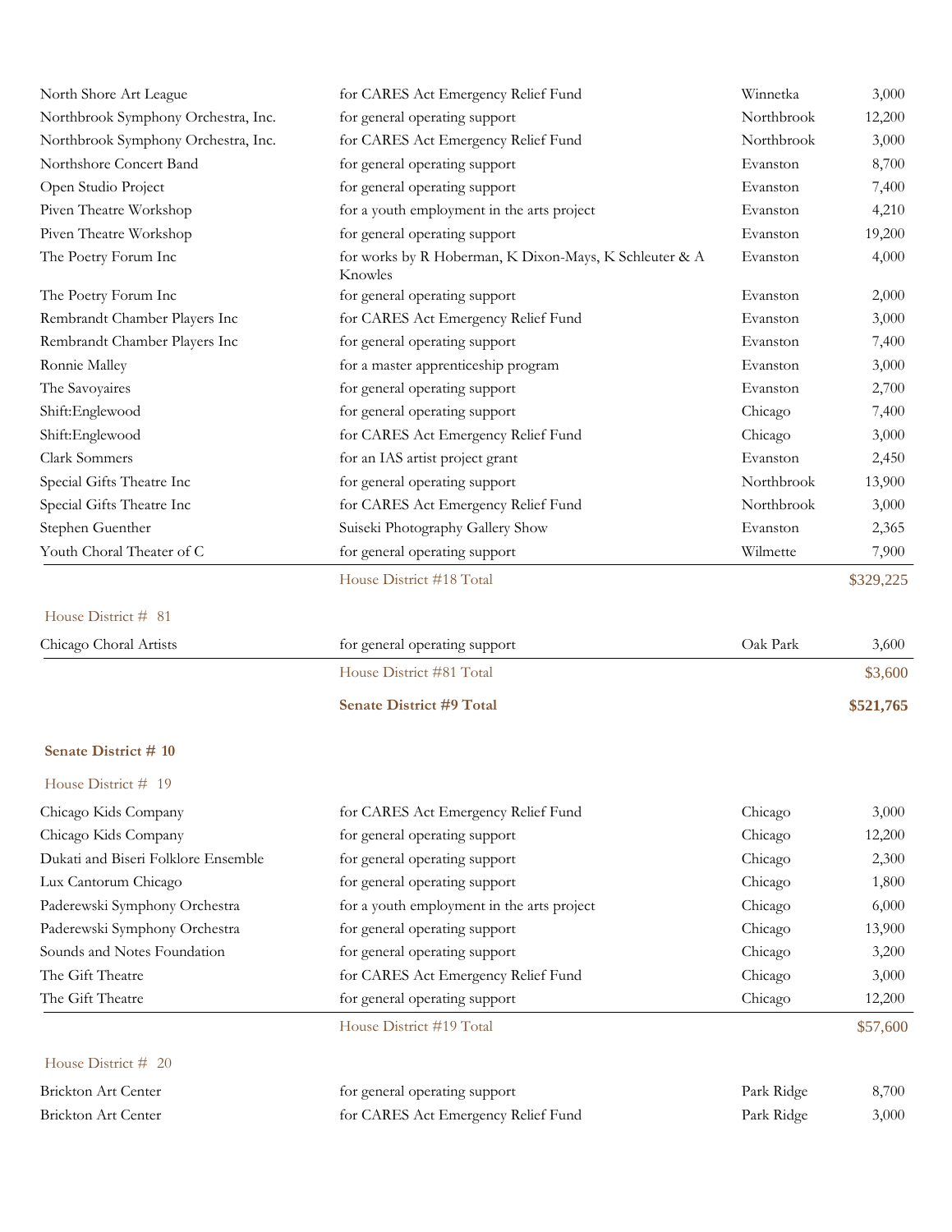| Paulson Kaiparambat<br>Noritaka Minami | for IAS artist project<br>for a fellowship in Photography                          | DesPlaines<br>Park Ridge | 4,000<br>15,000 |
|----------------------------------------|------------------------------------------------------------------------------------|--------------------------|-----------------|
| Ridgewood Comm High School             | for Arts & Foreign Language Implementation Assistance                              | Norridge                 | 45,420          |
|                                        | House District #20 Total                                                           |                          | \$76,120        |
|                                        | <b>Senate District #10 Total</b>                                                   |                          | \$133,720       |
| Senate District #11                    |                                                                                    |                          |                 |
| House District # 21                    |                                                                                    |                          |                 |
| Acappellago NFP                        | for general operating support                                                      | Riverside                | 3,800           |
| Acero Brighton Park Elementary         | for a Music residency with Fifth House Ensemble                                    | Chicago                  | 3,750           |
| Holly Murkerson                        | Professional Development - Vermont Studio Center Artist<br>Residency               | Chicago                  | 1,500           |
| Riverside Arts Center                  | for CARES Act Emergency Relief Fund                                                | Riverside                | 2,640           |
| Riverside Arts Center                  | for a youth employment in the arts project                                         | Riverside                | 2,090           |
| Riverside Arts Center                  | for general operating support                                                      | Riverside                | 6,200           |
|                                        | House District #21 Total                                                           |                          | \$19,980        |
| House District # 22                    |                                                                                    |                          |                 |
| Balzekas Museum of Lithuanian Culture  | for general operating support                                                      | Chicago                  | 13,900          |
|                                        | House District #22 Total                                                           |                          | \$13,900        |
|                                        | <b>Senate District #11 Total</b>                                                   |                          | \$33,880        |
| Senate District #12                    |                                                                                    |                          |                 |
| House District # 24                    |                                                                                    |                          |                 |
| The 16th Street Theater, NFP           | for CARES Act Emergency Relief Fund                                                | Berwyn                   | 739             |
| The 16th Street Theater, NFP           | for general operating support                                                      | Berwyn                   | 9,600           |
| Latino Art Beat, Inc.                  | for CARES Act Emergency Relief Fund                                                | Chicago                  | 3,000           |
| Latino Art Beat, Inc.                  | for general operating support                                                      | Chicago                  | 1,300           |
|                                        | House District #24 Total                                                           |                          | \$14,639        |
|                                        | <b>Senate District #12 Total</b>                                                   |                          | \$14,639        |
| Senate District #13                    |                                                                                    |                          |                 |
| House District # 25                    |                                                                                    |                          |                 |
| Africa International House USA, Inc.   | for general operating support                                                      | Chicago                  | 19,100          |
| Chicago Chorale                        | for general operating support                                                      | Chicago                  | 8,700           |
| Chicago Chorale                        | for CARES Act Emergency Relief Fund                                                | Chicago                  | 3,000           |
| Chicago Community Chorus               | for general operating support                                                      | Chicago                  | 1,800           |
| Court Theatre Fund                     | for general operating support                                                      | Chicago                  | 53,400          |
| Creative Chicago Reuse Exchange        | for general operating support                                                      | Chicago                  | 2,300           |
| Diasporal Rhythms                      | for general operating support                                                      | Chicago                  | 1,700           |
| Kimberly Dixon-Mays                    | for the work "Ceramic tiles echo more voices than are there"<br>published in RHINO | Chicago                  | 1,000           |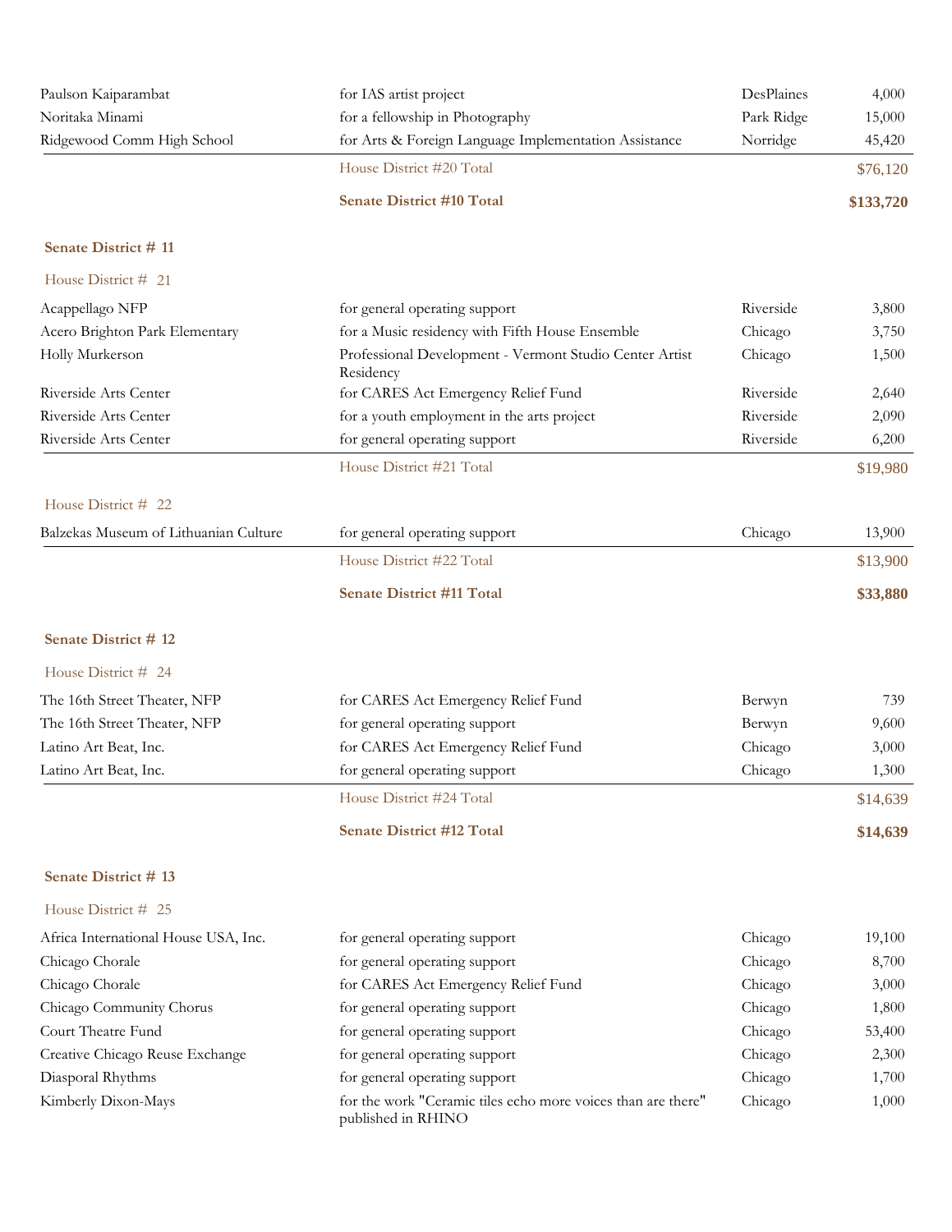| Archi-treasures Association                                                            | for general operating support                             | Chicago | 13,900  |
|----------------------------------------------------------------------------------------|-----------------------------------------------------------|---------|---------|
| Archi-treasures Association                                                            | for CARES Act Emergency Relief Fund                       | Chicago | 3,000   |
| Chicago Children's Museum                                                              | for general operating support                             | Chicago | 20,900  |
| Chicago Dancemakers Forum                                                              | for general operating support                             | Chicago | 13,100  |
| Chicago Park District                                                                  | for Young Cultural Stewards operating support             | Chicago | 13,900  |
| Chicago Public Media, Inc.                                                             | for Public Radio & Television Operating Grant             | Chicago | 163,945 |
| Chicago Public Media, Inc.                                                             | for general operating support                             | Chicago | 17,300  |
| Chicago Public Media, Inc.                                                             | for Public Radio & Television Basic Grant                 | Chicago | 9,420   |
| Chicago Shakespeare Theater                                                            | for general operating support                             | Chicago | 48,900  |
| Free Lunch Academy                                                                     | for general operating support                             | Chicago | 4,500   |
| Lional Freeman                                                                         | for a fellowship in Interdisciplinary/Computer-Based Arts | Chicago | 15,000  |
| Grant Park Orchestral Association                                                      | for general operating support                             | Chicago | 20,900  |
| <b>Kv 265 NFP</b>                                                                      | for general operating support                             | Chicago | 5,300   |
| Lampo Inc.                                                                             | for CARES Act Emergency Relief Fund                       | Chicago | 3,000   |
| Lampo Inc.                                                                             | for general operating support                             | Chicago | 2,300   |
| Lookingglass Theatre Company                                                           | for general operating support                             | Chicago | 19,200  |
| Muntu Dance Theatre                                                                    | for general operating support                             | Chicago | 7,900   |
| Museum of Contemporary Art Chicago                                                     | for general operating support                             | Chicago | 48,900  |
| Music & Dance Theater Chicago Inc                                                      | for general operating support                             | Chicago | 19,100  |
| Music & Dance Theater Chicago Inc                                                      | for a performance by Robyn Mineko Williams and Artists    | Chicago | 19,000  |
| Navy Pier                                                                              | for general operating support                             | Chicago | 19,100  |
| Northwestern University, The Block Museum of for Block Museum operating support<br>Art |                                                           | Chicago | 19,200  |
| Smart Museum of Art at the University of<br>Chicago                                    | for $Arts + Public Life operating support$                | Chicago | 19,200  |
| Smart Museum of Art at the University of<br>Chicago                                    | for U of Chicago Presents operating support               | Chicago | 13,900  |
| Smart Museum of Art at the University of<br>Chicago                                    | for Smart Museum operating support                        | Chicago | 20,900  |
| Tellin' Tales Theatre                                                                  | for CARES Act Emergency Relief Fund                       | Chicago | 3,000   |

Jeremiah Hulsebos-Spofford for an IAS artist project grant Chicago 4,000 Hyde Park Art Center for general operating support Chicago 20,900 Hyde Park Jazz Festival **for general operating support** Chicago 15,700 Hyde Park Jazz Festival for a youth employment in the arts project Chicago 3,075 Hyde Park Jazz Festival **for CARES Act Emergency Relief Fund** Chicago 3,000 Intonation Music **Formulation** for general operating support **Chicago** 17,300 Sandra Jackson-Opoku for an IAS artist project grant Chicago 1,300 Laura Letinsky for a Finalist Award in Photography Chicago 1,500 Little Black Pearl Workshop for general operating support Chicago 13,900 Ethan Taylor Sellers **for and IAS** artist project grant Chicago 4,000 SkyART NFP for general operating support Chicago 19,200 SkyART NFP for a youth employment in the arts project Chicago 6,000 South Chicago Dance Theatre for general operating support Chicago Chicago 1,700 Water People Theater Group for general operating support Chicago 2,700 House District #25 Total \$205,275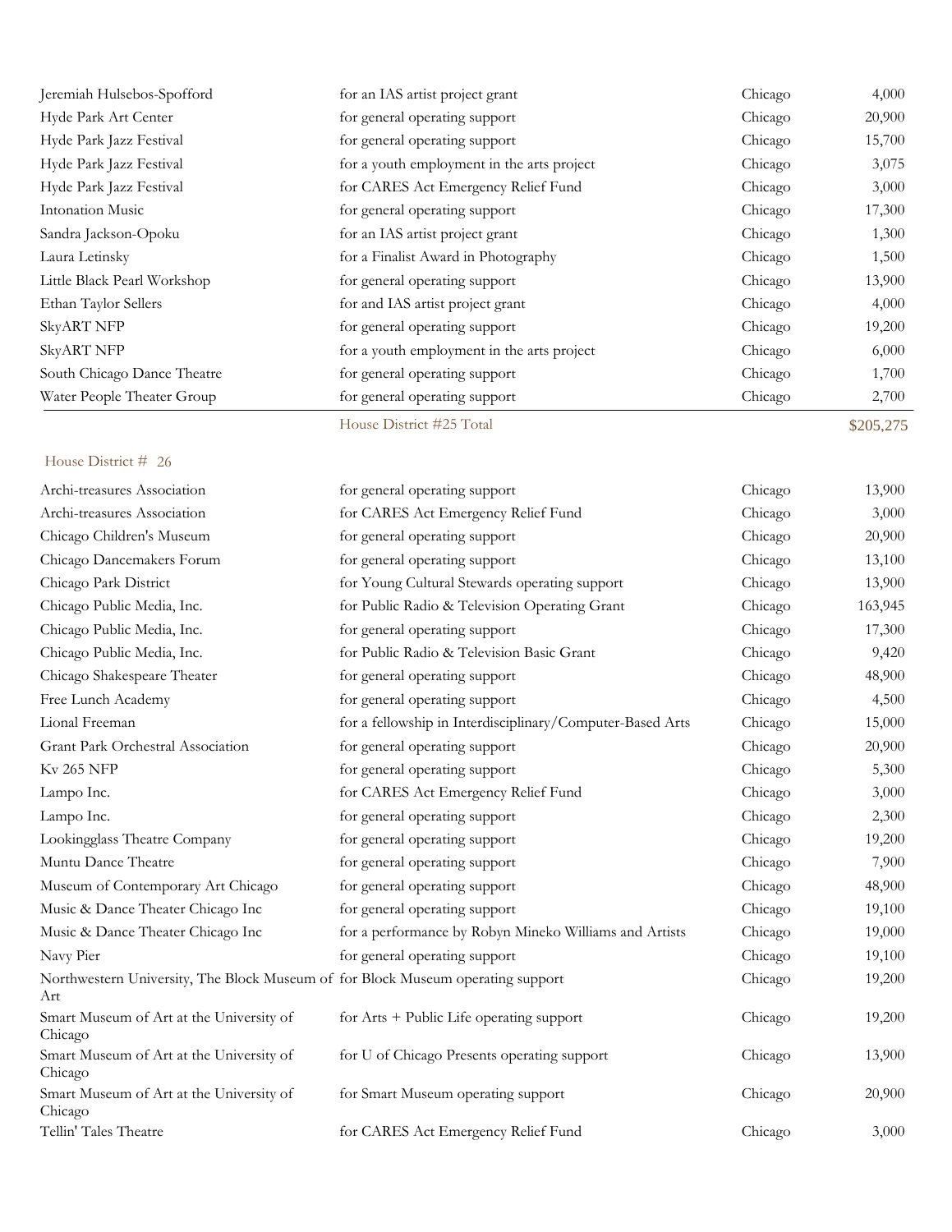| Tellin' Tales Theatre                                        | for general operating support                                                       | Chicago                        | 7,400          |
|--------------------------------------------------------------|-------------------------------------------------------------------------------------|--------------------------------|----------------|
| Third Coast International Audio Festival                     | for general operating support                                                       | Chicago                        | 19,100         |
| University of Chicago                                        | for Chicago Review for work by Avery R Young, Sterling<br>Plumpp & Daniel Borzutzky | Chicago                        | 3,000          |
|                                                              | House District #26 Total                                                            |                                | \$594,265      |
|                                                              | <b>Senate District #13 Total</b>                                                    |                                | \$799,540      |
| Senate District #14                                          |                                                                                     |                                |                |
| House District # 27                                          |                                                                                     |                                |                |
| Southwest Symphony Orchestra<br>Southwest Symphony Orchestra | for general operating support<br>for CARES Act Emergency Relief Fund                | Palos Heights<br>Palos Heights | 5,300<br>3,000 |
|                                                              | House District #27 Total                                                            |                                | \$8,300        |
| House District # 28                                          |                                                                                     |                                |                |
| Acorn Public Library District                                | for support of annual summer reading program                                        | Oak Forest                     | 1,995          |
| Vincent Davis                                                | for a master apprenticeship program                                                 | Chicago                        | 3,000          |
|                                                              | House District #28 Total                                                            |                                | \$4,995        |
|                                                              | <b>Senate District #14 Total</b>                                                    |                                | \$13,295       |
| Senate District #15                                          |                                                                                     |                                |                |
| House District # 29                                          |                                                                                     |                                |                |
| Ashley Beck                                                  | for IAS artist project                                                              | Steger                         | 3,185          |
| South Holland Master Chorale                                 | for a performance by Davidsmeier Quartet                                            | South Holland                  | 550            |
|                                                              | House District #29 Total                                                            |                                | \$3,735        |
| House District # 30                                          |                                                                                     |                                |                |
| Bremen High School                                           | for a performance by Woodrow Hart and the Haymaker                                  | Midlothian                     | 1,000          |
| Michelle Yates                                               | for an IAS artist project grant                                                     | Homewood                       | 4,000          |
|                                                              | House District #30 Total                                                            |                                | \$5,000        |
|                                                              | <b>Senate District #15 Total</b>                                                    |                                | \$8,735        |
| <b>Senate District # 16</b>                                  |                                                                                     |                                |                |
| House District # 31                                          |                                                                                     |                                |                |
| Hodgkins Public Library                                      | for enhancing planned programs and creating new programs                            | Hodgkins                       | 2,085          |
|                                                              | House District #31 Total                                                            |                                | \$2,085        |
|                                                              | <b>Senate District #16 Total</b>                                                    |                                | \$2,085        |
| <b>Senate District # 17</b>                                  |                                                                                     |                                |                |
| House District # 33                                          |                                                                                     |                                |                |
| Bronzeville Children's Museum                                | for general operating support                                                       | Chicago                        | 5,300          |
| Global Girls, Inc.                                           | for CARES Act Emergency Relief Fund                                                 | Chicago                        | 3,000          |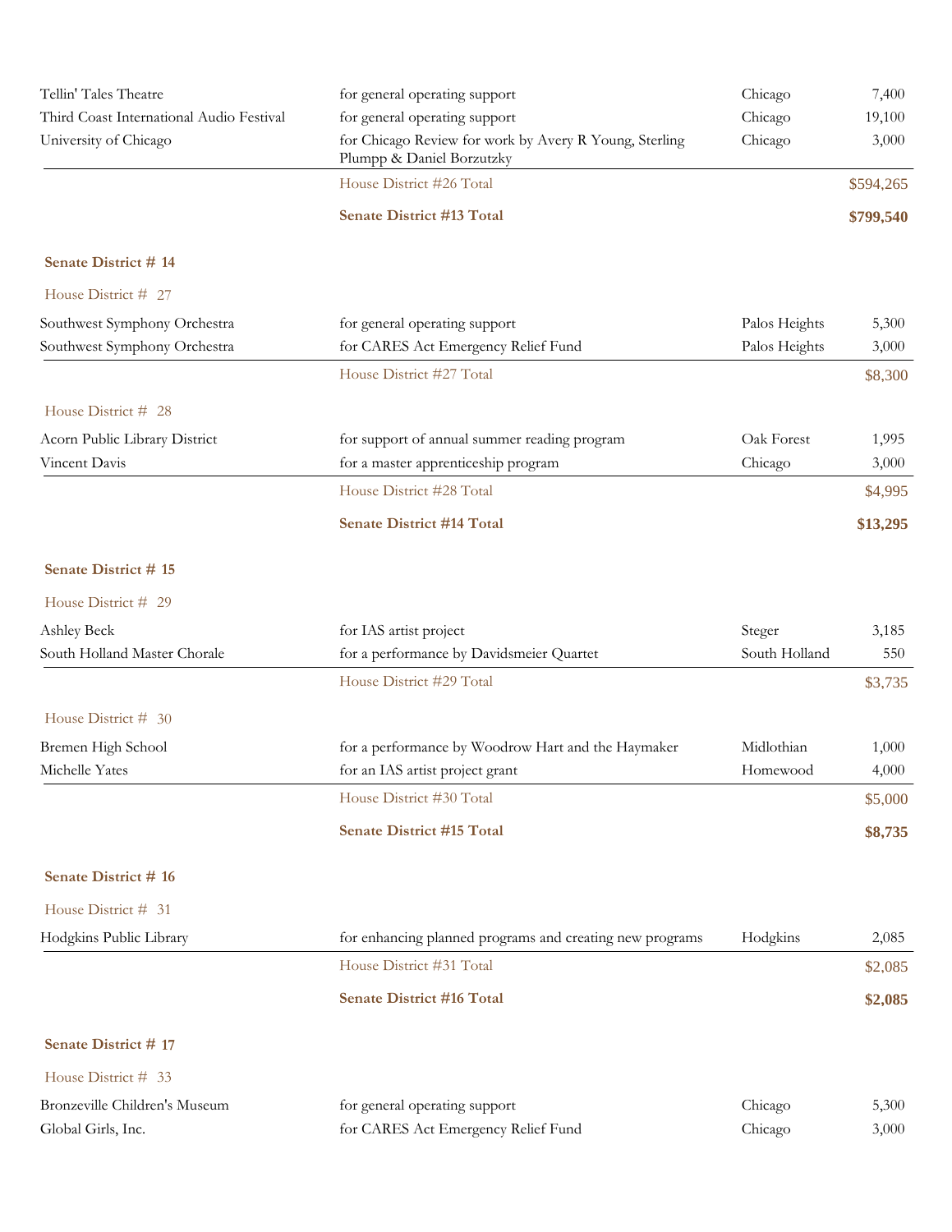| Global Girls, Inc.                         | for general operating support                                      | Chicago           | 7,900     |
|--------------------------------------------|--------------------------------------------------------------------|-------------------|-----------|
| Kendric Lewis                              | for support of production of Gospel recording                      | Calumet City      | 4,000     |
|                                            | House District #33 Total                                           |                   | \$20,200  |
|                                            | <b>Senate District #17 Total</b>                                   |                   | \$20,200  |
| Senate District #18                        |                                                                    |                   |           |
| House District # 35                        |                                                                    |                   |           |
| Beverly Arts Center                        | for general operating support                                      | Chicago           | 17,300    |
| Consolidated High School District #230     | for Arts & Foreign Language Planning Assistance                    | Orland Park       | 22,280    |
| Illinois Music Educators Assosciation      | for general operating support                                      | <b>OAK FOREST</b> | 19,100    |
|                                            | House District #35 Total                                           |                   | \$58,680  |
| House District # 36                        |                                                                    |                   |           |
| Moraine Valley Community College           | for Mainstage Series operating support                             | Palos Hills       | 19,200    |
| Oak Lawn Comm High School                  | for Arts & Foreign Language Planning Assistance                    | Oak Lawn          | 10,500    |
| Our Lady of the Ridge Parish and School    | for a performance by Mexican Folkloric Dance Company of<br>Chicago | Chicago Ridge     | 825       |
| St. Linus Parish                           | for a performance by Mexican Folkloric Dance Company of<br>Chicago | Oak Lawn          | 825       |
|                                            | House District #36 Total                                           |                   | \$31,350  |
| House District # 38                        |                                                                    |                   |           |
| McCord House NFP                           | for general operating support                                      | Palos Park        | 13,900    |
|                                            | House District #38 Total                                           |                   | \$13,900  |
|                                            | <b>Senate District #18 Total</b>                                   |                   | \$103,930 |
| Senate District #19                        |                                                                    |                   |           |
| House District # 37                        |                                                                    |                   |           |
| <b>Ballet Five Eight NFP</b>               | for general operating support                                      | Orland Park       | 10,500    |
| Curtain Call Community Theatre             | for general operating support                                      | New Lenox         | 6,100     |
| Curtain Call Community Theatre             | for CARES Act Emergency Relief Fund                                | New Lenox         | 3,000     |
| Kokandy Productions                        | for general operating support                                      | Lockport          | 9,600     |
| Kokandy Productions                        | for CARES Act Emergency Relief Fund                                | Lockport          | 3,000     |
|                                            | House District #37 Total                                           |                   | \$32,200  |
| House District # 38                        |                                                                    |                   |           |
| Country Club Hills School District 160     | for Arts & Foreign Language Planning Assistance                    | Country Club Hill | 8,020     |
| Angel Elmore                               | for an IAS Artist Project grant                                    | Matteson          | 4,000     |
| Southland College Prep Charter High School | for Arts & Foreign Language Implementation Assistance              | Richton Park      | 74,205    |
|                                            | House District #38 Total                                           |                   | \$86,225  |
|                                            | <b>Senate District #19 Total</b>                                   |                   | \$118,425 |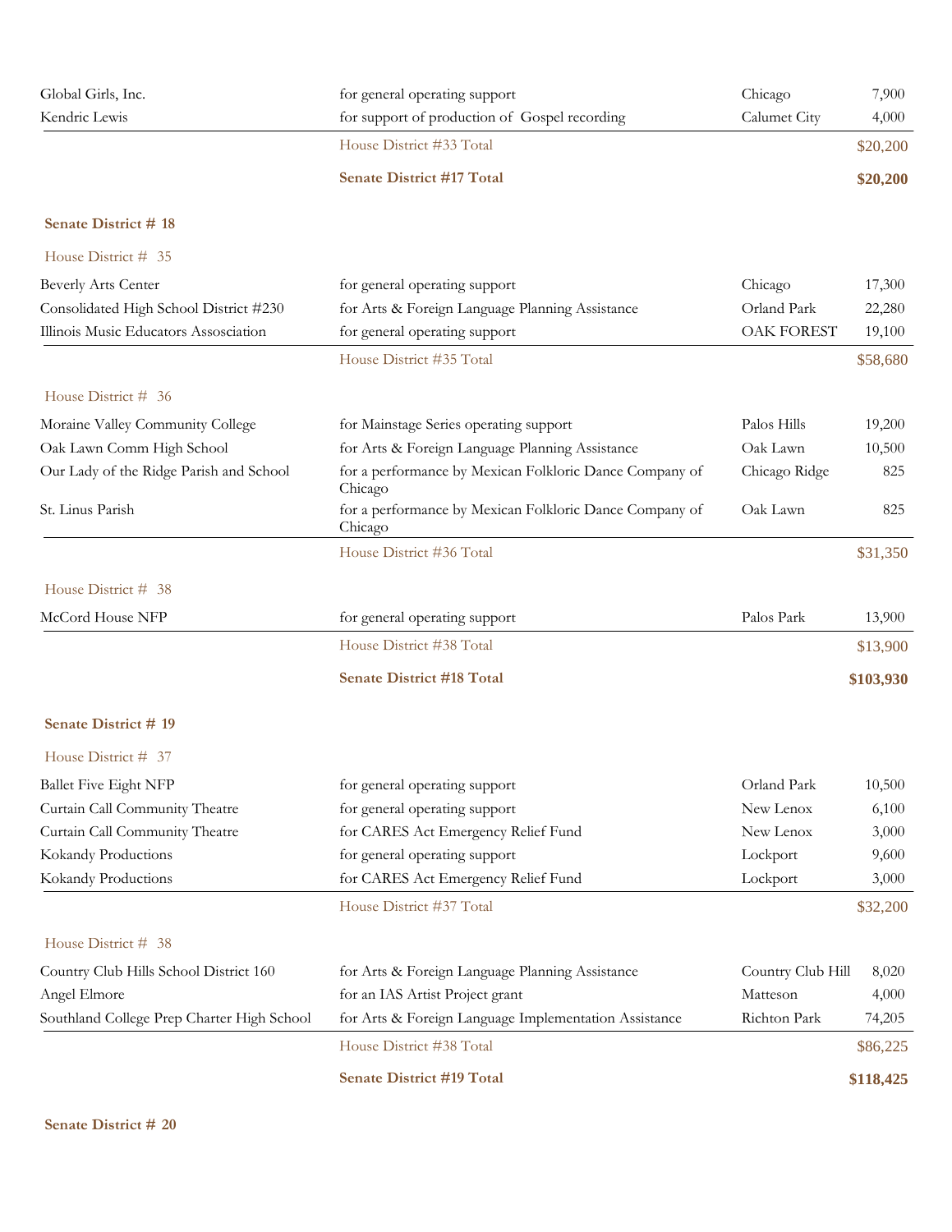|                                      | House District #39 Total                  |         | \$129,350 |
|--------------------------------------|-------------------------------------------|---------|-----------|
| Michael Zapata                       | for an IAS artist project grant           | Chicago | 3,750     |
| Voice of the City                    | for CARES Act Emergency Relief Fund       | Chicago | 3,000     |
| Voice of the City                    | for general operating support             | Chicago | 7,100     |
| The Shakespeare Project of Chicago   | for general operating support             | Chicago | 3,200     |
| The Chicago Ballet Cener             | for general operating support             | Chicago | 7,200     |
| Rough House Theater Company          | for general operating support             | Chicago | 3,600     |
| Stephen Reber                        | for a Finalist Award in Sculpture         | Chicago | 1,500     |
| Porchlight Music Theatre             | for general operating support             | Chicago | 19,100    |
| New Music Chicago                    | for general operating support             | Chicago | 2,700     |
| National Vietnam Veterans Art Museum | for general operating support             | Chicago | 12,200    |
| National Vietnam Veterans Art Museum | for CARES Act Emergency Relief Fund       | Chicago | 2,000     |
| Ahavani Erin Mullen                  | for IAS professional development          | Chicago | 1,500     |
| Mocrep, NFP                          | for general operating support             | Chicago | 2,000     |
| MAKE Literary Productions NFP        | for general operating support             | Chicago | 5,400     |
| Logan Square Chamber of Arts         | for CARES Act Emergency Relief Fund       | Chicago | 3,000     |
| Logan Square Chamber of Arts         | for general operating support             | Chicago | 1,800     |
| Filament Theatre Ensemble NFP        | for CARES Act Emergency Relief Fund       | Chicago | 3,000     |
| Filament Theatre Ensemble NFP        | for general operating support             | Chicago | 7,400     |
| Elastic Arts Foundation              | for CARES Act Emergency Relief Fund       | Chicago | 2,000     |
| Elastic Arts Foundation              | for general operating support             | Chicago | 13,100    |
| Christopher Bradley                  | for a fellowship in Sculpture             | Chicago | 15,000    |
| Santina Amato                        | for an IAS professional development grant | Chicago | 1,500     |
| Aguijon Theater Company              | for CARES Act Emergency Relief Fund       | Chicago | 3,000     |
| Aguijon Theater Company              | for general operating support             | Chicago | 5,300     |

| Aerial Dance Chicago            | for general operating support             | Chicago | 9,600  |
|---------------------------------|-------------------------------------------|---------|--------|
| Aerial Dance Chicago            | for CARES Act Emergency Relief Fund       | Chicago | 3,000  |
| American Indian Center          | for general operating support             | Chicago | 20,900 |
| Zachary Apman                   | for an IAS artist project grant           | Chicago | 700    |
| Jacqueline Bowes                | for an IAS artist project grant           | Chicago | 1,235  |
| CHAI Collaborative Ensemble NFP | for general operating support             | Chicago | 1,100  |
| The Dance COLEctive             | for general operating support             | Chicago | 1,300  |
| The Dance COLEctive             | for CARES Act Emergency Relief Fund       | Chicago | 3,000  |
| Marc Fischer                    | for a Finalist Award in Visual-Based Arts | Chicago | 1,500  |
| Global Explorers Kids           | for CARES Act Emergency Relief Fund       | Chicago | 3,000  |
| Global Explorers Kids           | for general operating support             | Chicago | 1,500  |
| Olivia Lilley                   | for an IAS artist project grant           | Chicago | 2,250  |
| Amber Love                      | for an IAS artist project grant           | Chicago | 3,900  |
| Mara Baker                      | Chameleon Blind- Virtual Stack            | Chicago | 2,530  |
| Martha McConnell                | for an IAS professional development grant | Chicago | 1,500  |
| Puerto Rican Arts Alliance      | for a performance by Noche Caribena       | Chicago | 2,250  |
| Puerto Rican Arts Alliance      | for general operating support             | Chicago | 20,900 |
|                                 |                                           |         |        |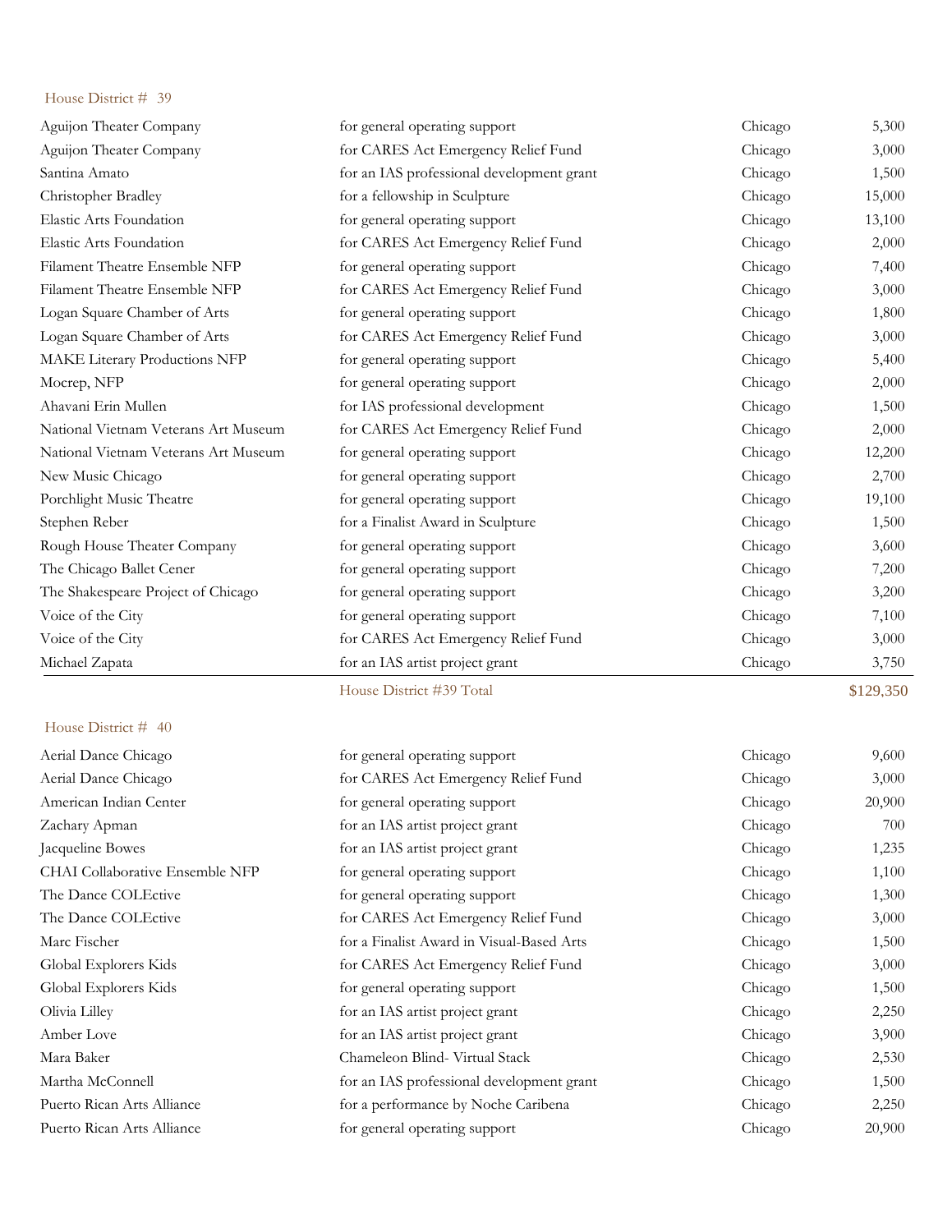| Territory NFP          | for a youth employment in the arts project | Chicago | 4,990     |
|------------------------|--------------------------------------------|---------|-----------|
| Territory NFP          | for general operating support              | Chicago | 2,700     |
| The Prop Theater Group | for general operating support              | Chicago | 3,375     |
|                        | House District #40 Total                   |         | \$91,230  |
|                        | <b>Senate District #20 Total</b>           |         | \$220,580 |

| House District # 41                    |                                                   |             |           |
|----------------------------------------|---------------------------------------------------|-------------|-----------|
| BrightSide Theatre                     | for general operating support                     | Naperville  | 7,400     |
| BrightSide Theatre                     | for CARES Act Emergency Relief Fund               | Naperville  | 3,000     |
| DuPage Children's Museum               | for a youth employment in the arts project        | Naperville  | 6,000     |
| DuPage Children's Museum               | for performances by Arranmore Arts                | Naperville  | 3,600     |
| DuPage Children's Museum               | for general operating support                     | Naperville  | 20,900    |
| DuPage Symphony Orchestra              | for general operating support                     | Naperville  | 9,600     |
| DuPage Symphony Orchestra              | for CARES Act Emergency Relief Fund               | Naperville  | 3,000     |
| Elmhurst Choral Union                  | for CARES Act Emergency Relief Fund               | Elmhurst    | 3,000     |
| Elmhurst Choral Union                  | for general operating support                     | Elmhurst    | 2,700     |
| Fair Lady Productions, Inc.            | for general operating support                     | Naperville  | 20,900    |
| North Central College                  | for Self-Employment in the Arts operating support | Naperville  | 7,400     |
| North Central College                  | for Fine/Perf Arts program operating support      | Naperville  | 17,300    |
| The Summer Place, Inc.                 | for CARES Act Emergency Relief Fund               | Naperville  | 1,130     |
| The Summer Place, Inc.                 | for general operating support                     | Naperville  | 3,600     |
| Warrenville Park District Arts Program | for arts program operating support                | Warrenville | 6,100     |
| Warrenville Park District Arts Program | for CARES Act Emergency Relief Fund               | Warrenville | 3,000     |
| Young Naperville Singers               | for general operating support                     | Naperville  | 13,900    |
| Young Naperville Singers               | for a youth employment in the arts project        | Naperville  | 1,270     |
|                                        | House District #41 Total                          |             | \$133,800 |
| House District # 42                    |                                                   |             |           |
| Senior Suburban Orchestra              | for CARES Act Emergency Relief Fund               | Naperville  | 1,320     |
| Senior Suburban Orchestra              | for general operating support                     | Naperville  | 2,300     |
| Adam Sleper                            | Sleper AFF IAS grant                              | Wheaton     | 1,500     |

| Senior Suburban Orchestra   | for CARES Act Emergency Relief Fund | Naperville | 1,320    |
|-----------------------------|-------------------------------------|------------|----------|
| Senior Suburban Orchestra   | for general operating support       | Naperville | 2,300    |
| Adam Sleper                 | Sleper AFF IAS grant                | Wheaton    | 1,500    |
| The Agape Ringers           | for general operating support       | La Grange  | 2,700    |
| The Agape Ringers           | for CARES Act Emergency Relief Fund | La Grange  | 2,870    |
| The Callipygian Players NFP | for general operating support       | Lisle      | 1,500    |
| The Callipygian Players NFP | for CARES Act Emergency Relief Fund | Lisle      | 3,000    |
|                             | House District #42 Total            |            | \$15,190 |

### **Senate District #21 Total \$148,990**

# **Senate District # 22**

| House District # $43$       |                                                   |       |       |
|-----------------------------|---------------------------------------------------|-------|-------|
| Chamber Music on the Fox    | for a performance by Corky Siegel's Chamber Blues | Elgin | 3,575 |
| Children's Theatre of Elgin | for general operating support                     | Elgin | 9,600 |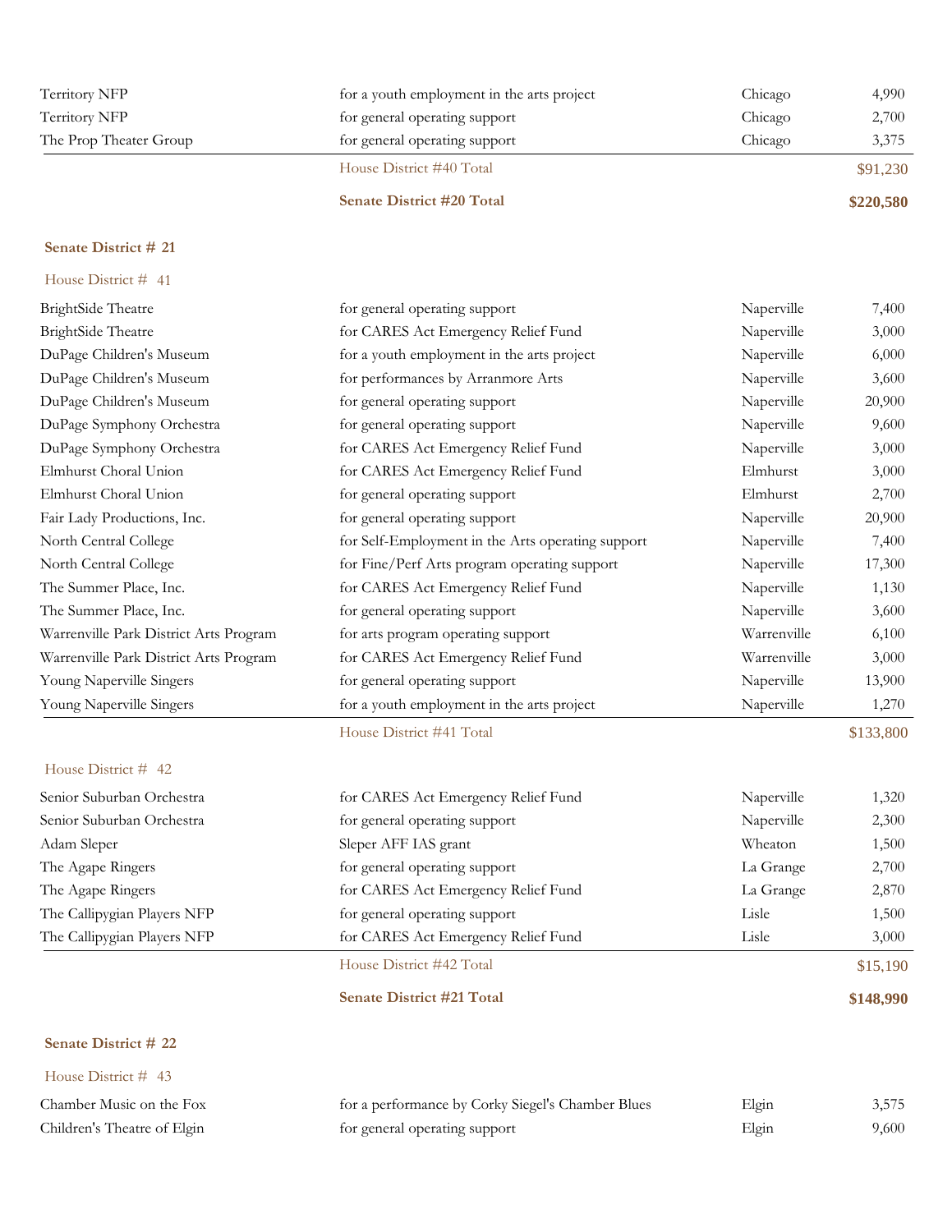| Children's Theatre of Elgin             | for CARES Act Emergency Relief Fund                   | Elgin            | 3,000     |
|-----------------------------------------|-------------------------------------------------------|------------------|-----------|
| Elgin Area School District U-46         | for Arts & Foreign Language Planning Assistance       | Elgin            | 10,525    |
| Elgin Master Chorale, Inc.              | for general operating support                         | Elgin            | 13,900    |
| Elgin Master Chorale, Inc.              | for CARES Act Emergency Relief Fund                   | Elgin            | 3,000     |
| Elgin Symphony Orchestra                | for general operating support                         | Elgin            | 48,900    |
| Elgin Theatre Company, Inc.             | for general operating support                         | Elgin            | 1,300     |
| Elgin Theatre Company, Inc.             | for CARES Act Emergency Relief Fund                   | Elgin            | 850       |
| Elgin Youth Symphony Orchestra          | for general operating support                         | Elgin            | 20,900    |
| Side Street Studio Arts NFP             | for a youth employment in the arts project            | Elgin            | 6,000     |
| Side Street Studio Arts NFP             | for general operating support                         | Elgin            | 4,500     |
| Side Street Studio Arts NFP             | for CARES Act Emergency Relief Fund                   | Elgin            | 3,000     |
|                                         | House District #43 Total                              |                  | \$129,050 |
| House District # 44                     |                                                       |                  |           |
| Whispers Center for Artistic Expression | for general operating support                         | Streamwood       | 1,300     |
|                                         | House District #44 Total                              |                  | \$1,300   |
|                                         | Senate District #22 Total                             |                  | \$130,350 |
| Senate District # 23                    |                                                       |                  |           |
| House District # 45                     |                                                       |                  |           |
| Arts in Bartlett NFP                    | for CARES Act Emergency Relief Fund                   | Bartlett         | 3,000     |
| Arts in Bartlett NFP                    | for general operating support                         | Bartlett         | 3,600     |
| Lake Park High School District 108      | for Arts & Foreign Language Implementation Assistance | Rosellle         | 30,000    |
| Roselle School District #12             | for Arts & Foreign Language Planning Assistance       | Roselle          | 10,500    |
|                                         | House District #45 Total                              |                  | \$47,100  |
| House District # 46                     |                                                       |                  |           |
| Addison Center for the Arts             | for a performance by Blue Buddha Jazz Band            | Addison          | 375       |
| Addison Center for the Arts             | for general operating support                         | Addison          | 2,700     |
| Addison Center for the Arts             | for a performance by the Limited Edition Big Band     | Addison          | 500       |
| Bengali Association of Greater Chicago  | for general operating support                         | Glendale Heights | 7,200     |
| Chicago Tyagaraja Utsavam               | for general operating support                         | Villa Park       | 6,100     |
| Illinois Theatre Association            | for general operating support                         | Glendale Heights | 12,200    |
| Illinois Theatre Association            | for CARES Act Emergency Relief Fund                   | Glendale Heights | 3,000     |
|                                         | House District #46 Total                              |                  | \$32,075  |
|                                         | Senate District #23 Total                             |                  | \$79,175  |
| Senate District # 24                    |                                                       |                  |           |
| House District # 47                     |                                                       |                  |           |
|                                         |                                                       |                  |           |

| Jennie Brown        | <b>Giantess Live Concert Capture</b>       | Elmhurst | 3.345  |
|---------------------|--------------------------------------------|----------|--------|
| Community House     | for general operating support              | Hinsdale | 10,500 |
| Community House     | for a youth employment in the arts project | Hinsdale | 1,800  |
| Elmhurst Art Museum | for general operating support              | Elmhurst | 20,900 |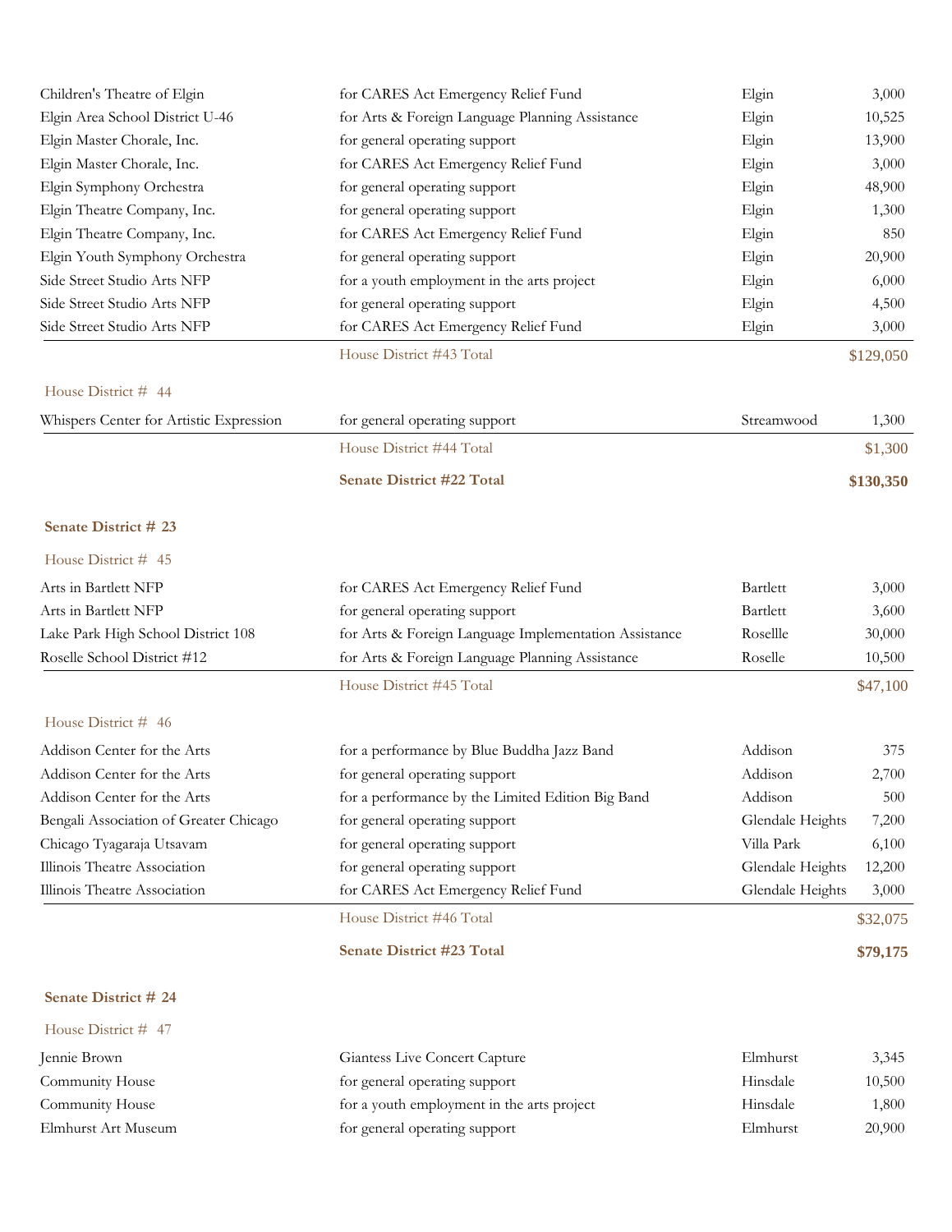| Elmhurst Symphony Assn                    | for CARES Act Emergency Relief Fund             | Elmhurst        | 3,000     |
|-------------------------------------------|-------------------------------------------------|-----------------|-----------|
| Elmhurst Symphony Assn                    | for general operating support                   | Elmhurst        | 13,900    |
| Encore Illinois NFP                       | for general operating support                   | Hinsdale        | 10,100    |
| First Folio Theatre                       | for CARES Act Emergency Relief Fund             | Oak Brook       | 3,000     |
| First Folio Theatre                       | for general operating support                   | Oak Brook       | 13,900    |
| First Folio Theatre                       | for a youth employment in the arts project      | Oak Brook       | 6,000     |
| Hinsdale Township High School District 86 | for Arts & Foreign Language Planning Assistance | Hinsdale        | 25,980    |
| Hema Rajagopalan                          | for a master apprenticeship program             | Oak Brook       | 3,000     |
| Salt Creek Ballet Company                 | for general operating support                   | Westmont        | 19,100    |
| Spirito! Singers                          | for a youth employment in the arts project      | Oak Brook       | 2,330     |
| Spirito! Singers                          | for general operating support                   | Oak Brook       | 13,900    |
| The Theatre of Western Springs            | for general operating support                   | Western Springs | 19,100    |
| Trinity Irish Dance Company               | for general operating support                   | Elmhurst        | 2,700     |
| West Suburban Symphony Society            | for CARES Act Emergency Relief Fund             | Hinsdale        | 3,000     |
| West Suburban Symphony Society            | for general operating support                   | Hinsdale        | 6,200     |
|                                           | House District #47 Total                        |                 | \$181,755 |

|                                     | House District #48 Total                              |             | \$149,510 |
|-------------------------------------|-------------------------------------------------------|-------------|-----------|
| Wheaton College                     | for a performance by Fifth House Ensemble             | Wheaton     | 3,540     |
| WDCB-FM College of DuPage           | for Public Radio & Television Operating Grant         | Glen Ellyn  | 8,650     |
| WDCB-FM College of DuPage           | for Public Radio & Television Basic Grant             | Glen Ellyn  | 9,420     |
| The Morton Arboretum                | for general operating support                         | Lisle       | 20,900    |
| The Glen Ellyn/Wheaton Comm Chorale | for general operating support                         | Wheaton     | 2,700     |
| The Glen Ellyn/Wheaton Comm Chorale | for CARES Act Emergency Relief Fund                   | Wheaton     | 3,000     |
| Glenbard East High School           | for performances by the Orion Ensemble                | Lombard     | 900       |
| Glen Ellyn Children's Chorus        | for general operating support                         | Glen Ellyn  | 19,200    |
| Glen Ellyn Children's Chorus        | for a performance by Adam Jacobs                      | Glen Ellyn  | 2,600     |
| Community College District No 502   | for Arts Center operating support                     | Glen Elllyn | 53,400    |
| Community College District No 502   | for Historical Timeline Exhibit of Frida Kahlo's Life | Glen Elllyn | 10,000    |
| Buffalo Theatre Ensemble Corp       | for general operating support                         | Glen Ellyn  | 12,200    |
| Buffalo Theatre Ensemble Corp       | for CARES Act Emergency Relief Fund                   | Glen Ellyn  | 3,000     |

#### **Senate District # 25**

### House District # 49

|                                      | House District #49 Total                        |              | \$41,270 |
|--------------------------------------|-------------------------------------------------|--------------|----------|
| West Chicago District 33             | for Arts & Foreign Language Planning Assistance | West Chicago | 20,000   |
| St Charles Arts Council              | for general operating support                   | St. Charles  | 2,300    |
| Skokie Northshore                    | for general operating support                   | Skokie       | 2,700    |
| Batavia Artists Association NFP Inc. | for general operating support                   | Batavia      | 13,900   |
| Batavia Artists Association NFP Inc. | for CARES Act Emergency Relief Fund             | Batavia      | 2,370    |

**Senate District #24 Total \$331,265**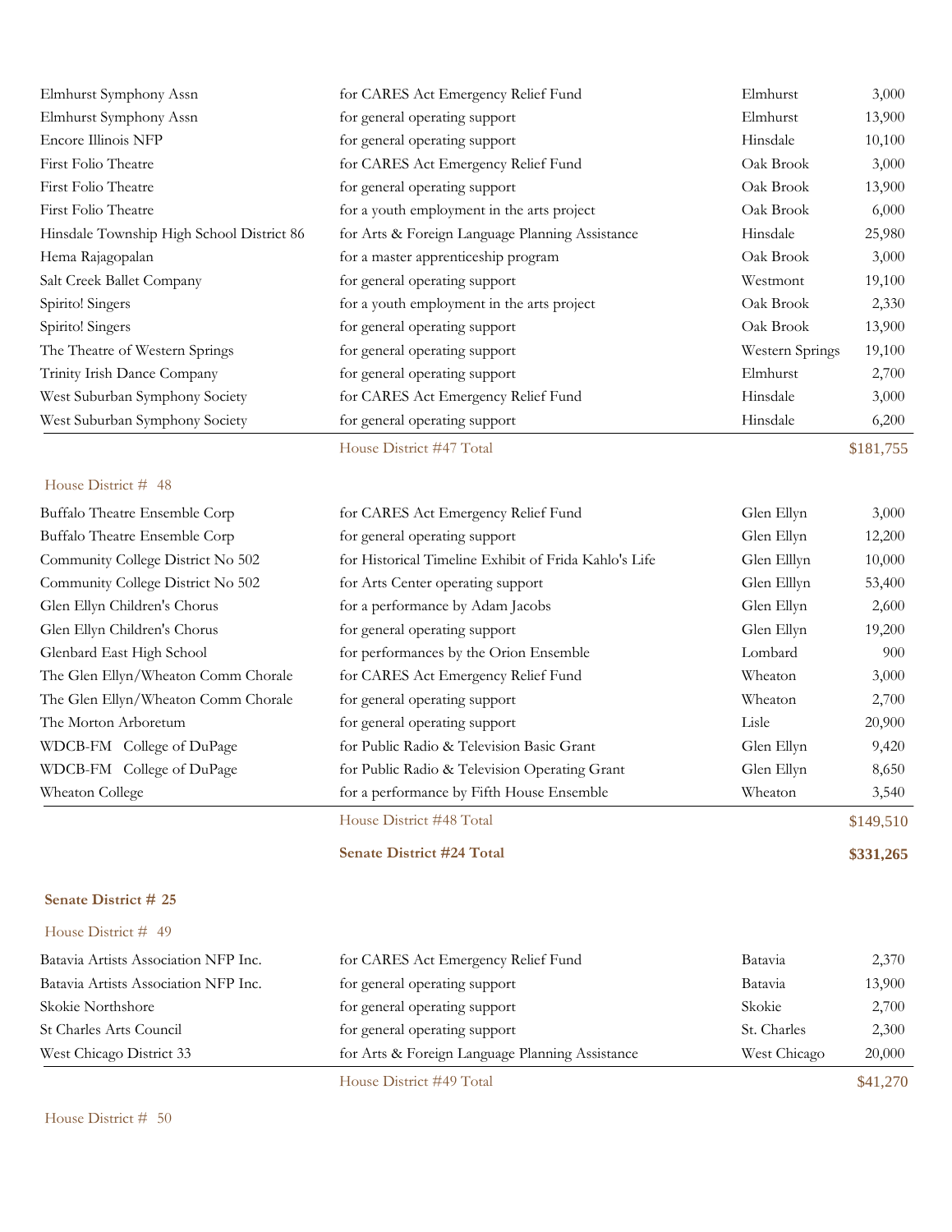| Chicago Brass Band Association, Inc. | for general operating support    | Chicago      | 2,000    |
|--------------------------------------|----------------------------------|--------------|----------|
| The Naperville Men's Glee Club       | for general operating support    | Sugar Grove  | 3,600    |
| Kailyne R. Waters                    | for IAS artist project           | North Aurora | 4,000    |
|                                      | House District #50 Total         |              | \$9,600  |
|                                      | <b>Senate District #25 Total</b> |              | \$50,870 |

| House District # 51               |                                                |              |          |
|-----------------------------------|------------------------------------------------|--------------|----------|
| David Adler Cultural Center       | for a youth employment in the arts project     | Libertyville | 2,880    |
| David Adler Cultural Center       | for general operating support                  | Libertyville | 19,200   |
| David Adler Cultural Center       | for a performance by Mosaic Soul               | Libertyville | 200      |
| Haven Theatre Company NFP         | for general operating support                  | Chicago      | 8,700    |
|                                   | House District #51 Total                       |              | \$30,980 |
| House District # 52               |                                                |              |          |
| Barrington Dance Ensemble         | for CARES Act Emergency Relief Fund            | Barrington   | 3,000    |
| Barrington Dance Ensemble         | for a youth employment in the arts project     | Barrington   | 760      |
| Barrington Dance Ensemble         | for general operating support                  | Barrington   | 12,200   |
| Cary Area Public Library District | for a performance by Crystal Clear Productions | Cary         | 495      |
| Choral-Aires Chorus               | for CARES Act Emergency Relief Fund            | Crystal Lake | 3,000    |
| Choral-Aires Chorus               | for general operating support                  | Crystal Lake | 5,300    |
| Jazz On The Square                | for general operating support                  | Crystal Lake | 2,000    |
|                                   | House District #52 Total                       |              | \$26,755 |
|                                   | <b>Senate District #26 Total</b>               |              | \$57,735 |

## **Senate District # 27**

| Performing Arts at Metropolis                         | for general operating support       | Arlington Heights 17,300 |       |
|-------------------------------------------------------|-------------------------------------|--------------------------|-------|
| The Illinois High School Art Exhibition               | for general operating support       | Arlington Heights        | 3,600 |
| The Illinois High School Art Exhibition               | for CARES Act Emergency Relief Fund | Arlington Heights        | 3,000 |
| The Northwest Symphony Orchestra<br>Association, Inc. | for general operating support       | Mt. Prospect             | 3,200 |

House District #53 Total \$27,100

| Chicago Korean Dance Company | for general operating support                     | Rolling Meadows | 6,200    |
|------------------------------|---------------------------------------------------|-----------------|----------|
| Chicago Korean Dance Company | for CARES Act Emergency Relief Fund               | Rolling Meadows | 3,000    |
| Chicago Master Singers       | for general operating support                     | Palatine        | 11,300   |
| Fremd High School            | for an artist residency with Fifth House Ensemble | Palatine        | 4,485    |
| Little City Foundation       | for arts center operating support                 | Palatine        | 15,700   |
| Stuart R Paddock Elem School | for performances by Child's Play                  | Palatine        | 1,300    |
|                              | House District #54 Total                          |                 | \$41,985 |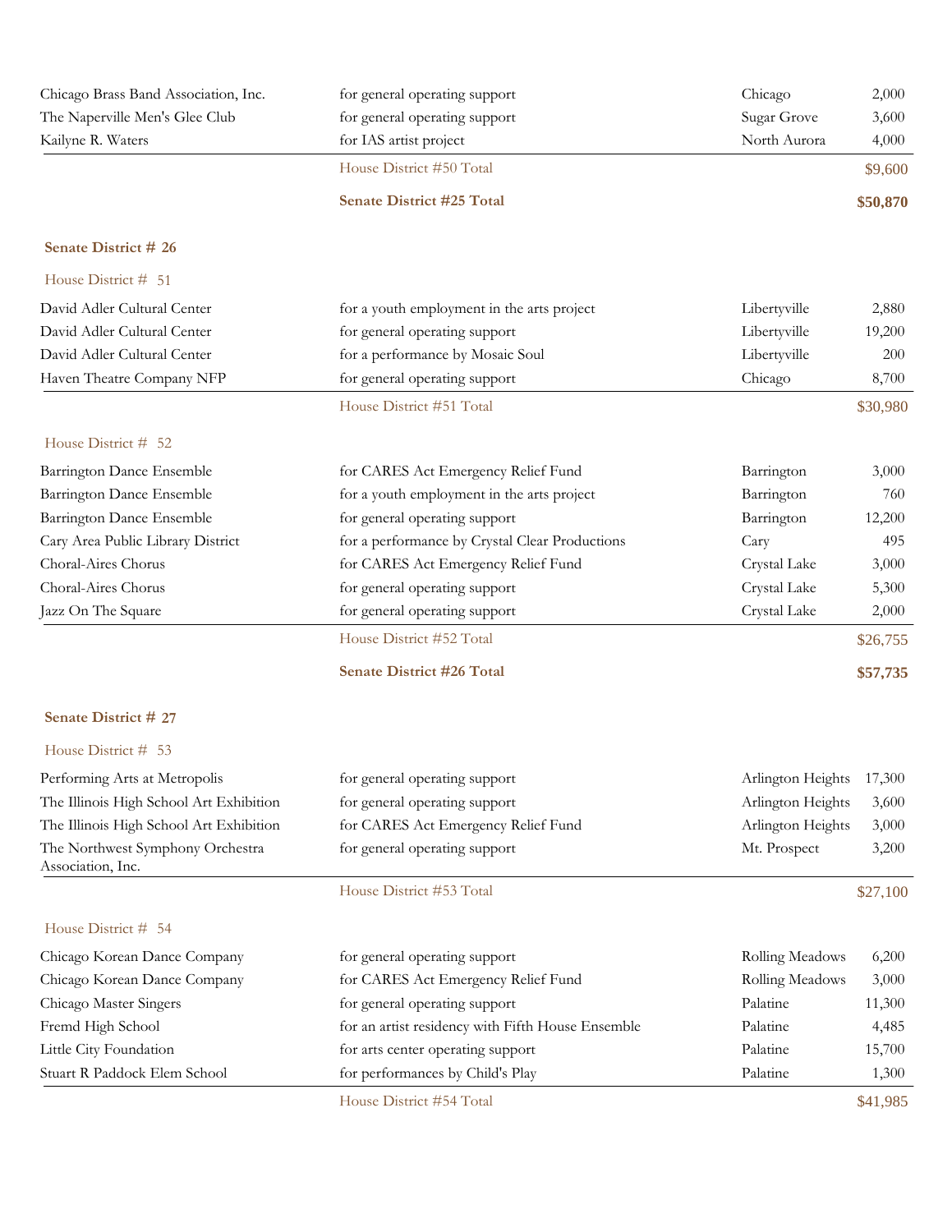### **Senate District #27 Total \$69,085**

#### **Senate District # 28**

### House District # 55

| ArtReach Educational Theatre                                                                       | for general operating support                 | Des Plaines | 4,500    |
|----------------------------------------------------------------------------------------------------|-----------------------------------------------|-------------|----------|
| ArtReach Educational Theatre                                                                       | for CARES Act Emergency Relief Fund           | Des Plaines | 3,000    |
| Bohemian Theatre Ensemble NFP                                                                      | for general operating support                 | Chicago     | 6,100    |
| Marzena Abrahamik                                                                                  | Noplace and Somewhere-From A Strange Place    | Park Ridge  | 3,685    |
| Park Ridge Civic Orchestra                                                                         | for general operating support                 | Park Ridge  | 8,700    |
| Park Ridge Civic Orchestra                                                                         | for CARES Act Emergency Relief Fund           | Park Ridge  | 2,980    |
| Performing Arts Center at Oakton Community<br>College                                              | for Koehnline Museum of Art operating support | Des Plaines | 6,100    |
| Performing Arts Center at Oakton Community for Performing Arts Center operating support<br>College |                                               | Des Plaines | 10,500   |
|                                                                                                    | House District #55 Total                      |             | \$45,565 |
| House District # 56                                                                                |                                               |             |          |
| Jayakumar Nair                                                                                     | for IAS artist project                        | Schaumburg  | 4,000    |
| Spring Valley Concert Band INC                                                                     | for general operating support                 | Schaumburg  | 1,700    |
| Trickster Art Gallery                                                                              | for general operating support                 | Schaumburg  | 13,900   |
|                                                                                                    | House District #56 Total                      |             | \$19,600 |
|                                                                                                    | <b>Senate District #28 Total</b>              |             | \$65,165 |

### **Senate District # 29**

### House District # 57

|                                          | House District #57 Total                           |                | \$41,825 |
|------------------------------------------|----------------------------------------------------|----------------|----------|
| St Thomas Becket Parish                  | for a performance by The Lira Ensemble             | Mount Prospect | 2,200    |
| Northbrook Park District                 | for Performing Arts department operating support   | Northbrook     | 13,900   |
| Northbrook Park District                 | for a youth employment in the arts project         | Northbrook     | 5,400    |
| Korean Cultural Center of Chicago        | for general operating support                      | Wheeling       | 15,700   |
| Korean Cultural Center of Chicago        | for CARES Act Emergency Relief Fund                | Wheeling       | 3,000    |
| Children's Educational Center Campanella | for a performance by Lincolnwood Chamber Orchestra | Wheeling       | 1,625    |

| The Art Center Highland Park              | for general operating support                          | Highland Park | 13,900 |
|-------------------------------------------|--------------------------------------------------------|---------------|--------|
| Center for Enriched Living                | for general operating support                          | Riverwoods    | 20,900 |
| Citadel Theatre Company                   | for general operating support                          | Lake Forest   | 17,300 |
| Gorton Community Center                   | for general operating support                          | Lake Forest   | 17,300 |
| Illinois Council of Orchestras            | for general operating support                          | Chicago       | 1,100  |
| <b>International Chamber Artists</b>      | for general operating support                          | Lake Bluff    | 3,600  |
| <b>International Chamber Artists</b>      | for CARES Act Emergency Relief Fund                    | Lake Bluff    | 3,000  |
| Lake Forest Symphony                      | for general operating support                          | Lake Forest   | 19,100 |
| Whitney Lee                               | for the work "On Dissection" published in Ninth Letter | Highland Park | 1,000  |
| Midwest Young Artists Conservatory (MYAC) | for general operating support                          | Highwood      | 20,900 |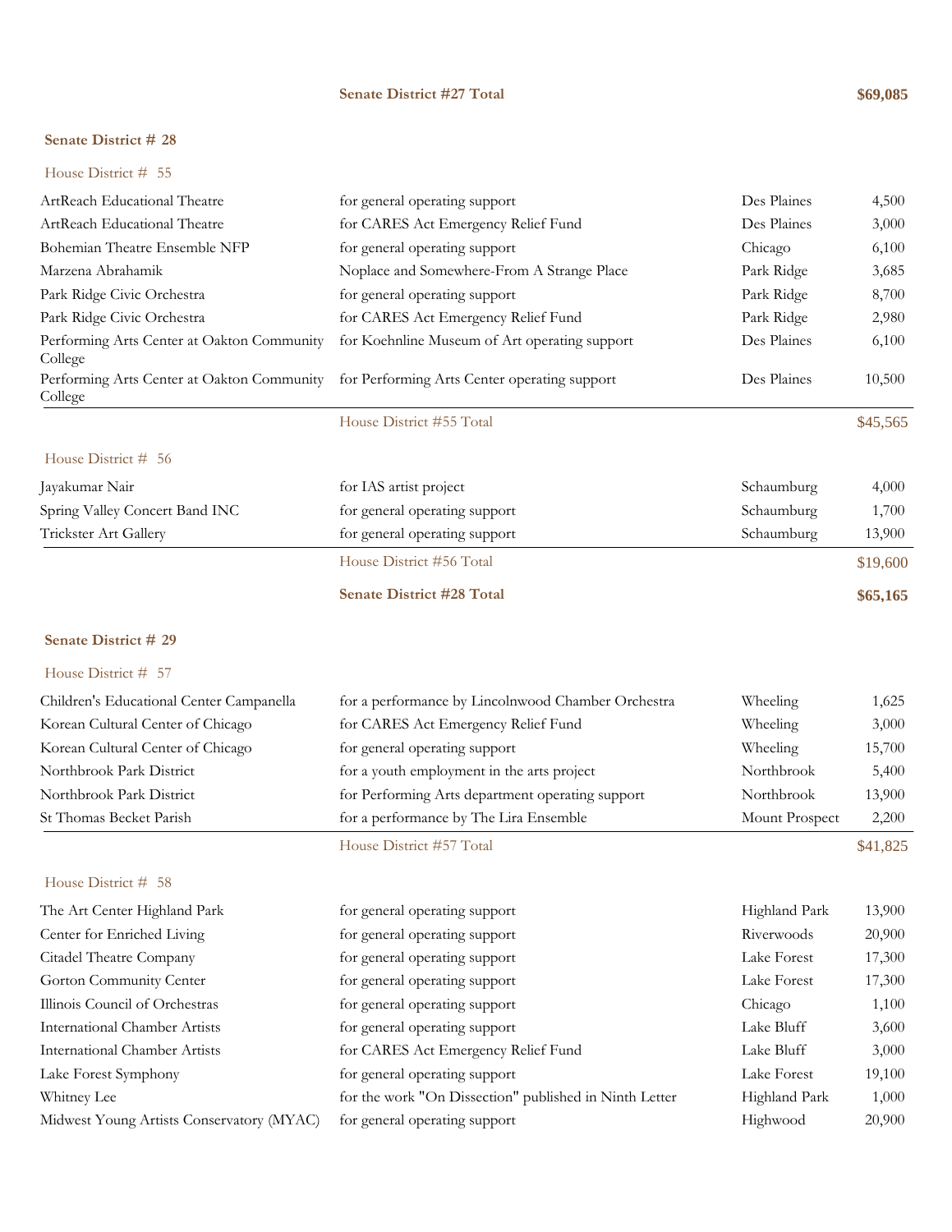|                                                                 | House District #63 Total                           |               | \$2,000   |
|-----------------------------------------------------------------|----------------------------------------------------|---------------|-----------|
| Woodstock Fine Arts Assn                                        | for hosting Creative Living Speaker Katherine Gray | Woodstock     | 2,000     |
| House District # 63                                             |                                                    |               |           |
| Senate District # 32                                            |                                                    |               |           |
|                                                                 | Senate District #31 Total                          |               | \$12,600  |
|                                                                 |                                                    |               |           |
|                                                                 | House District #62 Total                           |               | \$9,000   |
| Red Rose Children's Choir of Lake County                        | for general operating support                      | Libertyville  | 7,900     |
| College of Lake County                                          | for Willow Review operating support                | Grayslake     | 1,100     |
| House District # 62                                             |                                                    |               |           |
|                                                                 | House District #61 Total                           |               | \$3,600   |
| Lake County Symphony Orch (formerly Full<br>Score Chamber Orch) | for general operating support                      | Zion          | 3,600     |
| House District # 61                                             |                                                    |               |           |
| Senate District # 31                                            |                                                    |               |           |
|                                                                 |                                                    |               |           |
|                                                                 | Senate District #30 Total                          |               | \$39,900  |
|                                                                 | House District #60 Total                           |               | \$15,400  |
| Waukegan Park District                                          | for arts center operating support                  | Waukegan      | 13,900    |
| Waukegan Band Foundation                                        | for general operating support                      | Waukegan      | 1,500     |
| House District # 60                                             |                                                    |               |           |
|                                                                 | House District #59 Total                           |               | \$24,500  |
| CHAPTER) d/b/a NEW TRADITION CHOR                               |                                                    |               |           |
| SPEBSQSA, INC. (NORTHBROOK                                      | for general operating support                      | Glenview      | 5,300     |
| Kirk Players                                                    | for general operating support                      | Mundelein     | 2,300     |
| Brushwood Center at Ryerson Woods                               | for general operating support                      | Riverwoods    | 13,900    |
| Brushwood Center at Ryerson Woods                               | for CARES Act Emergency Relief Fund                | Riverwoods    | 3,000     |
| House District # 59                                             |                                                    |               |           |
| Senate District # 30                                            |                                                    |               |           |
|                                                                 | <b>Senate District #29 Total</b>                   |               | \$274,720 |
|                                                                 | House District #58 Total                           |               | \$232,895 |
| Writers Theatre Inc                                             | for general operating support                      | Glencoe       | 20,900    |
| Ravinia Festival Association                                    | for general operating support                      | Highland Park | 53,400    |
| Ravinia Festival Association                                    | for performances by KV 265 & Chicago Sinfonietta   | Highland Park | 15,175    |
| Ragdale Foundation                                              | for general operating support                      | Lake Forest   | 19,200    |
| Ragdale Foundation                                              | for a youth employment in the arts project         | Lake Forest   | 5,120     |
| Noelle Garcia                                                   | <b>UCross Residency Professional Development</b>   | Highland Park | 1,000     |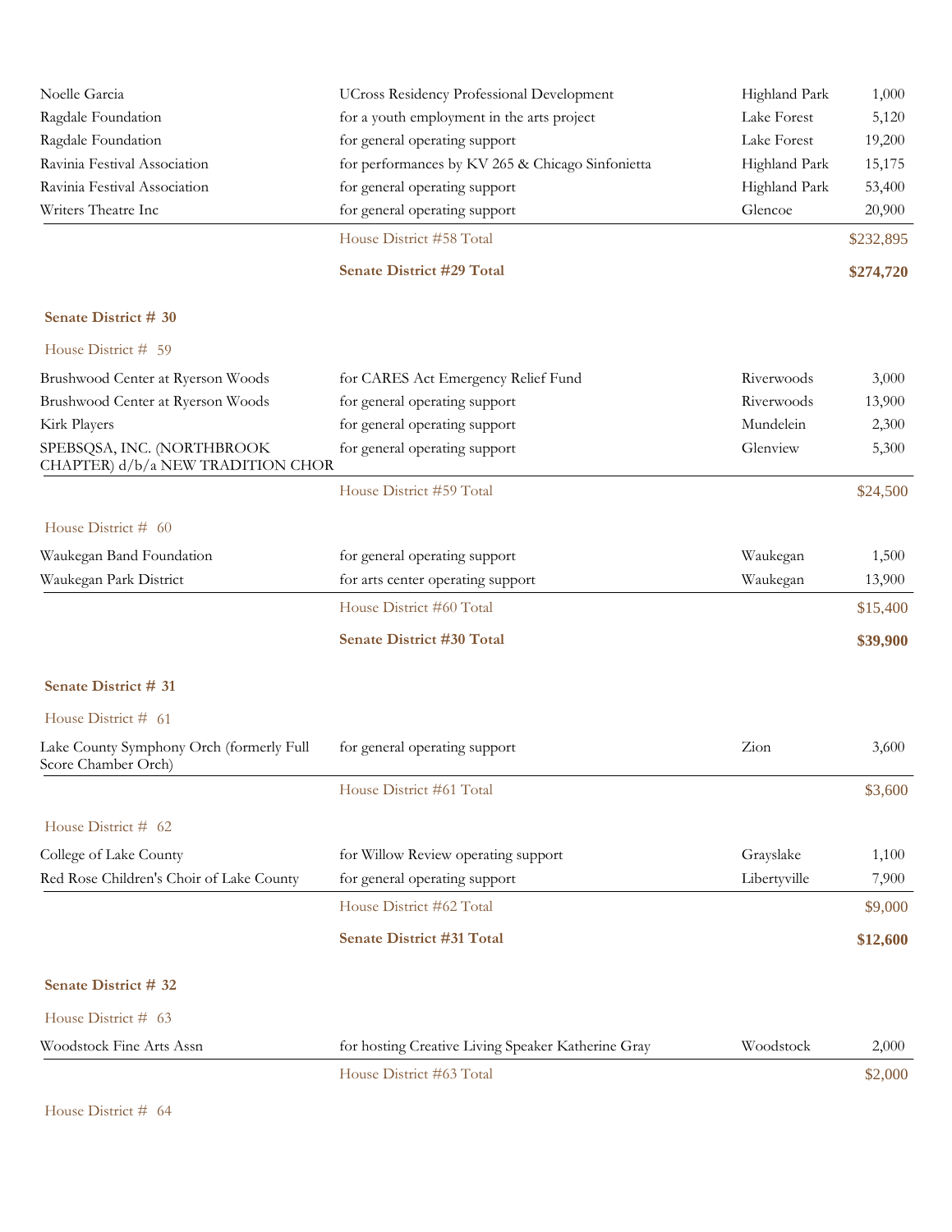| Raue Center For The Arts Inc | for general operating support    | Crystal Lake<br>17,300 |
|------------------------------|----------------------------------|------------------------|
|                              | House District #64 Total         | \$17,300               |
|                              | <b>Senate District #32 Total</b> | \$19,300               |

### House District # 65

| Fine Line Creative Arts Center                                      | for general operating support                         | Saint Charles     | 20,900   |
|---------------------------------------------------------------------|-------------------------------------------------------|-------------------|----------|
| Fox Valley Concert Band of St Charles                               | for general operating support                         | St. Charles       | 3,800    |
| Fox Valley Concert Band of St Charles                               | for CARES Act Emergency Relief Fund                   | St. Charles       | 3,000    |
| Geneva Community High School Orchestra                              | for performances by the Orion Ensemble                | Geneva            | 1,800    |
| Illinois Brass Band Association, Inc.                               | for CARES Act Emergency Relief Fund                   | Geneva            | 3,000    |
| Illinois Brass Band Association, Inc.                               | for general operating support                         | Geneva            | 1,700    |
| NKEC/Cambridge Lakes Charter School 31-<br>$045 - 3000 - 26 - 201C$ | for Arts & Foreign Language Implementation Assistance | Pingree Grove     | 16,045   |
| Random Acts                                                         | for a performance by Maureen Christine                | Saint Charles     | 330      |
| St Charles Singers                                                  | for CARES Act Emergency Relief Fund                   | St. Charles       | 3,000    |
| St Charles Singers                                                  | for performances by Metropolis Chamber Orchestra      | St. Charles       | 16,560   |
| St Charles Singers                                                  | for general operating support                         | St. Charles       | 11,300   |
|                                                                     | House District #65 Total                              |                   | \$81,435 |
| House District $#$ 66                                               |                                                       |                   |          |
| Community Unit School District 300                                  | for Arts & Foreign Language Planning Assistance       | $\Delta$ loonquin | 15,000   |

|                                    | House District #66 Total                        |              | \$36,200 |
|------------------------------------|-------------------------------------------------|--------------|----------|
| Voices in Harmony Inc              | for CARES Act Emergency Relief Fund             | Crystal Lake | 3,000    |
| Voices in Harmony Inc              | for general operating support                   | Crystal Lake | 1,800    |
| Northwest Comm Music Academy       | for general operating support                   | Crystal Lake | 12,200   |
| Northwest Comm Music Academy       | for a youth employment in the arts project      | Crystal Lake | 4,200    |
| Community Unit School District 500 | for Arts & Foreign Language Planning Assistance | Algonquin    | 15,000   |

### **Senate District #33 Total \$117,635**

### **Senate District # 34**

| Rockford<br>Discovery Center Museum<br>for a youth employment in the arts project<br>Rockford<br>Discovery Center Museum<br>for performances by Jim Gill | 6,000  |
|----------------------------------------------------------------------------------------------------------------------------------------------------------|--------|
|                                                                                                                                                          |        |
|                                                                                                                                                          | 1,050  |
| Mendelssohn Club<br>Rockford<br>for CARES Act Emergency Relief Fund                                                                                      | 3,000  |
| Mendelssohn Club<br>Rockford<br>for general operating support                                                                                            | 12,200 |
| Rockford Area Arts Council<br>Rockford<br>for Poetry Out Loud project support                                                                            | 4,000  |
| Rockford Area Arts Council<br>Rockford<br>for the Community Arts Access Program                                                                          | 18,750 |
| Rockford Area Arts Council<br>Rockford<br>for a youth employment in the arts project                                                                     | 6,000  |
| Rockford Area Arts Council<br>Rockford<br>for general operating support                                                                                  | 29,100 |
| Rockford Art Museum<br>Rockford<br>for general operating support                                                                                         | 48,900 |
| Rockford<br>Rockford Dance Company<br>for CARES Act Emergency Relief Fund                                                                                | 2,800  |
| Rockford<br>Rockford Dance Company<br>for general operating support                                                                                      | 10,500 |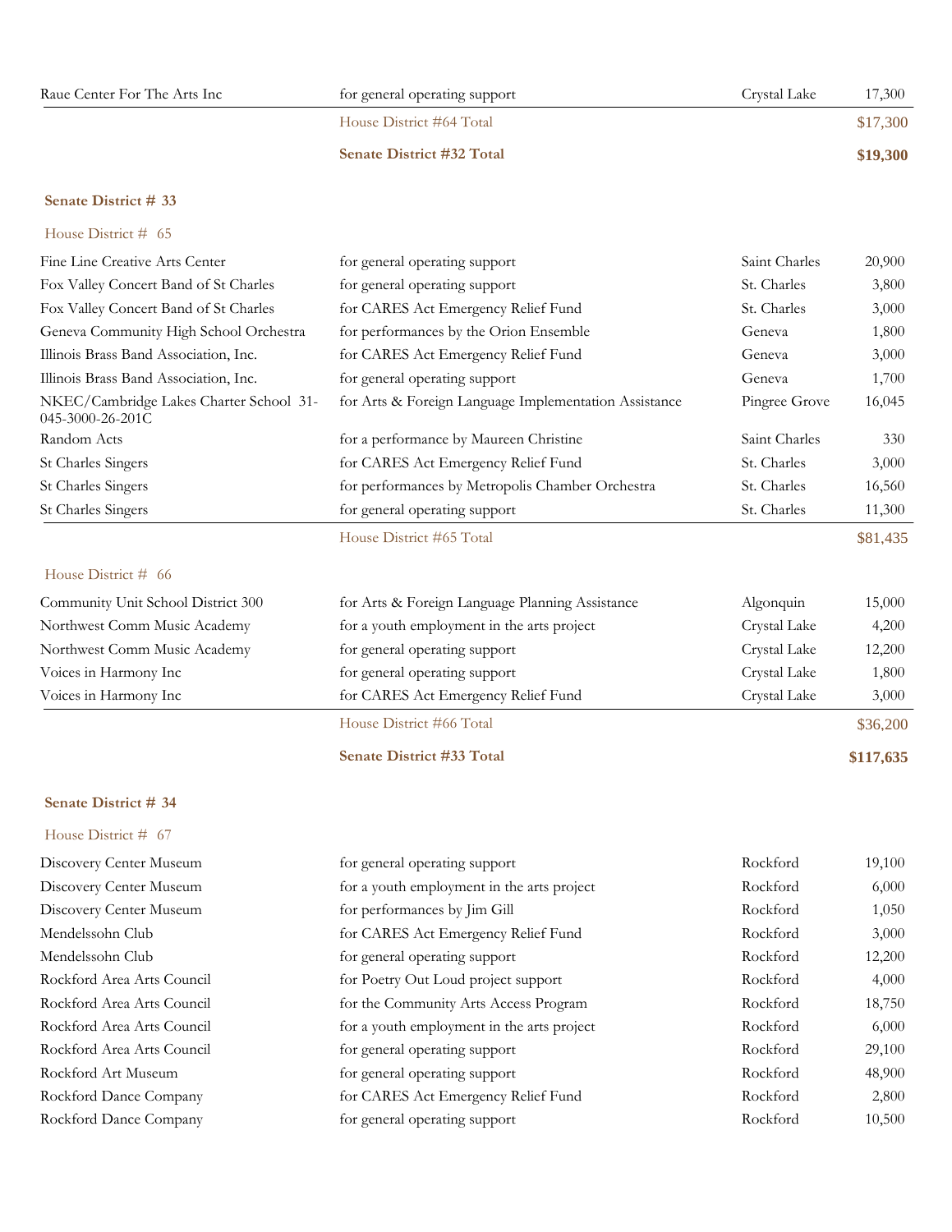| Rockford Park District             | for Sounds of Summer operating support     | Rockford  | 8,700     |
|------------------------------------|--------------------------------------------|-----------|-----------|
| Rockford Symphony Orchestras, Inc. | for general operating support              | Rockford  | 48,900    |
| Rockford Symphony Orchestras, Inc. | for a performance by Nielsen Chorale       | Rockford  | 3,540     |
| Rockford Symphony Orchestras, Inc. | for a performance by Alexander Hersh       | Rockford  | 1,375     |
| Singing Boys of Rockford           | for general operating support              | Rockford  | 2,700     |
|                                    | House District #67 Total                   |           | \$226,615 |
| House District # 68                |                                            |           |           |
| Artists' Ensemble Theater          | for CARES Act Emergency Relief Fund        | Rockford  | 3,000     |
| Artists' Ensemble Theater          | for general operating support              | Rockford  | 11,300    |
| <b>Rock Valley College</b>         | for a youth employment in the arts project | Rockford  | 6,000     |
|                                    | House District #68 Total                   |           | \$20,300  |
|                                    | Senate District #34 Total                  |           | \$246,915 |
| Senate District # 35               |                                            |           |           |
| House District # 69                |                                            |           |           |
| The Boone County Arts Council, Inc | for general operating support              | Belvidere | 3,800     |

House District #69 Total \$3,800

| House District $# 70$                                    |                                                       |          |           |
|----------------------------------------------------------|-------------------------------------------------------|----------|-----------|
| The Board of Trustees of Northern Illinois<br>University | for NIU Art Museum operating support                  | DeKalb   | 7,900     |
| Cor Cantiamo NFP                                         | for general operating support                         | Kingston | 5,300     |
| DeKalb CUSD 428                                          | for Arts & Foreign Language Implementation Assistance | De Kalb  | 74,970    |
| Preservation of Egyptian Theatre, Inc.                   | for general operating support                         | Dekalb   | 12,200    |
| WNIJ-FM Northern Illinois University                     | for Public Radio & Television Operating Grant         | DeKalb   | 8,600     |
| WNIJ-FM Northern Illinois University                     | for Public Radio & Television Basic Grant             | DeKalb   | 9,420     |
| WNIU-FM Northern Illinois University                     | for Public Radio & Television Operating Grant         | DeKalb   | 8,600     |
| WNIU-FM Northern Illinois University                     | for Public Radio & Television Basic Grant             | DeKalb   | 9,420     |
|                                                          | House District #70 Total                              |          | \$136,410 |
|                                                          | <b>Senate District #35 Total</b>                      |          | \$140,210 |

# **Senate District # 36** House District # 71

| Playcrafters Inc            | for CARES Act Emergency Relief Fund        | Moline      | 3,000    |
|-----------------------------|--------------------------------------------|-------------|----------|
| Woodlawn Arts Academy       | for a youth employment in the arts project | Sterling    | 3,200    |
| Woodlawn Arts Academy       | for general operating support              | Sterling    | 17,300   |
|                             | House District #71 Total                   |             | \$23,500 |
| House District $# 72$       |                                            |             |          |
| Augustana College           | for WVIK operating support                 | Rock Island | 17,300   |
| Genesius Theatre Foundation | for CARES Act Emergency Relief Fund        | Rock Island | 715      |
| Genesius Theatre Foundation | for a youth employment in the arts project | Rock Island | 5,395    |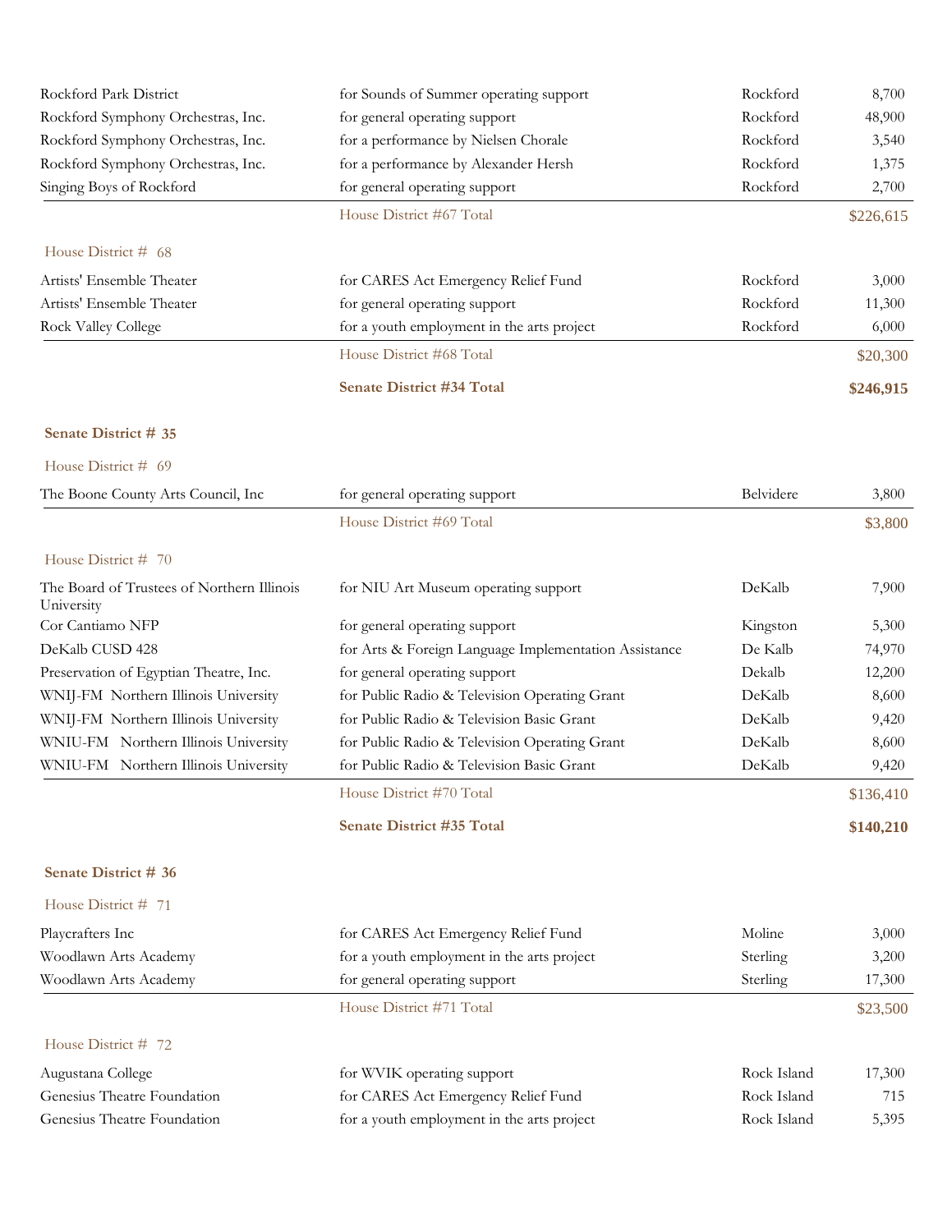| House District # 75                                     |                                                                |                    |                 |
|---------------------------------------------------------|----------------------------------------------------------------|--------------------|-----------------|
| Senate District # 38                                    |                                                                |                    |                 |
|                                                         | Senate District #37 Total                                      |                    | \$103,000       |
|                                                         | House District #74 Total                                       |                    | \$46,200        |
| Princeton Theatre Group                                 | for CARES Act Emergency Relief Fund                            | Princeton          | 3,000           |
| Princeton Theatre Group                                 | for general operating support                                  | Princeton          | 9,600           |
| Prairie Arts Council                                    | for general operating support                                  | Princeton          | 2,300           |
| Galesburg Symphony Society                              | for CARES Act Emergency Relief Fund                            | Galesburg          | 3,000           |
| Galesburg Symphony Society                              | for general operating support                                  | Galesburg          | 9,600           |
| Bishop Hill Heritage Association                        | for CARES Act Emergency Relief Fund                            | <b>Bishop Hill</b> | 3,000           |
| House District # 74<br>Bishop Hill Heritage Association | for general operating support                                  | Bishop Hill        | 15,700          |
|                                                         | House District #73 Total                                       |                    | \$56,800        |
| Sun Foundation                                          | Community Arts Access                                          | Washburn           | 10,000          |
| Sun Foundation                                          | for CARES Act Emergency Relief Fund                            | Washburn           | 3,000           |
| Sun Foundation                                          | for general operating support                                  | Washburn           | 12,200          |
| Peoria Ballet Company                                   | for CARES Act Emergency Relief Fund                            | Peoria             | 3,000           |
| Peoria Area Civic Chorale                               | for general operating support                                  | Peoria             | 8,700           |
| Peoria Area Civic Chorale                               | for CARES Act Emergency Relief Fund                            | Peoria             | 3,000           |
| Heartland Festival Orchestra                            | for CARES Act Emergency Relief Fund                            | Peoria             | 3,000           |
| Heartland Festival Orchestra                            | for general operating support                                  | Peoria             | 13,900          |
| House District # 73                                     |                                                                |                    |                 |
| Senate District # 37                                    |                                                                |                    |                 |
|                                                         | <b>Senate District #36 Total</b>                               |                    | \$188,875       |
|                                                         | House District #72 Total                                       |                    | \$165,375       |
| WVIK-FM Augustana College                               | for Public Radio & Television Basic Grant                      | Rock Island        | 9,420           |
| WVIK-FM Augustana College                               | for Public Radio & Television Operating Grant                  | Rock Island        | 8,670           |
| Quad City Symphony Orchestra Association                | for general operating support                                  | Moline             | 19,100          |
| Quad City Music Guild                                   | for general operating support                                  | Moline             | 11,300          |
| Quad City Music Guild                                   | for CARES Act Emergency Relief Fund                            | Moline             | 3,000           |
| Quad City Arts                                          | Community Arts Access Program                                  | Rock Island        | 12,000          |
| Quad City Arts                                          | for Poetry Out Loud project support                            | Rock Island        | 4,000           |
| Quad City Arts                                          | for general operating support                                  | Rock Island        | 48,900          |
| Mississippi Valley Blues Society                        | for general operating support                                  | Davenport          | 5,300           |
| Midwest Writing Center                                  | for general operating support<br>for general operating support | Rock Island        | 11,300<br>7,100 |
| MidCoast Fine Arts                                      |                                                                | Rock Island        | 1,875           |
| Daniel Haughey                                          | for IAS artist project                                         | East Moline        |                 |

| Hammers & Noters Dulcimer Society of Illinois for general operating support                   | Morris | 2,000  |
|-----------------------------------------------------------------------------------------------|--------|--------|
| National Trust for Historic Preservation in the for Farnsworth House operating support<br>US. | Plano  | 13,900 |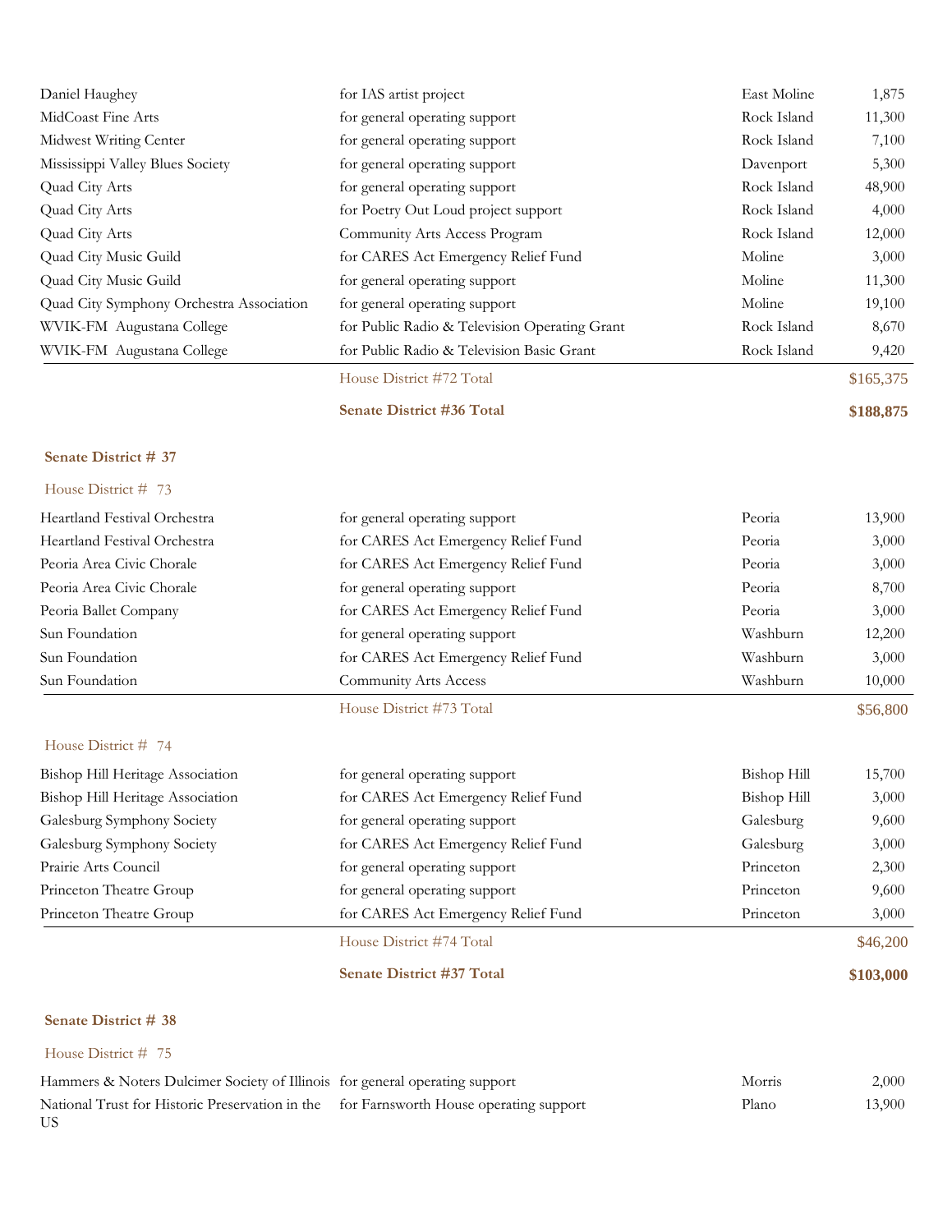|                                              | House District #75 Total                                |           | \$15,900 |
|----------------------------------------------|---------------------------------------------------------|-----------|----------|
| House District # 76                          |                                                         |           |          |
| Canal Corridor Association                   | for a performance by Chris Vallillo and Gin Ridge Music | LaSalle   | 485      |
| LaSalle-Peru Twp High School District 120    | for Arts & Foreign Language Planning Assistance         | La Salle  | 7,390    |
| North Central Illinois ARTworks              | for general operating support                           | Peru      | 3,800    |
| Starved Rock Country Community Foundation    | for the Community Arts Access Program                   | Ottawa    | 7,000    |
|                                              | House District #76 Total                                |           | \$18,675 |
|                                              | <b>Senate District #38 Total</b>                        |           | \$34,575 |
|                                              |                                                         |           |          |
| Senate District # 39                         |                                                         |           |          |
| House District # 77                          |                                                         |           |          |
| Deborah L. Dockter                           | for an IAS artist project grant                         | Northlake | 1,560    |
| Orion Chamber Ensemble                       | for CARES Act Emergency Relief Fund                     | Addison   | 3,000    |
| Orion Chamber Ensemble                       | for general operating support                           | Addison   | 4,500    |
| Syro Malabar Cultural Academy                | for cultural academy operating support                  | Bellwood  | 2,700    |
|                                              | House District #77 Total                                |           | \$11,760 |
| House District # 78                          |                                                         |           |          |
| Claire Ashley                                | for a Finalist Award in Visual-Based Arts               | Oak Park  | 1,500    |
| Children's Museum of Oak Park                | for general operating support                           | Oak Park  | 13,900   |
| GCC Midwest, Inc.                            | for general operating support                           | Oak Park  | 7,400    |
| Winifred Haun & Dancers                      | for general operating support                           | Oak Park  | 2,700    |
| MOMENTA Inc                                  | for performances by Mark Anderson and Amy de Jong       | Oak Park  | 900      |
| MOMENTA Inc                                  | for general operating support                           | Oak Park  | 6,100    |
| MOMENTA Inc                                  | for a youth employment in the arts project              | Oak Park  | 1,200    |
| Oak Park Area Arts Council                   | for the Community Arts Access Program                   | Oak Park  | 9,400    |
| Oak Park Area Arts Council                   | for general operating support                           | Oak Park  | 13,100   |
| Oak Park Area Arts Council                   | for CARES Act Emergency Relief Fund                     | Oak Park  | 3,000    |
| Oak Park Concert Chorale Inc.                | for CARES Act Emergency Relief Fund                     | Oak Park  | 3,000    |
| Oak Park Festival Theatre                    | for general operating support                           | Oak Park  | 12,200   |
| Oak Park Festival Theatre                    | for CARES Act Emergency Relief Fund                     | Oak Park  | 2,000    |
| Open Door Repertory Company                  | for a performance by Working in Concert                 | Oak Park  | 1,000    |
| Pleasant Home Foundation                     | for general operating support                           | Oak Park  | 11,300   |
| Pleasant Home Foundation                     | for CARES Act Emergency Relief Fund                     | Oak Park  | 3,000    |
| Christopher Preissing                        | for an IAS artist project grant                         | Oak Park  | 3,000    |
| Pro Musica Youth Chorus                      | for CARES Act Emergency Relief Fund                     | Oak Park  | 3,000    |
| Pro Musica Youth Chorus                      | for general operating support                           | Oak Park  | 3,600    |
| Senior Citizens Center Oak Park/River Forest | for general operating support                           | Oak Park  | 1,800    |
| Spectrum Choral Society                      | for CARES Act Emergency Relief Fund                     | Oak Park  | 2,350    |
| Spectrum Choral Society                      | for general operating support                           | Oak Park  | 2,700    |
| Symphony of Oak Park & River Forest          | for CARES Act Emergency Relief Fund                     | Oak Park  | 3,000    |
| Symphony of Oak Park & River Forest          | for general operating support                           | Oak Park  | 6,200    |
| Unity Temple Restoration Foundation          | for general operating support                           | Oak Park  | 13,900   |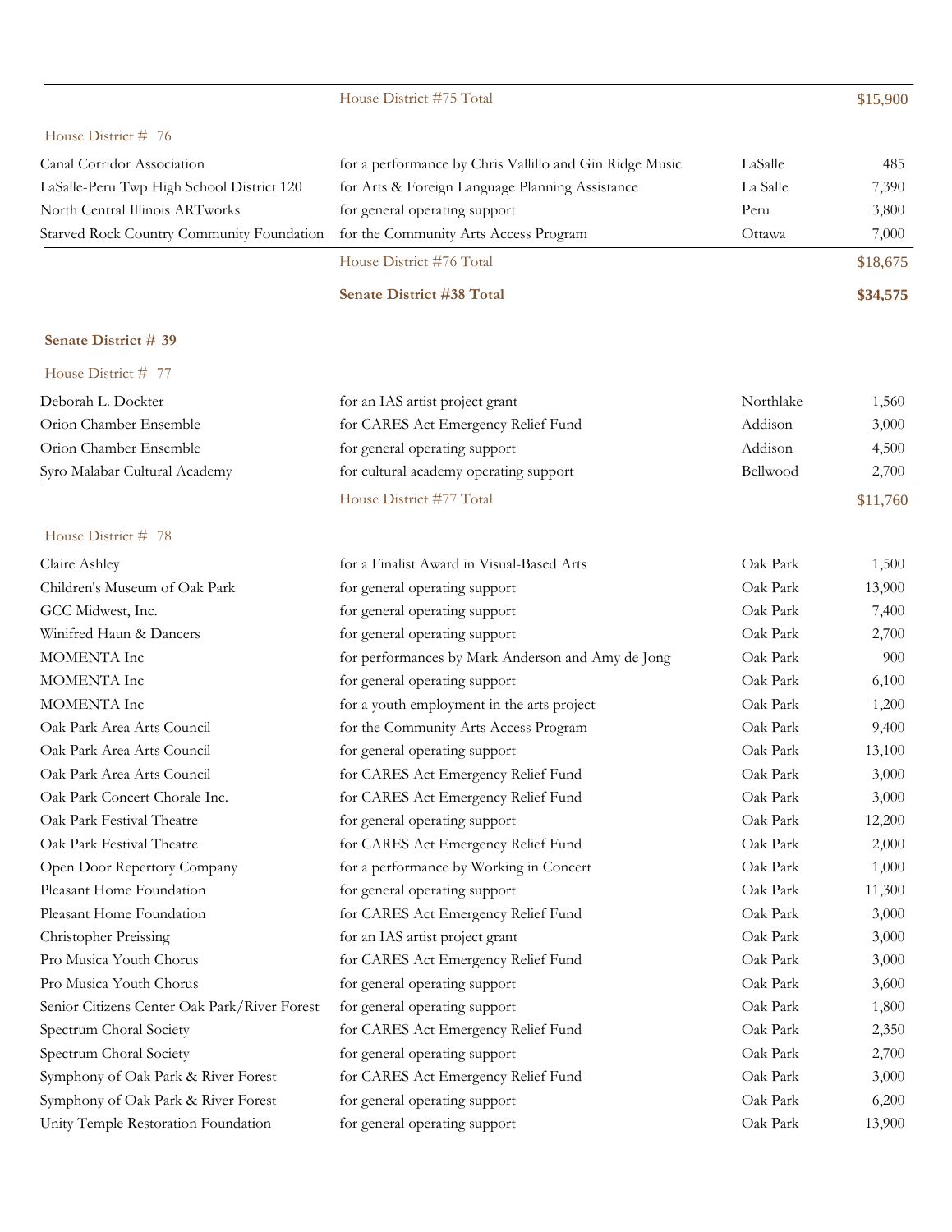| Unity Temple Restoration Foundation | for CARES Act Emergency Relief Fund | Oak Park | 3,000     |
|-------------------------------------|-------------------------------------|----------|-----------|
|                                     | House District #78 Total            |          | \$134,250 |
|                                     | <b>Senate District #39 Total</b>    |          | \$146,010 |

|                                                           | House District #79 Total            |                | \$25,900 |
|-----------------------------------------------------------|-------------------------------------|----------------|----------|
| Merchant Street Art Gallery of Artists with<br>Autism Inc | for CARES Act Emergency Relief Fund | Kankakee       | 3,000    |
| Autism Inc                                                |                                     |                |          |
| Merchant Street Art Gallery of Artists with               | for general operating support       | Kankakee       | 2,000    |
| Kankakee Valley Theatre Association                       | for general operating support       | Kankakee       | 9,600    |
| Kankakee Valley Theatre Association                       | for CARES Act Emergency Relief Fund | Kankakee       | 3,000    |
| Acting Out Theatre Co                                     | for CARES Act Emergency Relief Fund | <b>Bradley</b> | 3,000    |
| Acting Out Theatre Co                                     | for general operating support       | <b>Bradley</b> | 5,300    |
| House District # 79                                       |                                     |                |          |

#### House District # 80

| University                      | Center for Performing Arts at Governors State for a performance by Chicago Jazz Philharmonic   | University Park | 24,750    |
|---------------------------------|------------------------------------------------------------------------------------------------|-----------------|-----------|
| University                      | Center for Performing Arts at Governors State for Center for Performing Arts operating support | University Park | 20,900    |
| Chicago Heights Drama Group     | for general operating support                                                                  | Chicago Heights | 7,400     |
| Chicago Heights Drama Group     | for CARES Act Emergency Relief Fund                                                            | Chicago Heights | 3,000     |
| Illinois Philharmonic Orchestra | for performances by Augusta Read Thomas                                                        | Park Forest     | 30,000    |
| Illinois Philharmonic Orchestra | for a youth employment in the arts project                                                     | Park Forest     | 3,750     |
| Illinois Philharmonic Orchestra | for general operating support                                                                  | Park Forest     | 20,900    |
| Tall Grass Arts Association     | for general operating support                                                                  | Park Forest     | 11,300    |
| Tall Grass Arts Association     | for CARES Act Emergency Relief Fund                                                            | Park Forest     | 3,000     |
| Donald Tieri                    | for an IAS professional development grant                                                      | Chicago Heights | 705       |
| Union Street Gallery            | for general operating support                                                                  | Chicago Heights | 4,500     |
| Village of Park Forest          | for Freedom Hall operating support                                                             | Park Forest     | 11,300    |
|                                 | House District #80 Total                                                                       |                 | \$141,505 |

**Senate District #40 Total \$167,405**

#### **Senate District # 41**

| Dong Fang Chinese Performing Arts Association for general operating support       |                                                     | Naperville    | 2,700 |
|-----------------------------------------------------------------------------------|-----------------------------------------------------|---------------|-------|
| Dong Fang Chinese Performing Arts Association for CARES Act Emergency Relief Fund |                                                     | Naperville    | 3,000 |
| Downers Grove Choral Society                                                      | for general operating support                       | Saint Charles | 2,300 |
| Hinsdale Chorale Club                                                             | for general operating support                       | Naperville    | 1,700 |
| Sojung Hong                                                                       | for an IAS artist project grant                     | Naperville    | 3,900 |
| Ipsita Mahapatra                                                                  | for a master apprenticeship program                 | Naperville    | 3,000 |
| Naperville Chorus                                                                 | for general operating support                       | Naperville    | 2,300 |
| Sterling Plumpp                                                                   | for the work "Language" published in Chicago Review | Downers Grove | 1,000 |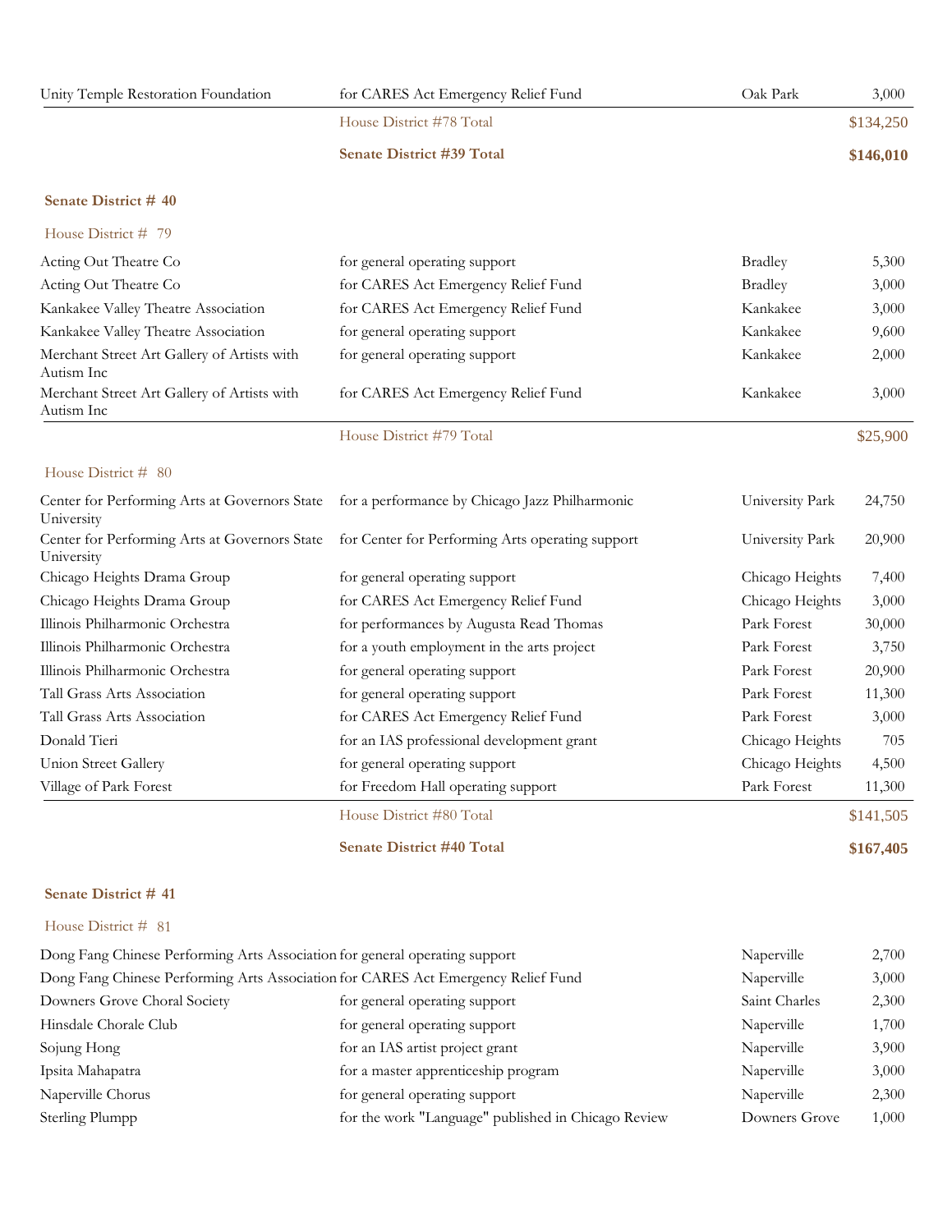| Sinfonietta Bel Canto                    | for CARES Act Emergency Relief Fund                                | Downers Grove     | 3,000    |
|------------------------------------------|--------------------------------------------------------------------|-------------------|----------|
| Sinfonietta Bel Canto                    | for general operating support                                      | Downers Grove     | 3,200    |
|                                          | House District #81 Total                                           |                   | \$26,100 |
| House District # 82                      |                                                                    |                   |          |
| Cass School District #63                 | for Arts & Foreign Language Implementation Assistance              | Darien            | 51,475   |
| Illinois Art Education Association       | for general operating support                                      | Arlington Heights | 8,700    |
| Illinois Art Education Association       | for CARES Act Emergency Relief Fund                                | Arlington Heights | 3,000    |
| St Cletus Parish                         | for a performance by Mexican Folkloric Dance Company of<br>Chicago | La Grange         | 575      |
| The Tower Chorale                        | for general operating support                                      | Western Springs   | 3,600    |
|                                          | House District #82 Total                                           |                   | \$67,350 |
|                                          | <b>Senate District #41 Total</b>                                   |                   | \$93,450 |
| Senate District #42                      |                                                                    |                   |          |
| House District # 83                      |                                                                    |                   |          |
| Paramount Arts Centre                    | for general operating support                                      | Aurora            | 19,200   |
|                                          | House District #83 Total                                           |                   | \$19,200 |
| House District # 84                      |                                                                    |                   |          |
| Bharatam Academy of Dance Arts           | for a youth employment in the arts project                         | Naperville        | 2,275    |
| Bharatam Academy of Dance Arts           | for CARES Act Emergency Relief Fund                                | Naperville        | 3,000    |
| Bharatam Academy of Dance Arts           | for general operating support                                      | Naperville        | 6,200    |
| Shoba Natarajan                          | for a Finalist Award in Ethnic and Folk Arts                       | Naperville        | 1,500    |
| New Song Community Church                | for a performance by Carrie Lyn Infusion                           | Aurora            | 1,650    |
|                                          | House District #84 Total                                           |                   | \$14,625 |
|                                          | <b>Senate District #42 Total</b>                                   |                   | \$33,825 |
| Senate District #43                      |                                                                    |                   |          |
| House District # 85                      |                                                                    |                   |          |
| Lockport D91                             | for Arts & Foreign Language Implementation Assistance              | Lockport          | 68,780   |
|                                          | House District #85 Total                                           |                   | \$68,780 |
| House District # 86                      |                                                                    |                   |          |
| Joliet Public Library                    | for Black Road branch adult and youth services                     | Joliet            | 1,950    |
| Joliet Public Library                    | for Ottawa Branch adult and youth services                         | Joliet            | 1,600    |
| Joliet Township High School District 204 | for Arts & Foreign Language Planning Assistance                    | Joliet            | 20,295   |
|                                          | House District #86 Total                                           |                   | \$23,845 |
|                                          | <b>Senate District #43 Total</b>                                   |                   | \$92,625 |
|                                          |                                                                    |                   |          |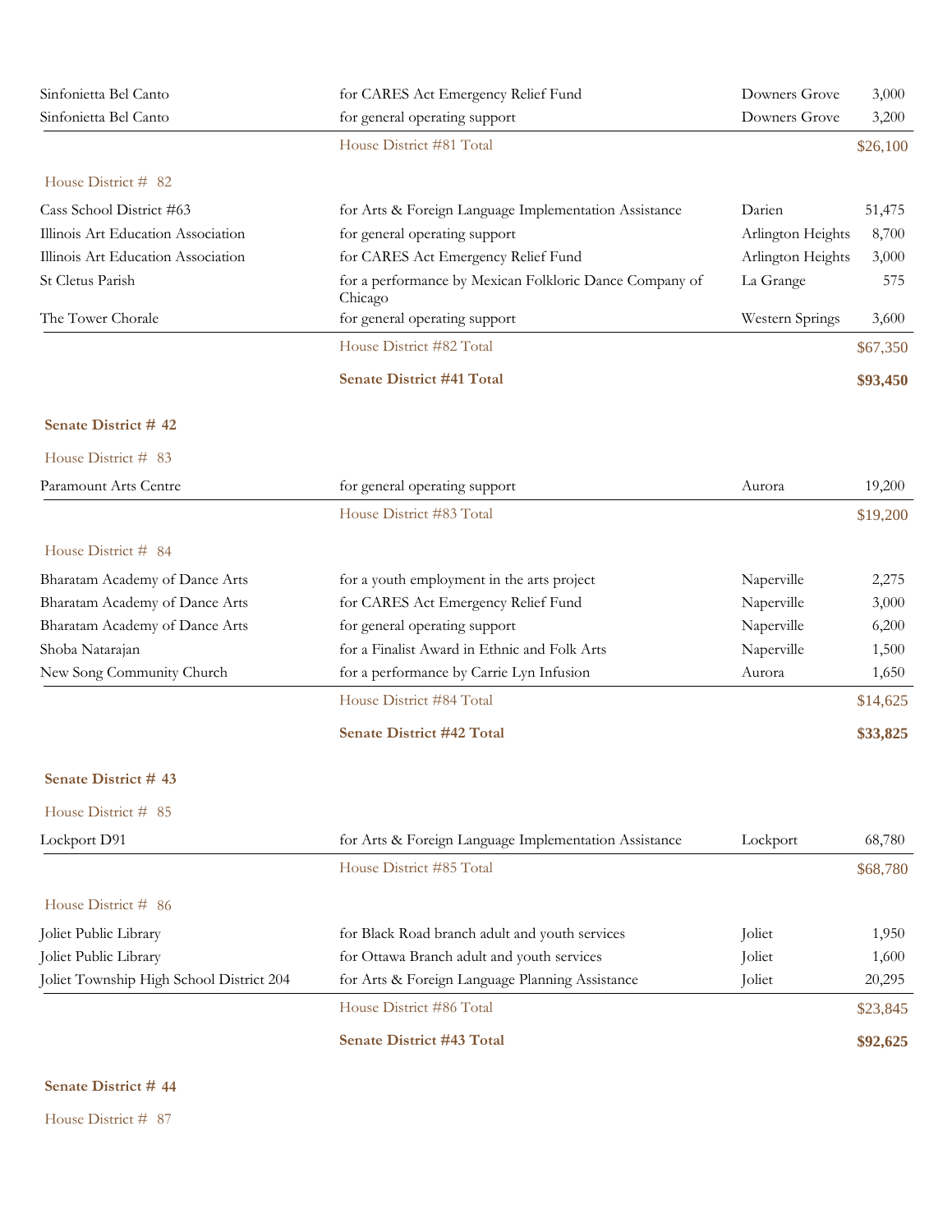| Atlanta Public Library District                         | for a performance by Chris Vallillo                           | Atlanta     | 385      |
|---------------------------------------------------------|---------------------------------------------------------------|-------------|----------|
| Atlanta Public Library District                         | for a performance by Lincoln College Jazz Group               | Atlanta     | 250      |
| <b>Menard County Singers</b>                            | for general operating support                                 | Tallula     | 1,100    |
|                                                         | House District #87 Total                                      |             | \$1,735  |
| House District # 88                                     |                                                               |             |          |
| Bloomington Chapter No. 1 of SPEBSQSA                   | for performances by Prism Vocal Ensemble                      | Bloomington | 7,760    |
| Bloomington Chapter No. 1 of SPEBSQSA                   | for CARES Act Emergency Relief Fund                           | Bloomington | 3,000    |
| Bloomington Chapter No. 1 of SPEBSQSA                   | for general operating support                                 | Bloomington | 5,300    |
| Kristin Carlson                                         | for a Finalist Award in Interdisciplinary/Computer-Based Arts | Bloomington | 1,500    |
| City of Bloomington Performing Arts Center              | for general operating support                                 | Bloomington | 19,100   |
| Illinois Wesleyan University                            | for School of Music operating support                         | Bloomington | 12,200   |
| McLean County Art Association                           | for general operating support                                 | Bloomington | 12,200   |
| McLean County Art Association                           | for CARES Act Emergency Relief Fund                           | Bloomington | 3,000    |
| McLean County Art Association                           | for the Community Arts Access Program                         | Bloomington | 6,000    |
|                                                         | House District #88 Total                                      |             | \$70,060 |
|                                                         | <b>Senate District #44 Total</b>                              |             | \$71,795 |
| Senate District #45                                     |                                                               |             |          |
| House District # 89                                     |                                                               |             |          |
| Freeport Arts Center                                    | for general operating support                                 | Freeport    | 11,300   |
| Freeport Arts Center                                    | for CARES Act Emergency Relief Fund                           | Freeport    | 3,000    |
| Galena Center for the Arts, Inc.                        | for CARES Act Emergency Relief Fund                           | Galena      | 3,000    |
| Galena Center for the Arts, Inc.                        | for general operating support                                 | Galena      | 4,500    |
| Timber Lake Playhouse                                   | for general operating support                                 | Mt Carroll  | 19,200   |
| Timber Lake Playhouse                                   | for a youth employment in the arts project                    | Mt Carroll  | 6,000    |
|                                                         | House District #89 Total                                      |             | \$47,000 |
| House District # 90                                     |                                                               |             |          |
| Arcomusical NFP                                         | for general operating support                                 | DeKalb      | 3,200    |
| Rochelle Community Consolidated School<br>District #231 | for Arts & Foreign Language Planning Assistance               | Rochelle    | 31,500   |
| The Next Picture Show                                   | for general operating support                                 | Dixon       | 4,650    |
|                                                         | House District #90 Total                                      |             | \$39,350 |
|                                                         | Senate District #45 Total                                     |             | \$86,350 |
| Senate District #46                                     |                                                               |             |          |
| House District # 91                                     |                                                               |             |          |
| <b>Eastlight Theatre</b>                                | for a youth employment in the arts project                    | East Peoria | 4,345    |
| <b>Eastlight Theatre</b>                                | for general operating support                                 | East Peoria | 10,500   |
| <b>Eastlight Theatre</b>                                | for CARES Act Emergency Relief Fund                           | East Peoria | 3,000    |

House District #91 Total \$17,845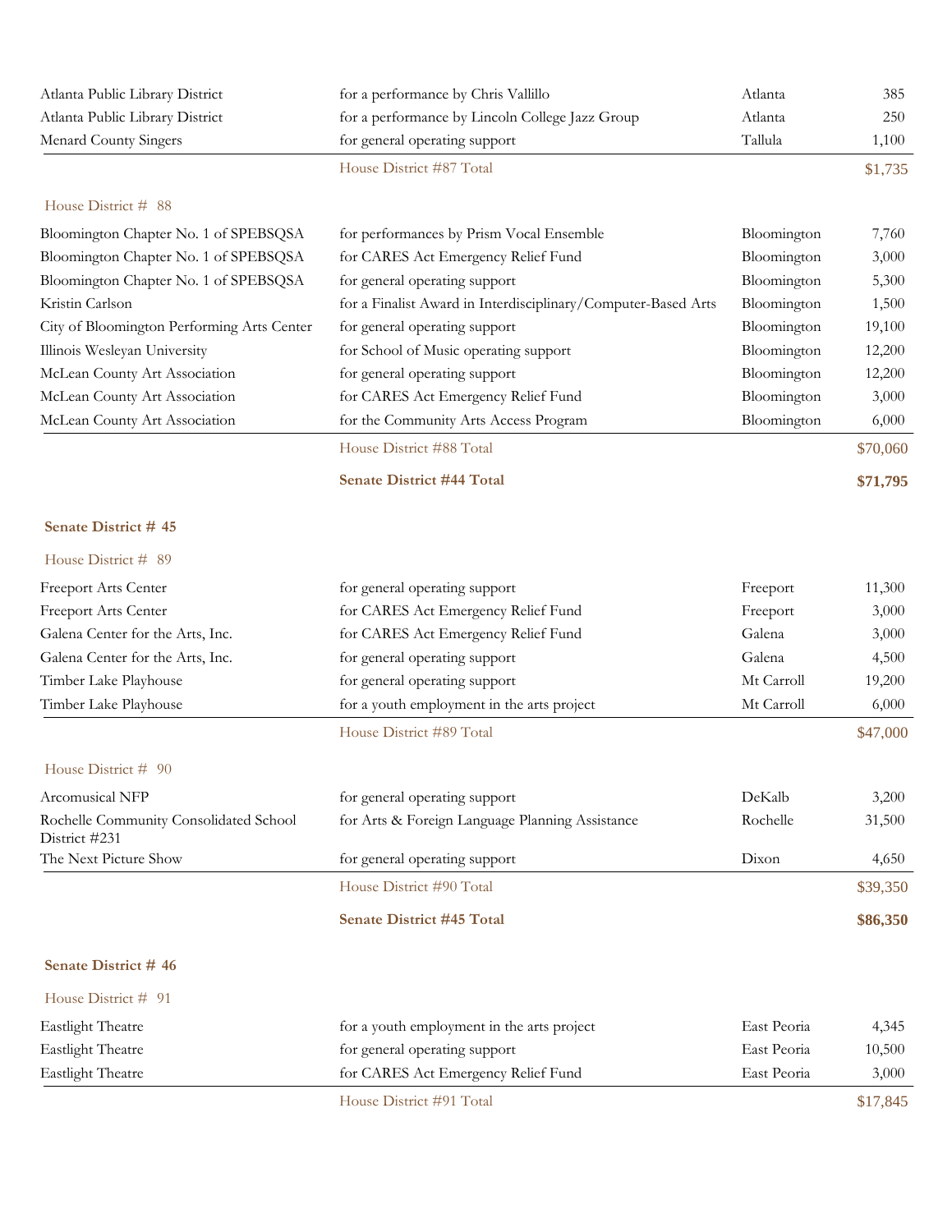| ArtsPartners of Central Illinois       | for Local Arts Network project support        | Peoria | 10,000    |
|----------------------------------------|-----------------------------------------------|--------|-----------|
| ArtsPartners of Central Illinois       | for CARES Act Emergency Relief Fund           | Peoria | 3,000     |
| ArtsPartners of Central Illinois       | for general operating support                 | Peoria | 11,300    |
| <b>Bradley University Galleries</b>    | for University Galleries operating support    | Peoria | 17,300    |
| <b>Bradley University Galleries</b>    | for WCBU operating support                    | Peoria | 17,300    |
| Central Illinois Youth Symphony        | for general operating support                 | Peoria | 8,700     |
| Central Illinois Youth Symphony        | for CARES Act Emergency Relief Fund           | Peoria | 3,000     |
| Contemporary Art Center of Peoria      | for CARES Act Emergency Relief Fund           | Peoria | 3,000     |
| Contemporary Art Center of Peoria      | for general operating support                 | Peoria | 11,300    |
| Cornerstone Academy of Performing Arts | for general operating support                 | Peoria | 7,400     |
| Cornerstone Academy of Performing Arts | for CARES Act Emergency Relief Fund           | Peoria | 3,000     |
| Heritage Ensemble                      | for general operating support                 | Peoria | 1,800     |
| Peoria Park District                   | for Children's Museum operating support       | Peoria | 17,300    |
| Peoria Players Theatre                 | for CARES Act Emergency Relief Fund           | Peoria | 3,000     |
| Peoria Players Theatre                 | for general operating support                 | Peoria | 12,200    |
| Peoria Riverfront Museum               | for general operating support                 | Peoria | 53,500    |
| Peoria Symphony Orchestra              | for general operating support                 | Peoria | 53,400    |
| T and D Communications                 | for general operating support                 | Peoria | 1,100     |
| Allison Walsh                          | for IAS artist project                        | Peoria | 4,000     |
| WCBU FM Bradley University             | for Public Radio & Television Operating Grant | Peoria | 6,400     |
| WCBU FM Bradley University             | for Public Radio & Television Basic Grant     | Peoria | 9,420     |
| WTVP-TV Illinois Val Pub Telecomm Corp | for Public Radio & Television Operating Grant | Peoria | 53,085    |
| WTVP-TV Illinois Val Pub Telecomm Corp | for Public Radio & Television Basic Grant     | Peoria | 42,385    |
|                                        | House District #92 Total                      |        | \$352,890 |

**Senate District #46 Total \$370,735**

## **Senate District # 47**

|                                                                                | Board of Trustees of Western Illinois University for Bureau of Cultural Affairs operating support | Macomb    | 15,900 |
|--------------------------------------------------------------------------------|---------------------------------------------------------------------------------------------------|-----------|--------|
| Board of Trustees of Western Illinois University for WQPT-TV operating support |                                                                                                   | Macomb    | 13,900 |
| Galesburg Civic Art League, Inc.                                               | for general operating support                                                                     | Galesburg | 10,100 |
| Galesburg Civic Art League, Inc.                                               | for a youth employment in the arts project                                                        | Galesburg | 5,925  |
| Galesburg Civic Art League, Inc.                                               | for CARES Act Emergency Relief Fund                                                               | Galesburg | 3,000  |
| Galesburg Community Chorus                                                     | for general operating support                                                                     | Galesburg | 3,200  |
| Galesburg Community Chorus                                                     | for CARES Act Emergency Relief Fund                                                               | Galesburg | 3,000  |
| The Hub-Arts and Cultural Center                                               | for CARES Act Emergency Relief Fund                                                               | Rushville | 3,000  |
| The Hub-Arts and Cultural Center                                               | for a youth employment in the arts project                                                        | Rushville | 2,000  |
| The Hub-Arts and Cultural Center                                               | for general operating support                                                                     | Rushville | 3,600  |
| Macomb Community Theatre                                                       | for general operating support                                                                     | Macomb    | 1,500  |
| Nova Singers                                                                   | for CARES Act Emergency Relief Fund                                                               | Galesburg | 3,000  |
| Nova Singers                                                                   | for general operating support                                                                     | Galesburg | 6,200  |
| Prairie Players Civic Theatre                                                  | for CARES Act Emergency Relief Fund                                                               | Galesburg | 3,000  |
| Prairie Players Civic Theatre                                                  | for general operating support                                                                     | Galesburg | 3,600  |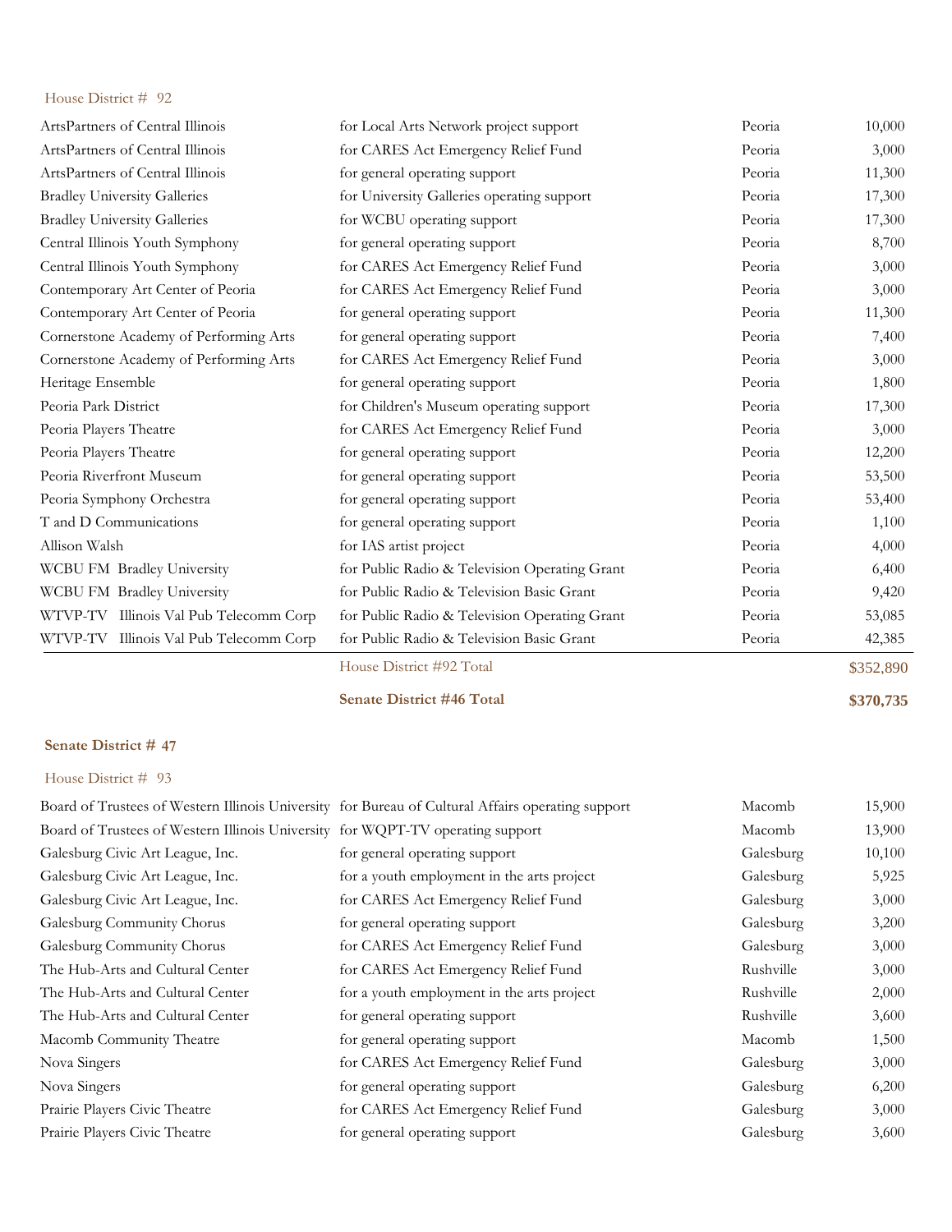| Quincy Symphony Orchestra           | for CARES Act Emergency Relief Fund           | Quincy    | 3,000     |
|-------------------------------------|-----------------------------------------------|-----------|-----------|
| Quincy Symphony Orchestra           | for general operating support                 | Quincy    | 15,700    |
| Carl Sandburg Historic Site Assn    | for a performance by Chris Vallillo           | Galesburg | 320       |
| WIUM-FM Western Illinois University | for Public Radio & Television Basic Grant     | Macomb    | 9,420     |
| WIUM-FM Western Illinois University | for Public Radio & Television Operating Grant | Macomb    | 7,500     |
| WQPT-TV Western Illinois University | for Public Radio & Television Basic Grant     | Macomb    | 42,385    |
| WQPT-TV Western Illinois University | for Public Radio & Television Operating Grant | Macomb    | 32,975    |
|                                     | House District #93 Total                      |           | \$192,225 |
| House District # 94                 |                                               |           |           |
| Buchanan Center for the Arts        | for general operating support                 | Monmouth  | 7,400     |
| Buchanan Center for the Arts        | for a youth employment in the arts project    | Monmouth  | 6,000     |
| Buchanan Center for the Arts        | for the Community Arts Access Program         | Monmouth  | 5,500     |
| Legacy Theater Foundation Inc.      | for a performance by Dennis Watkins           | Carthage  | 1,444     |
| Janis Mars Wunderlich               | for a fellowship in Crafts                    | Monmouth  | 15,000    |
| Quincy Art Center                   | for CARES Act Emergency Relief Fund           | Quincy    | 3,000     |
| Quincy Art Center                   | for general operating support                 | Quincy    | 13,900    |
| Quincy Art Center                   | for a youth employment in the arts project    | Quincy    | 6,000     |
| Quincy Civic Music Assn             | for a performance by Bella Voce               | Quincy    | 16,470    |
| Quincy Community Theatre            | for general operating support                 | Quincy    | 19,100    |
| Quincy Society of Fine Arts         | for the Community Arts Access Program         | Quincy    | 6,750     |
| Quincy Society of Fine Arts         | for general operating support                 | Quincy    | 40,300    |
| Two Rivers Arts Council             | for general operating support                 | Lewistown | 2,300     |
| Two Rivers Arts Council             | for the Community Arts Access Program         | Lewistown | 9,500     |
|                                     | House District #94 Total                      |           | \$152,664 |
|                                     | <b>Senate District #47 Total</b>              |           | \$344,889 |

# **Senate District # 48** House District # 95

| Bunker Hill CUSD 8                     | for Arts & Foreign Language Planning Assistance        | Bunker Hill | 4,040   |
|----------------------------------------|--------------------------------------------------------|-------------|---------|
|                                        | House District #95 Total                               |             | \$4,040 |
| House District # 96                    |                                                        |             |         |
| Decatur Area Arts Council              | for the Community Arts Access Program                  | Decatur     | 8,200   |
| Decatur Area Arts Council              | for general operating support                          | Decatur     | 19,100  |
| Decatur Park District                  | for arts program operating support                     | Decatur     | 11,300  |
| Gallery 510 Art & Framing              | for general operating support                          | Decatur     | 3,600   |
| Illinois Symphony Orchestra, Inc.      | for general operating support                          | Springfield | 20,900  |
| Looking for Lincoln Heritage Coalition | for performances by Chris Vallillo and Gin Ridge Music | Springfield | 7,260   |
| Looking for Lincoln Heritage Coalition | for performances by Chris Vallillo and Gin Ridge Music | Springfield | 800     |
| Millikin University                    | for Kirkland Fine Arts Center operating support        | Decatur     | 10,500  |
| Sangamon Valley Youth Symphony         | for general operating support                          | Springfield | 5,300   |
| Springfield Area Arts Council          | for a youth employment in the arts project             | Springfield | 6,000   |
| Springfield Area Arts Council          | for CARES Act Emergency Relief Fund                    | Springfield | 950     |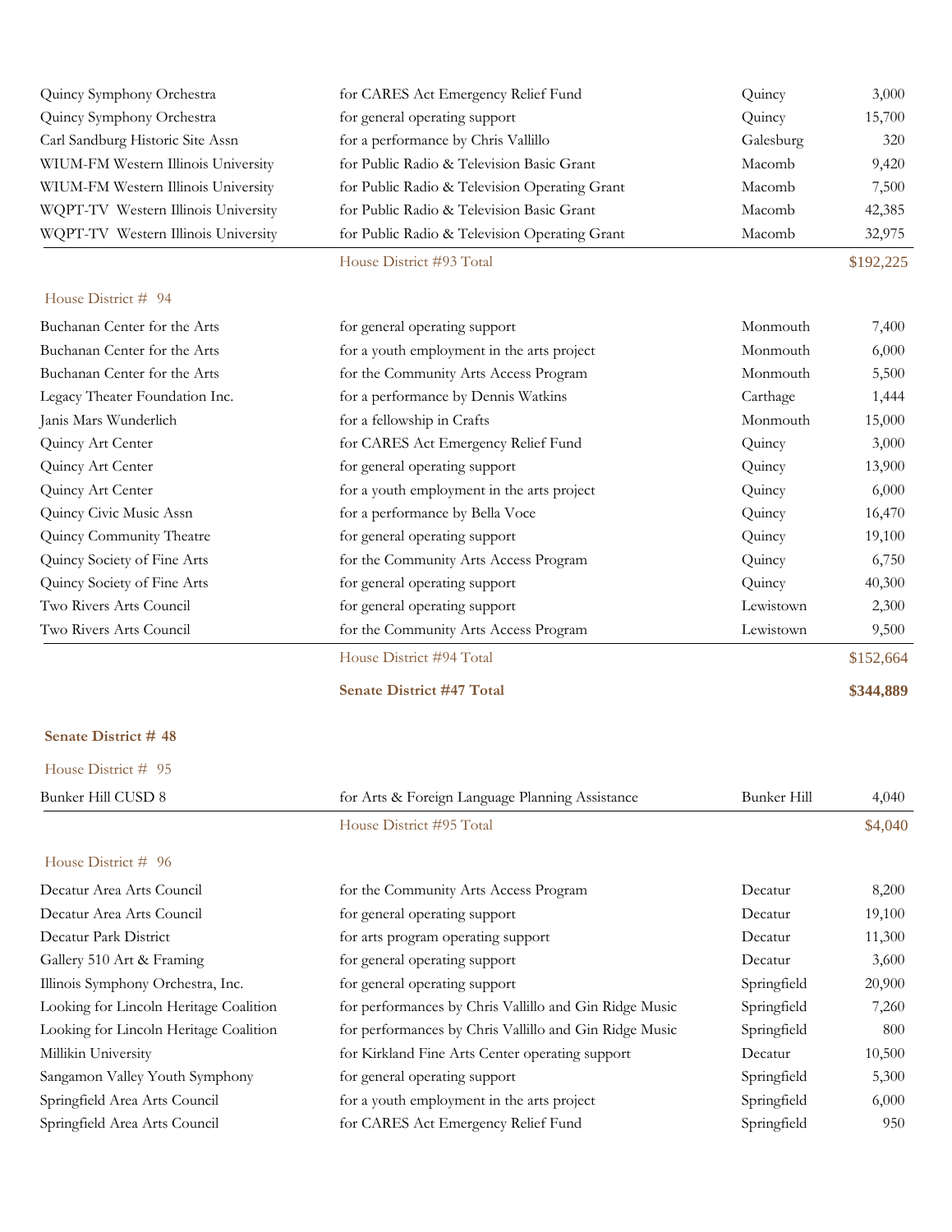| Springfield Area Arts Council                  | for Poetry Out Loud project support            | Springfield | 24,000    |
|------------------------------------------------|------------------------------------------------|-------------|-----------|
| Springfield Area Arts Council                  | for general operating support                  | Springfield | 7,900     |
| Springfield Area Arts Council                  | for the Community Arts Access Program          | Springfield | 7,000     |
| Springfield Art Association                    | for general operating support                  | Springfield | 19,100    |
| Springfield Ballet Company                     | for general operating support                  | Springfield | 12,200    |
| Springfield Ballet Company                     | for CARES Act Emergency Relief Fund            | Springfield | 3,000     |
|                                                | House District #96 Total                       |             | \$167,110 |
| House District # 101                           |                                                |             |           |
| Juvae Jazz Society                             | for general operating support                  | Decatur     | 1,800     |
|                                                | House District #101 Total                      |             | \$1,800   |
|                                                | <b>Senate District #48 Total</b>               |             | \$172,950 |
| Senate District #49                            |                                                |             |           |
| House District # 97                            |                                                |             |           |
| Metropolitan Youth Symphony Orchestra          | for general operating support                  | Oswego      | 1,700     |
| Metropolitan Youth Symphony Orchestra          | for CARES Act Emergency Relief Fund            | Oswego      | 3,000     |
| Vanitha Veeravalli                             | for a Finalist Award in Ethnic and Folk Arts   | Naperville  | 1,500     |
| Vanitha Veeravalli                             | for a master apprenticeship program            | Naperville  | 3,000     |
|                                                | House District #97 Total                       |             | \$9,200   |
| House District # 98                            |                                                |             |           |
| The Macoupin Art Collective                    | for Free Saturday Free Community Day           | Staunton    | 1,995     |
|                                                | House District #98 Total                       |             | \$1,995   |
|                                                | <b>Senate District #49 Total</b>               |             | \$11,195  |
| Senate District # 50                           |                                                |             |           |
| House District # 96                            |                                                |             |           |
| The Pharmacy Gallery & Art Space, Inc          | for CARES Act Emergency Relief Fund            | Springfield | 3,000     |
| Springfield Choral Society                     | for CARES Act Emergency Relief Fund            | Springfield | 3,000     |
| Springfield Choral Society                     | for general operating support                  | Springfield | 1,800     |
|                                                | House District #96 Total                       |             | \$7,800   |
| House District # 99                            |                                                |             |           |
| Allison Lacher                                 | for a fellowship in Visual-Based Arts          | Springfield | 15,000    |
| University of Illinois Springfield             | for Visual Arts Gallery operating support      | Springfield | 3,200     |
| University of Illinois Springfield             | for Performing Arts Services operating support | Springfield | 19,200    |
| WMEC-WMES-TV Southern Illinois<br>University/C | for Public Radio & Television Basic Grant      | Carbondale  | 42,385    |
| WMEC-WMES-TV Southern Illinois<br>University/C | for Public Radio & Television Operating Grant  | Carbondale  | 33,460    |
| WUIS-FM University of Illinois/Spfld           | for Public Radio & Television Basic Grant      | Springfield | 9,420     |
| WUIS-FM University of Illinois/Spfld           | for Public Radio & Television Operating Grant  | Springfield | 14,020    |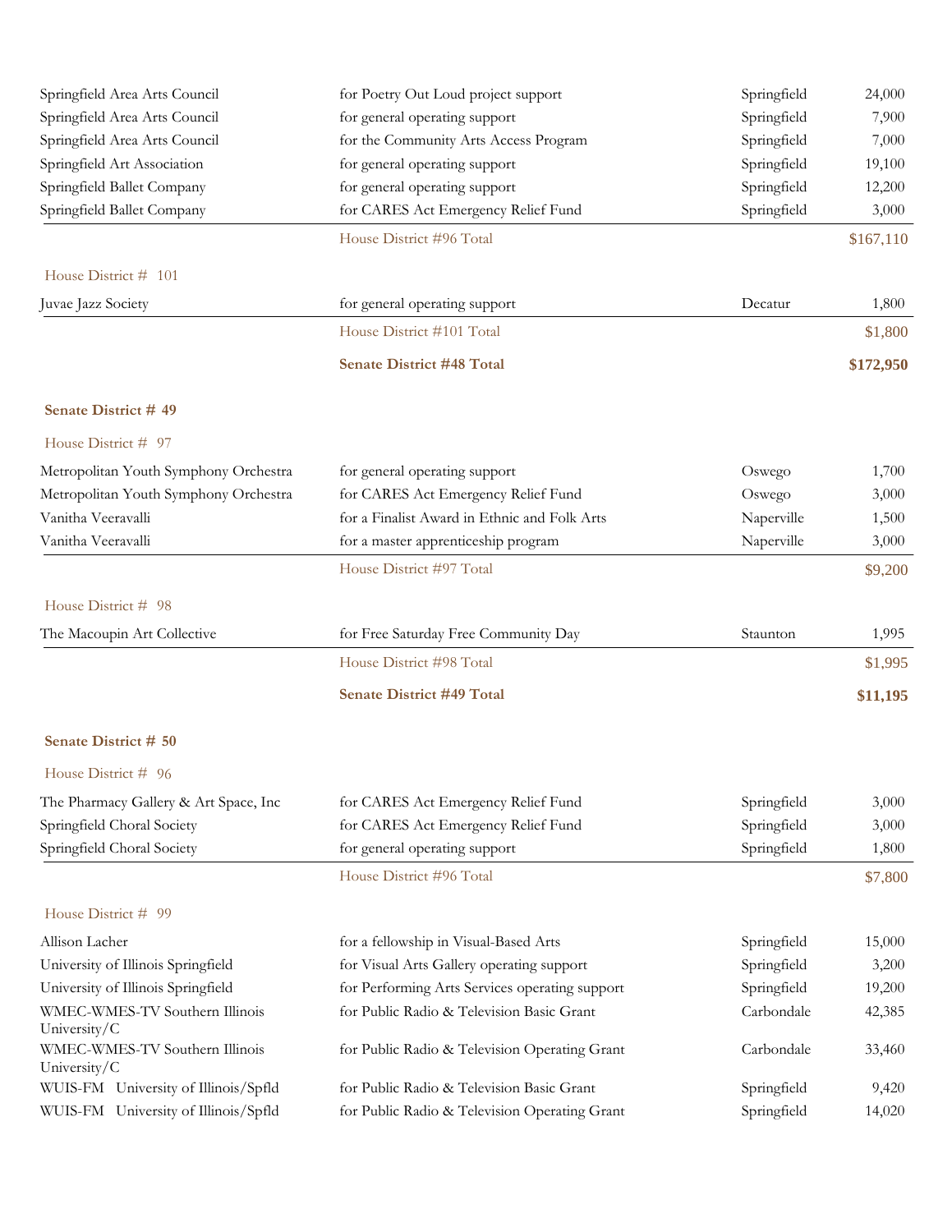|                                        | House District #99 Total                               |              | \$136,685 |
|----------------------------------------|--------------------------------------------------------|--------------|-----------|
| House District # 100                   |                                                        |              |           |
| Great Rivers Choral Society, Inc.      | for general operating support                          | Godfrey      | 2,300     |
| Great Rivers Choral Society, Inc.      | for CARES Act Emergency Relief Fund                    | Godfrey      | 3,000     |
| Jacksonville Symphony Society          | for CARES Act Emergency Relief Fund                    | Jacksonville | 3,000     |
| Jacksonville Symphony Society          | for general operating support                          | Jacksonville | 6,200     |
| Abe Lincoln Project                    | for performances by Chris Vallillo and Gin Ridge Music | Pittsfield   | 750       |
|                                        | House District #100 Total                              |              | \$15,250  |
|                                        | <b>Senate District #50 Total</b>                       |              | \$159,735 |
| Senate District # 51                   |                                                        |              |           |
| House District # 101                   |                                                        |              |           |
| Mahomet-Seymour CUSD #3                | for Arts & Foreign Language Planning Assistance        | Mahomet      | 9,840     |
|                                        | House District #101 Total                              |              | \$9,840   |
| House District # 102                   |                                                        |              |           |
| Prairie Air, Inc.                      | for general operating support                          | Champaign    | 6,200     |
| The Little Theatre On The Square, Inc. | for general operating support                          | Sullivan     | 48,900    |
|                                        | House District #102 Total                              |              | \$55,100  |
|                                        | <b>Senate District #51 Total</b>                       |              | \$64,940  |

|  | House District $\#$ 103 |  |  |
|--|-------------------------|--|--|
|--|-------------------------|--|--|

| 40 North/88 West, Inc.                          | for general operating support                    | Champaign | 7,400  |
|-------------------------------------------------|--------------------------------------------------|-----------|--------|
| 40 North/88 West, Inc.                          | for CARES Act Emergency Relief Fund              | Champaign | 3,000  |
| 40 North/88 West, Inc.                          | for Poetry Out Loud project support              | Champaign | 4,000  |
| Art Film Foundation                             | for general operating support                    | Champaign | 13,900 |
| Conrad Bakker                                   | for a fellowship in Visual-Based Arts            | Urbana    | 15,000 |
| Board of Trustees of the University of Illinois | for Krannert Art Museum operating support        | Champaign | 20,900 |
| Board of Trustees of the University of Illinois | for works by Whitney Lee & Alison Thumel         | Champaign | 2,000  |
| Board of Trustees of the University of Illinois | for Sinfonia da Camera operating support         | Champaign | 7,400  |
| Board of Trustees of the University of Illinois | for WILL/Illinois Public Media operating support | Champaign | 19,100 |
| Board of Trustees of the University of Illinois | for Ninth Letter operating support               | Champaign | 7,400  |
| Board of Trustees of the University of Illinois | for Japan House operating support                | Champaign | 15,700 |
| Board of Trustees of the University of Illinois | for Krannert Center operating support            | Champaign | 44,500 |
| Board of Trustees of the University of Illinois | for Spurlock Museum operating support            | Champaign | 19,200 |
| Central Illinois Children's Chorus              | for CARES Act Emergency Relief Fund              | Champaign | 3,000  |
| Central Illinois Children's Chorus              | for general operating support                    | Champaign | 2,700  |
| Champaign Park District                         | for Cultural Arts operating support              | Champaign | 17,300 |
| Champaign Urbana Ballet                         | for general operating support                    | Champaign | 10,500 |
| Champaign Urbana Ballet                         | for a youth employment in the arts project       | Champaign | 320    |
| Champaign Urbana Symphony Orchestra             | for general operating support                    | Champaign | 13,900 |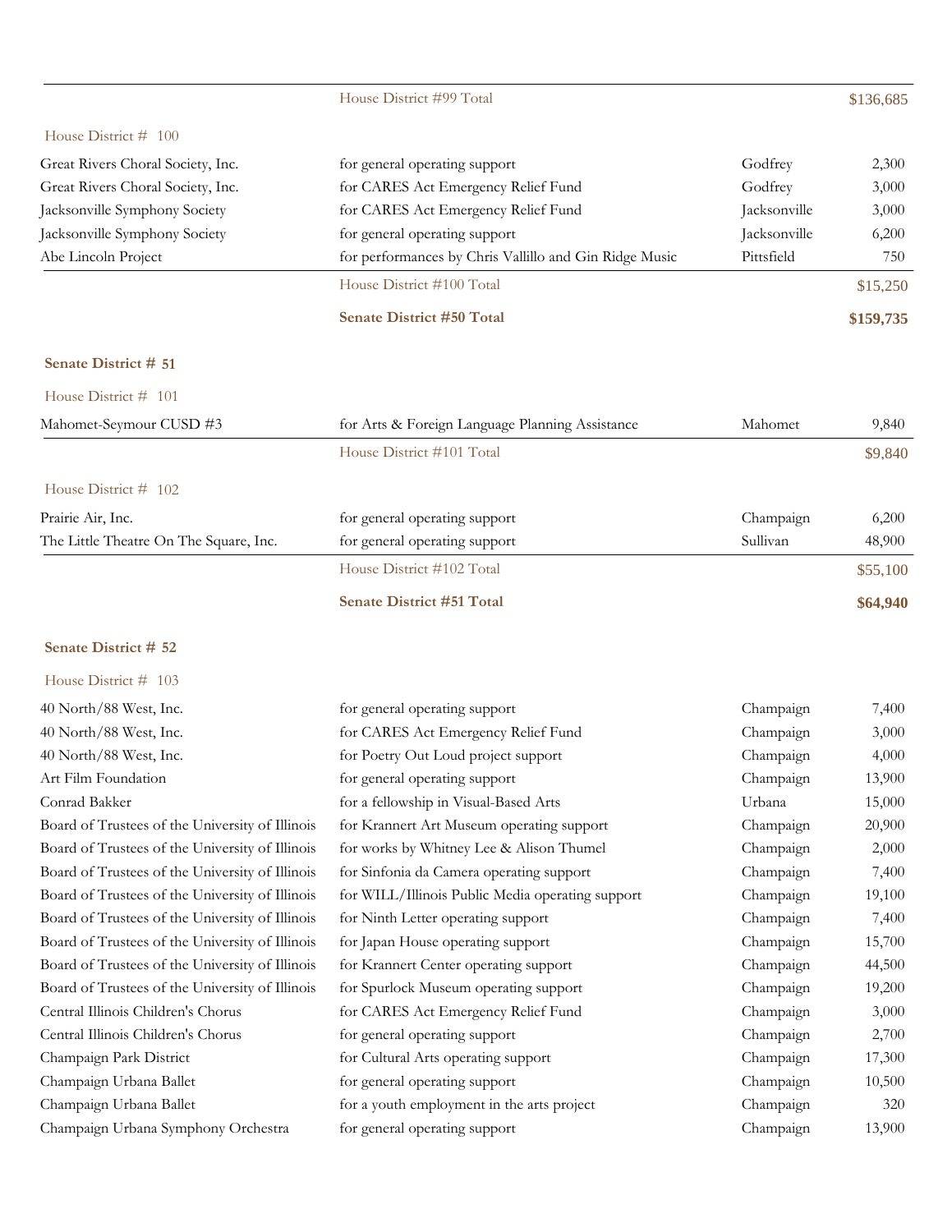| Champaign Urbana Symphony Orchestra                                          | for CARES Act Emergency Relief Fund           | Champaign | 3,000     |
|------------------------------------------------------------------------------|-----------------------------------------------|-----------|-----------|
| Champaign Urbana Theatre Company                                             | for CARES Act Emergency Relief Fund           | Champaign | 3,000     |
| Champaign Urbana Theatre Company                                             | for general operating support                 | Champaign | 5,300     |
| City of Urbana                                                               | for Public Arts Program operating support     | Urbana    | 7,400     |
| City of Urbana                                                               | for a youth employment in the arts project    | Urbana    | 3,515     |
| Community Center for the Arts                                                | for general operating support                 | Urbana    | 7,900     |
| Community Center for the Arts                                                | for CARES Act Emergency Relief Fund           | Urbana    | 3,000     |
| Fay Glassman Performance                                                     | for general operating support                 | Urbana    | 1,000     |
| Eugene Koprowski                                                             | for an IAS artist project grant               | Champaign | 2,500     |
| Parkland College                                                             | for Giertz Gallery operating support          | Champaign | 8,700     |
| The Celebration Company at the Station Theatre for general operating support |                                               | Urbana    | 2,700     |
| The Conservatory of Central Illinois                                         | for CARES Act Emergency Relief Fund           | Champaign | 3,000     |
| The Conservatory of Central Illinois                                         | for general operating support                 | Champaign | 7,900     |
| Urbana Free Library                                                          | for performances by Jim Gill                  | Urbana    | 2,700     |
| Urbana Pops Orchestra                                                        | for general operating support                 | Urbana    | 1,300     |
| Urbana-Champaign Independent Media Center                                    | for general operating support                 | Urbana    | 15,700    |
| WILL-AM University of Illinois/UC                                            | for Public Radio & Television Operating Grant | Champaign | 8,765     |
| WILL-AM<br>University of Illinois/UC                                         | for Public Radio & Television Basic Grant     | Champaign | 9,420     |
| WILL-FM<br>University of Illinois/UC                                         | for Public Radio & Television Operating Grant | Champaign | 8,765     |
| WILL-FM<br>University of Illinois/UC                                         | for Public Radio & Television Basic Grant     | Champaign | 9,420     |
| WILL-TV<br>University of Illinois/UC                                         | for Public Radio & Television Operating Grant | Champaign | 60,415    |
| WILL-TV<br>University of Illinois/UC                                         | for Public Radio & Television Basic Grant     | Champaign | 42,385    |
| Zoo Improv                                                                   | for general operating support                 | Champaign | 900       |
|                                                                              | House District #103 Total                     |           | \$445,905 |

|                                    | House District #104 Total           |          | \$30,900 |
|------------------------------------|-------------------------------------|----------|----------|
| The Danville Art League            | for general operating support       | Danville | 7.400    |
| The Danville Art League            | for CARES Act Emergency Relief Fund | Danville | 3,000    |
| Danville Symphony Orchestra Inc    | for general operating support       | Danville | 13,900   |
| Danville Light Opera Company, Inc. | for CARES Act Emergency Relief Fund | Danville | 3,000    |
| Danville Light Opera Company, Inc. | for general operating support       | Danville | 3,600    |

**Senate District #52 Total \$476,805**

### **Senate District # 53**

| Heartland Productions, Inc.       | for general operating support                  | Bloomington | 6,200  |
|-----------------------------------|------------------------------------------------|-------------|--------|
| Heartland Productions, Inc.       | for CARES Act Emergency Relief Fund            | Bloomington | 3,000  |
| Illinois State University         | for Normal Editions Workshop operating support | Normal      | 6,100  |
| Illinois State University         | for Shakespeare Festival operating support     | Normal      | 13,900 |
| Illinois State University         | for University Galleries operating support     | Normal      | 13,900 |
| Monica Estabrook                  | Motherland                                     | Normal      | 1,515  |
| Jason Reblando                    | for a fellowship in Photography                | Normal      | 15,000 |
| WGLT-FM Illinois State University | for Public Radio & Television Operating Grant  | Normal      | 11,070 |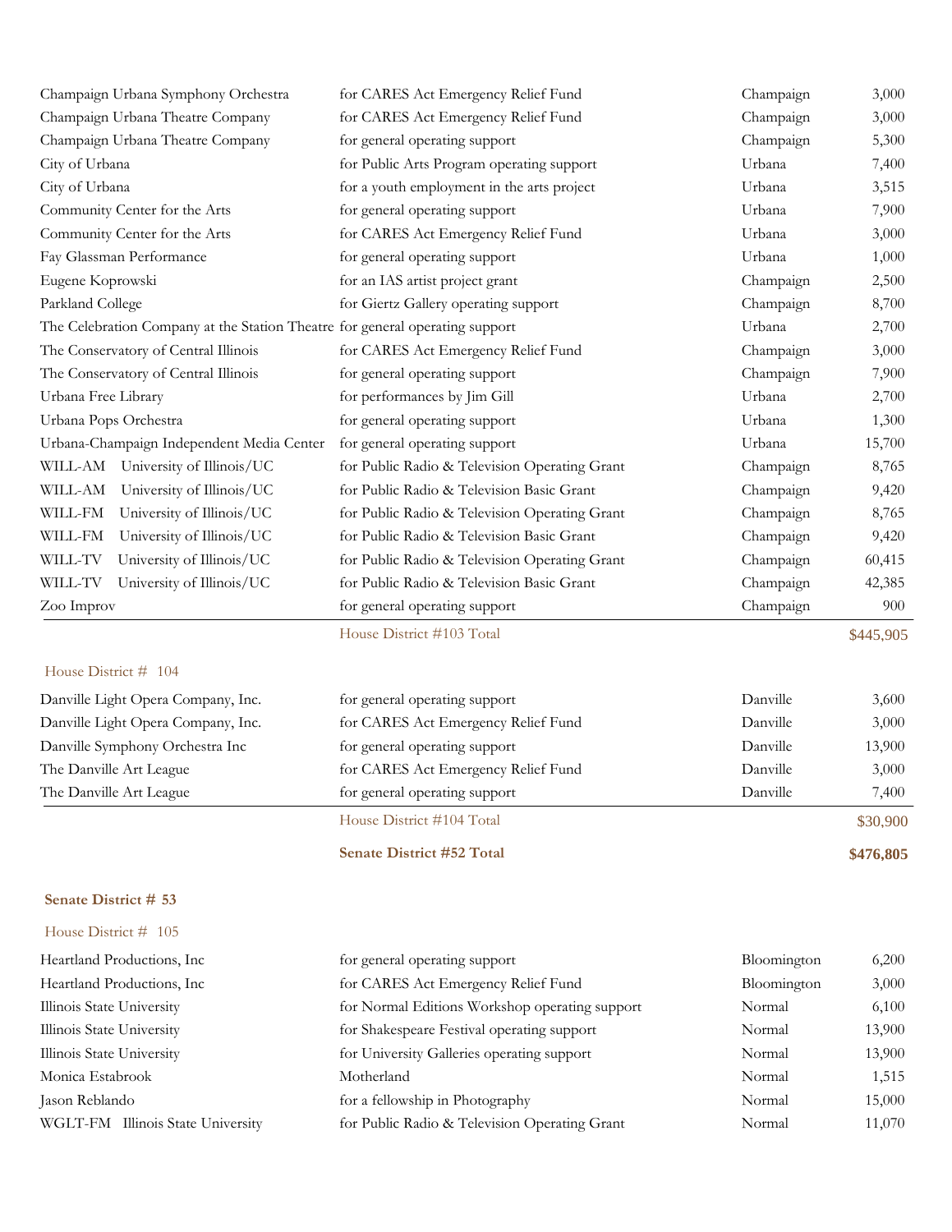| WGLT-FM Illinois State University                               | for Public Radio & Television Basic Grant                                   | Normal        | 9,420    |
|-----------------------------------------------------------------|-----------------------------------------------------------------------------|---------------|----------|
|                                                                 | House District #105 Total                                                   |               | \$80,105 |
| House District # 106                                            |                                                                             |               |          |
| Country Theatre Workshop                                        | for general operating support                                               | Cissna Park   | 4,500    |
| Sugar Creek Opera Ltd (formerly Sugar Creek<br>Symphony & Song) | for general operating support                                               | Watseka       | 4,500    |
| Sugar Creek Opera Ltd (formerly Sugar Creek<br>Symphony & Song) | for CARES Act Emergency Relief Fund                                         | Watseka       | 3,000    |
|                                                                 | House District #106 Total                                                   |               | \$12,000 |
|                                                                 | <b>Senate District #53 Total</b>                                            |               | \$92,105 |
| Senate District # 54                                            |                                                                             |               |          |
| House District # 107                                            |                                                                             |               |          |
| Arts Connection of Central Illinois                             | for general operating support                                               | Effingham     | 17,300   |
| Centralia City Schools #135                                     | for Arts & Foreign Language Implementation Assistance                       | Centralia     | 75,000   |
| Greenville University                                           | for Factory Theatre operating support                                       | Greenville    | 1,800    |
|                                                                 | House District #107 Total                                                   |               | \$94,100 |
| House District # 108                                            |                                                                             |               |          |
| Clinton County Showcase                                         | for Youth Theater Workshop                                                  | <b>Breese</b> | 2,000    |
|                                                                 | House District #108 Total                                                   |               | \$2,000  |
|                                                                 | <b>Senate District #54 Total</b>                                            |               | \$96,100 |
| Senate District # 55                                            |                                                                             |               |          |
| House District # 109                                            |                                                                             |               |          |
| Wabash Valley Arts Council                                      | for live theatre performance for children during Week of Young Mount Carmel |               | 2,000    |
|                                                                 | House District #109 Total                                                   |               | \$2,000  |
| House District # 110                                            |                                                                             |               |          |
| Matthew Boonstra                                                | for a fellowship in Sculpture                                               | Charleston    | 15,000   |
| WEIU-TV<br>Eastern Illinois University                          | for Public Radio & Television Operating Grant                               | Charleston    | 30,185   |
| Eastern Illinois University<br>WEIU-TV                          | for Public Radio & Television Basic Grant                                   | Charleston    | 42,385   |
|                                                                 | House District #110 Total                                                   |               | \$87,570 |
|                                                                 | <b>Senate District #55 Total</b>                                            |               | \$89,570 |
| Senate District # 56                                            |                                                                             |               |          |
| House District # 111                                            |                                                                             |               |          |
| Alton Community Unit School District #11                        | for Arts & Foreign Language Implementation Assistance                       | Alton         | 27,260   |
| Jacoby Arts Center                                              | for family art program                                                      | Alton         | 2,000    |
|                                                                 | House District #111 Total                                                   |               | \$29,260 |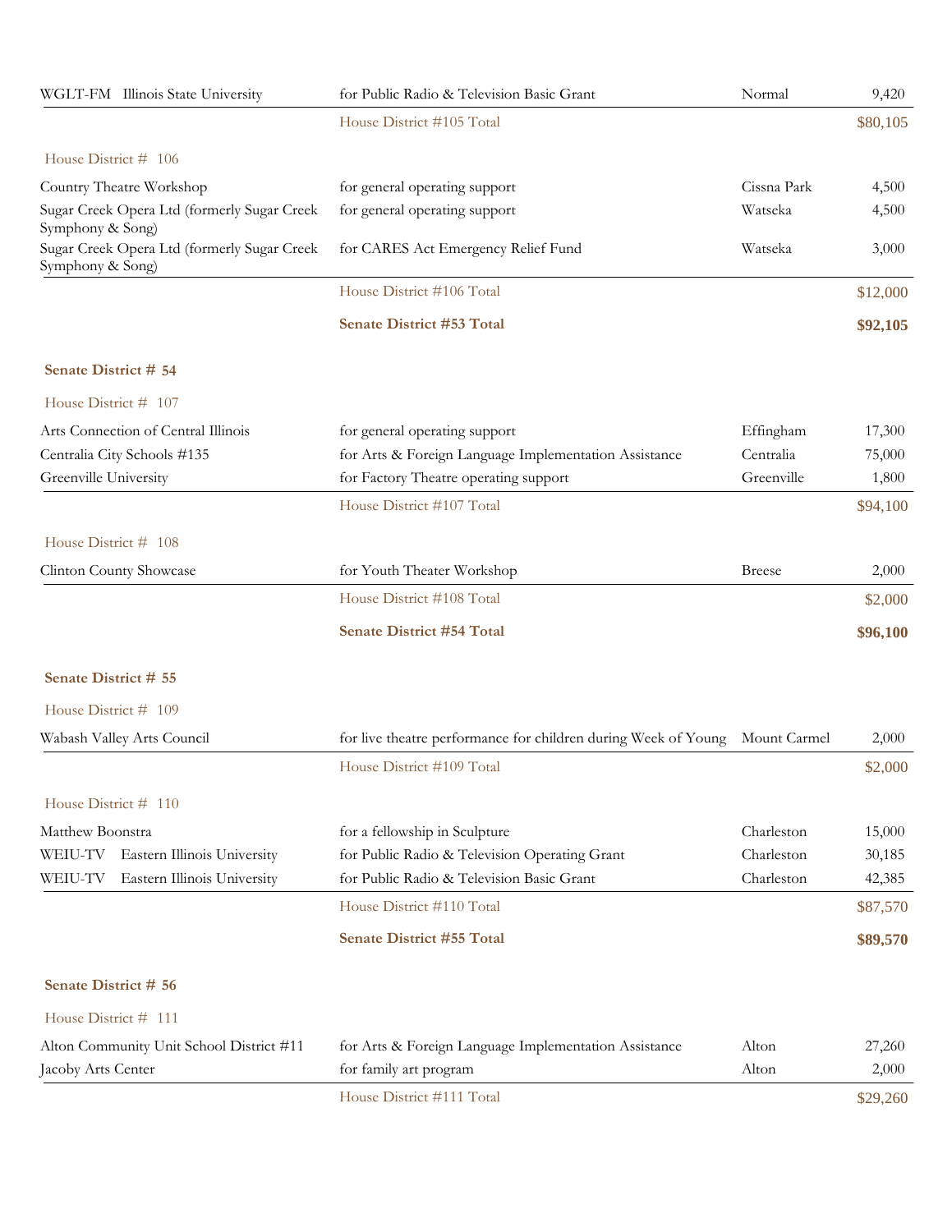| Edwardsville Arts Center                                    | for a youth employment in the arts project                | Edwardsville | 1,620    |
|-------------------------------------------------------------|-----------------------------------------------------------|--------------|----------|
| Edwardsville Arts Center                                    | for CARES Act Emergency Relief Fund                       | Edwardsville | 3,000    |
| Edwardsville Arts Center                                    | for general operating support                             | Edwardsville | 8,700    |
| Kirk Schlueter                                              | for the work "The Secret Names of Sugapublished in RHINO" | Edwardsville | 1,000    |
| Southern Illinois University Edwardsville                   | for a performance by Manual Cinema                        | Edwardsville | 11,000   |
| Southern Illinois University Edwardsville                   | for Arts & Issues operating support                       | Edwardsville | 9,600    |
| St. Louis Volunteer Lawyers and Accountants<br>for the Arts | for general operating support                             | Edwardsville | 6,200    |
| St. Louis Volunteer Lawyers and Accountants<br>for the Arts | for CARES Act Emergency Relief Fund                       | Edwardsville | 2,000    |
|                                                             | House District #112 Total                                 |              | \$43,120 |
|                                                             | <b>Senate District #56 Total</b>                          |              | \$72,380 |
| Senate District # 57                                        |                                                           |              |          |

### House District # 113

| Philharmonic Society of Belleville | for general operating support                                               | <b>Belleville</b> | 6,200   |
|------------------------------------|-----------------------------------------------------------------------------|-------------------|---------|
| Philharmonic Society of Belleville | for CARES Act Emergency Relief Fund                                         | <b>Belleville</b> | 3,000   |
|                                    | House District #113 Total                                                   |                   | \$9,200 |
| House District $#$ 114             |                                                                             |                   |         |
| Cahokia Unit School District 187   | for Arts & Foreign Language Implementation Assistance                       | Cahokia           | 75,000  |
| Jackie Joyner-Kersee Foundation    | for an IACA initiative to support the establishment of local arts<br>agency | East St. Louis    | 10,000  |
| Looking Glass Playhouse            | for general operating support                                               | Lebanon           | 5,300   |
| Masterworks Chorale Inc            | for general operating support                                               | <b>Belleville</b> | 5,300   |
| McKendree University               | for Hettenhausen Center operating support                                   | Lebanon           | 13,900  |
| Sinai Family Life Center           | for general operating support                                               | East St Louis     | 13,900  |
| Sinai Family Life Center           | for a youth employment in the arts project                                  | East St Louis     | 2,830   |
| Southwestern Illinois College      | for Poetry Out Loud project support                                         | Belleville        | 4,000   |

House District #114 Total \$130,230

**Senate District #57 Total \$139,430**

# **Senate District # 58** House District # 115

| Carbondale Community Arts                | for CARES Act Emergency Relief Fund                                     | Carbondale  | 3,000  |
|------------------------------------------|-------------------------------------------------------------------------|-------------|--------|
| Carbondale Community Arts                | for a youth employment in the arts project                              | Carbondale  | 6,000  |
| Carbondale Community Arts                | for Poetry Out Loud project support                                     | Carbondale  | 6,000  |
| Carbondale Community Arts                | for the Community Arts Access Program                                   | Carbondale  | 16,700 |
| Carbondale Community Arts                | for general operating support                                           | Carbondale  | 8,700  |
| John R. & Eleanor R. Mitchell Foundation | for general operating support                                           | Mt. Vernon  | 53,400 |
| Anna Leigh Knowles                       | for the work ""To the Woman in Withdrawal" published in<br><b>RHINO</b> | Carbondale  | 1,000  |
| Mary Pachikara                           | Fields and Figures: the work of Mary Pachikara                          | Murphysboro | 4,000  |